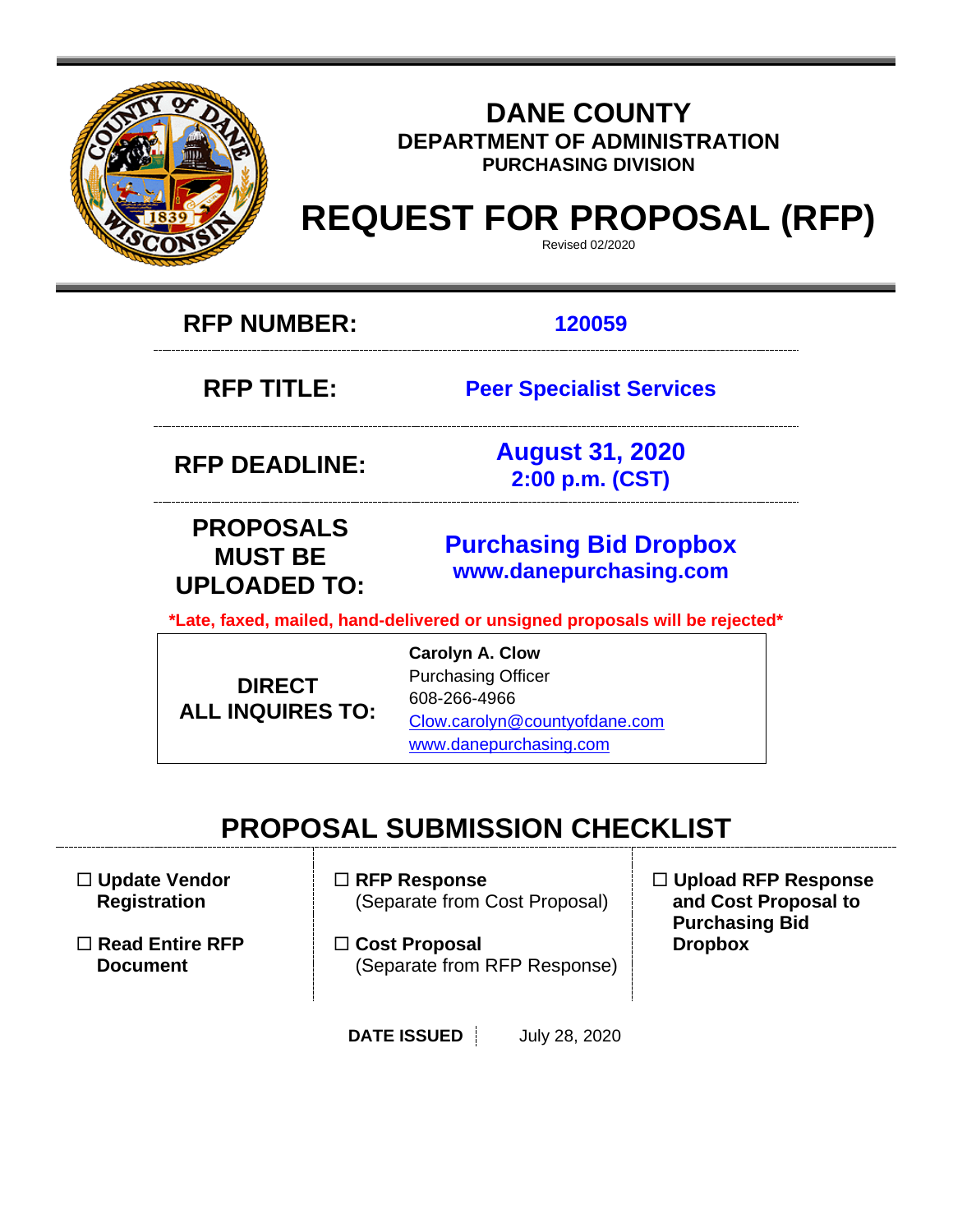# **1.0 GENERAL INFORMATION**

- 1.1 Introduction
- 1.2 Clarification of the Specifications<br>1.3 Vendor Conference
- Vendor Conference
- 1.4 Reasonable Accommodations
- 1.5 Addendums and/or Revisions
- 1.6 Calendar of Events
- 1.7 Contract Term and Funding
- 1.8 Submittal Instructions
- 1.9 Bid Opening and Summary Posting
- 1.10 Multiple Proposals
- 1.11 Proposal Organization and Format
- 1.12 Designation of Confidential and Proprietary Information
- 1.13 Cooperative Purchasing
- 1.14 Vendor Registration
- 1.15 Local Purchasing Ordinance
- 1.16 Dane County Sustainability Principles
- 1.17 Fair Labor Practice Certification

# **2.0 PROPOSAL SELECTION AND AWARD PROCESS**

- 2.1 Preliminary Evaluation
- 2.2 Proposal Scoring
- 2.3 Oral Presentations/Interview
- 2.4 Evaluation Criteria
- 2.5 Right to Reject Proposals and Negotiate Contract Terms
- 2.6 Award and Final Offers
- 2.7 Notification of Intent to Award

# **3.0 PROJECT OVERVIEW AND SCOPE OF SERVICES**

- 3.1 Definitions and Links
- 3.2 Scope of Services/Specification Overview

# **4.0 PROPOSAL PREPARATION REQUIREMENTS**

- 4.1 Attachment A Vendor Information
	- 4.2 Table of Contents
	- 4.3 Tab 1: Organizational Capabilities
	- 4.4 Tab 2: Experience and Qualifications of Program Staff
	- 4.5 Tab 3: Program Approach
	- 4.6 Tab 4: Engagement and Support
	- 4.7 Tab 5: Quality Assurance
	- 4.8 Tab 6: Proposer References

# **5.0 COST PROPOSAL**

- 5.1 General Instructions on Submitting Cost Proposals
- 5.2 Format for Submitting Cost Proposals
- 5.3 Fixed Price Period

# **6.0 ATTACHMENTS**

- 6.1 Attachment A Vendor Information
- 6.2 Attachment B Program Budget & Personnel Schedules **(Separate Excel Spreadsheet)**

# **7.0 STANDARD TERMS AND CONDITIONS**

# **8.0 APPENDICES**

- 8.1 Pathways to Recovery Sheet
- 8.2 Pathways to Recovery Program Narrative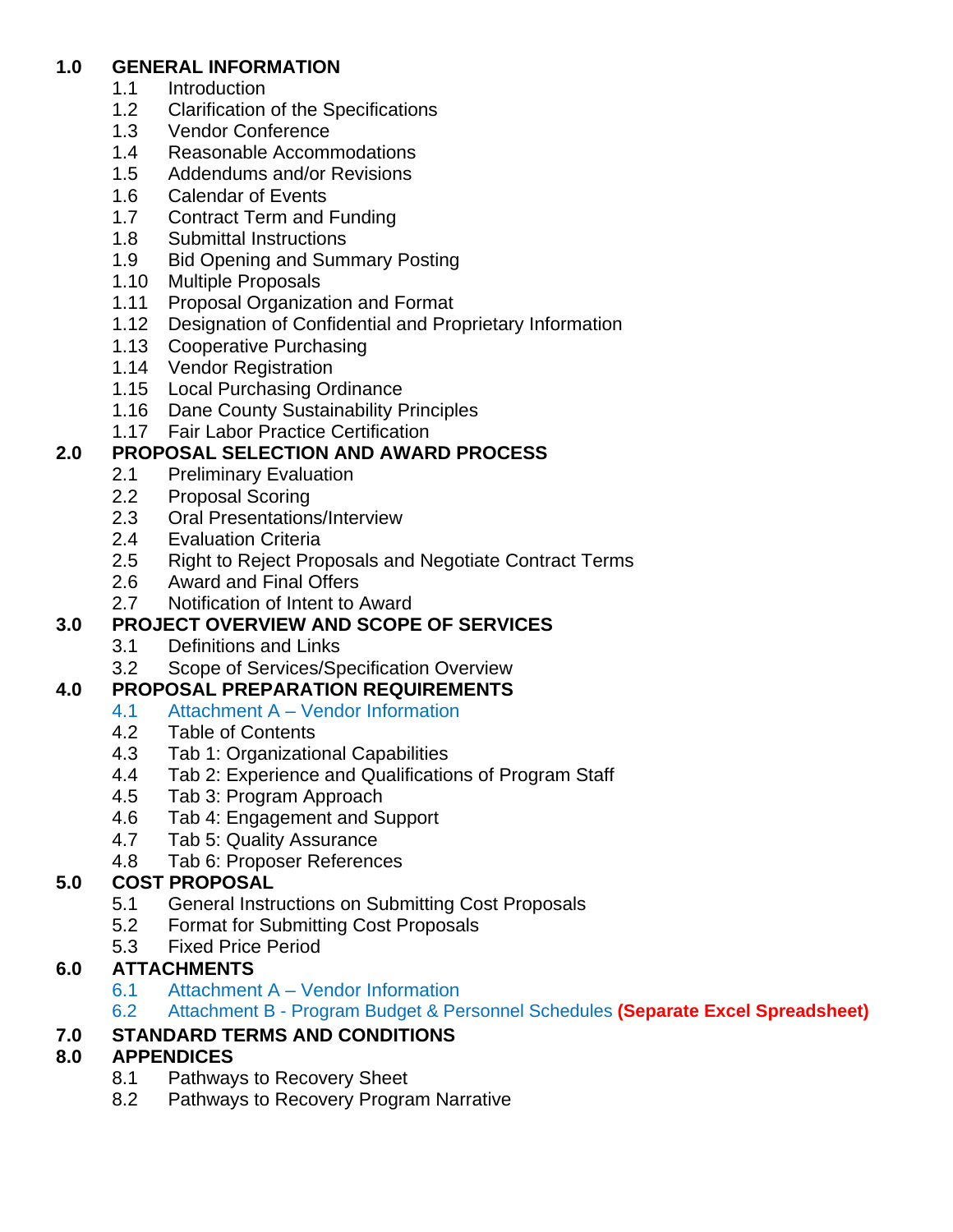#### **1.0 GENERAL INFORMATION**

#### **1.1 Introduction**

The purpose of this document is to provide interested parties with information to enable them to prepare and submit a proposal according to the specifications set forth within this document.

The County intends to use the results of this process to award a contract or issue of purchase order for the product(s) and or services(s) stated.

**The Dane County Purchasing Division is the sole point of contact for questions and issues that may arise during the RFP process.**

## **1.2 Clarification of the Specifications**

All inquiries concerning this RFP must be **emailed** to the **person indicated on the cover page** of the RFP Document.

Any questions concerning this RFP must be submitted in writing by e-mail on or before the stated date on the **Calendar of Events** (Section 1.6).

Proposers are expected to raise any questions, exceptions, or additions they have concerning the RFP document at this point in the RFP process. If a proposer discovers any significant ambiguity, error, conflict, discrepancy, omission, or other deficiency in this RFP, the proposer should immediately notify the contact person of such error and request modification or clarification of the RFP document.

Proposers are prohibited from communicating directly with any employee of Dane County, except as described herein. No County employee or representative other than those individuals listed as County contacts in this RFP is authorized to provide any information or respond to any question or inquiry concerning this RFP.

#### **1.3 Vendor Conference**

There will not be a vendor conference.

#### **1.4 Reasonable Accommodations**

The County will provide reasonable accommodations, including the provision of informational material in an alternative format, for qualified individuals with disabilities upon request. If you need accommodations at a proposal opening/vendor conference, contact the Purchasing Division at (608) 266-4131 (voice) or (608) 266-4941 (TTY).

#### **1.5 Addendums and/or Revisions**

In the event that it becomes necessary to provide additional clarifying data or information, or to revise any part of this RFP, revisions/amendments and/or supplements will be posted on the Purchasing Division [website.](http://www.danepurchasing.com/)

It shall be the responsibility of the proposers to regularly monitor the Purchasing Division web site for any such postings. Proposers must acknowledge the receipt/review of any addendum(s) at the bottom of the Vendor Information Page.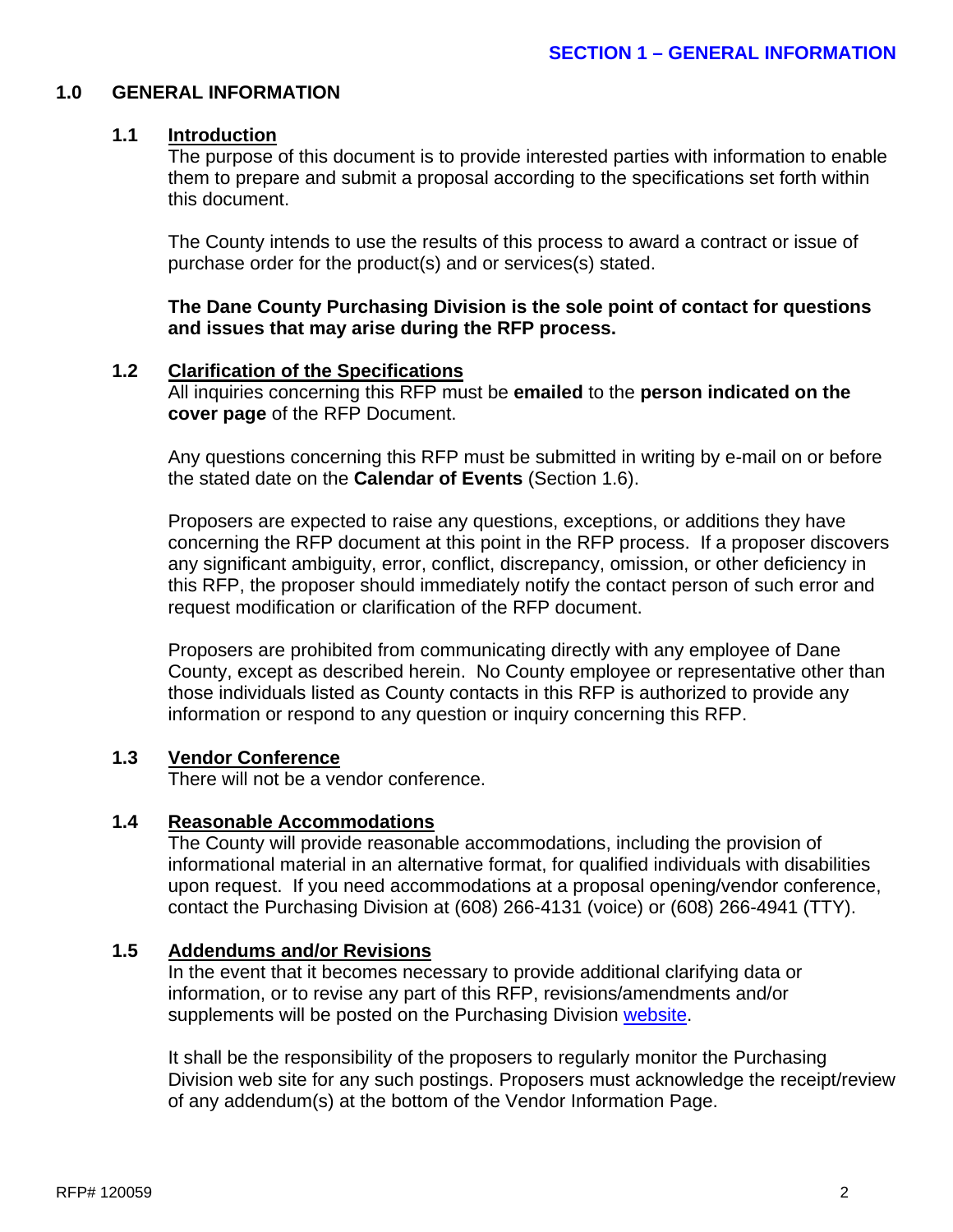#### **1.6 Calendar of Events**

Listed below are specific and estimated dates and times of actions related to this RFP. The actions with specific dates must be completed as indicated unless otherwise changed by the County. In the event that the County finds it necessary to change any of the specific dates and times in the calendar of events listed below, it will do so by issuing an addendum to this RFP and posting such addendum on the Dane County [website.](http://www.danepurchasing.com/) There may or may not be a formal notification issued for changes in the estimated dates and times.

| <b>DATE</b>     | <b>EVENT</b>                                         |
|-----------------|------------------------------------------------------|
| July 28, 2020   | <b>RFP Issued</b>                                    |
| August 17, 2020 | Last day to submit written inquiries (2:00 p.m. CST) |
|                 | Addendums or supplements to the RFP posted on        |
| August 19, 2020 | the Purchasing Division website                      |
| August 31, 2020 | Proposals due (2:00 p.m. CST)                        |
| September 2020  | Interviews (if needed)                               |
| October 2020    | <b>Vendor Selection/Award</b>                        |

## **1.7 Contract Term and Funding**

The contract shall be effective on the date indicated on the purchase order or the contract execution date and shall run until completion of the project.

#### **1.8 Submittal Instructions**

Proposals must be received in the Purchasing – Bid Dropbox located on the [www.danepurchasing.com](http://www.danepurchasing.com/) website no later than the date and time indicated within the RFP Deadline field on the RFP Cover Page or addenda. Late, faxed, mailed, handdelivered, or unsigned proposals will be rejected unless otherwise specified. Dane County is not liable for any cost incurred by proposers in replying to this RFP.

All proposals must be saved in PDF format unless otherwise specified within the RFP document and the file name shall include the RFP# and name of business submitting proposal.

Example of how to name the files:

120012 – Vendor Name – RFP Response

120012 – Vendor Name – Cost Proposal

To Submit a Proposal:

- 1. Go to [www.danepurchasing.com](http://www.danepurchasing.com/) and click on Purchasing Bid Dropbox or click on the Open RFP's and Bids page link.
- 2. Click on the Submit a Bid button within the green Purchasing Bid Dropbox.
- 3. Type in the Email, First Name, Last Name and Company information and click Continue.
- 4. Drag and drop the RFP files one at a time into the "Drag files here" box.
- 5. After all files have been placed into the "Drag files here" box, click on the blue Upload button.
	- a. The file upload status can be seen for each document uploaded.
	- b. After each document reaches 100%, it will say "Uploaded".
- 6. Confirm all files have been uploaded and then close out of the window.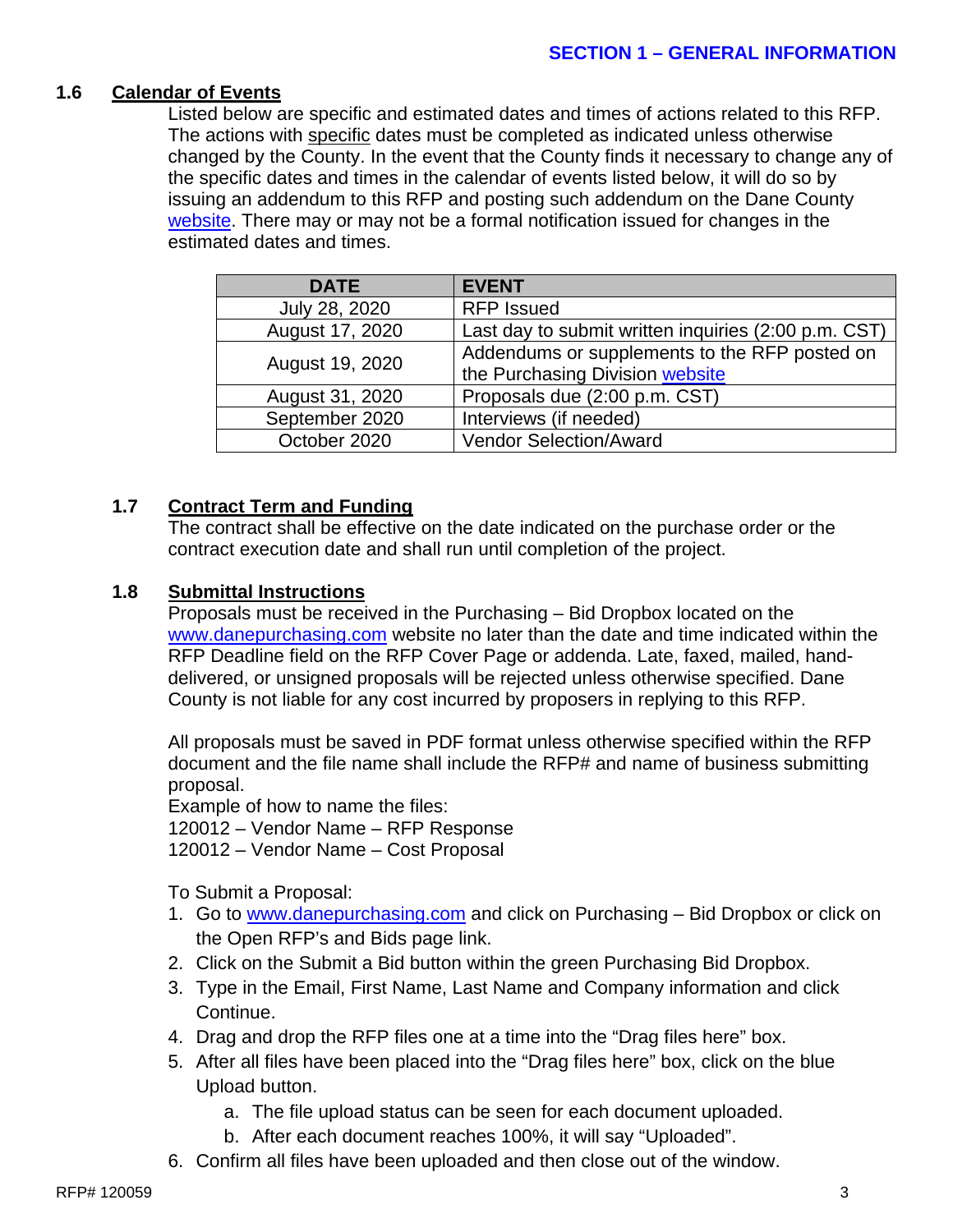#### **1.9 Bid Opening and Summary Posting**

Dane County Purchasing strives to complete a summary and post online the same day as the opening. The only information provided at an opening of an RFP is the name of each vendor submitting a proposal. There will be no public bid opening due to the pandemic.

#### **1.10 Multiple Proposals**

Multiple proposals from a vendor will be permissible, however each proposal must conform fully to the requirements for proposal submission. Each such proposal must be clearly labeled as Proposal #1, Proposal #2, etc.

#### **1.11 Proposal Organization and Format**

Proposals shall be organized to comply with the section numbers and names as shown in Section 4.0: Proposal Preparation Requirements.

#### **1.12 Designation of Confidential and Proprietary Information**

All restrictions on the use of data contained within a proposal and all confidential information must be clearly stated on the Vendor Information Attachment under the "Designation of Confidential and Proprietary Information" section.

Proprietary information submitted in a proposal, or in response to the RFP, will be handled in accordance with the applicable Wisconsin State Statute(s).

Submitted pricing will always become public information when proposals are opened and therefore cannot be designated as confidential.

Other information cannot be kept confidential unless it is a trade secret. Trade secret is defined in Sect. 134(80)(1)(c) Wis. State Statutes, as follows: "Trade secret" means information, including a formula, pattern, compilation, program, device, method technique or process to which all of the following apply:

- 1. The information derives independent economic value, actual or potential, from not being generally known to, and not being readily ascertainable by proper means by other persons who can obtain economic value from its disclosure or use.
- 2. The information is the subject of efforts to maintain its secrecy that are reasonable under the circumstances.

To the extent permitted by law, it is the intention of Dane County to withhold the contents of the proposal from public view until such times as competitive or bargaining reasons no longer require non-disclosure, in the opinion of Dane County. At that time, all proposals will be available for review in accordance with the Wisconsin Open Records Law.

## **In the event the Designation of Confidentiality of this information is challenged, is required to provide legal counsel or other necessary assistance to defend the Designation of Confidentiality.**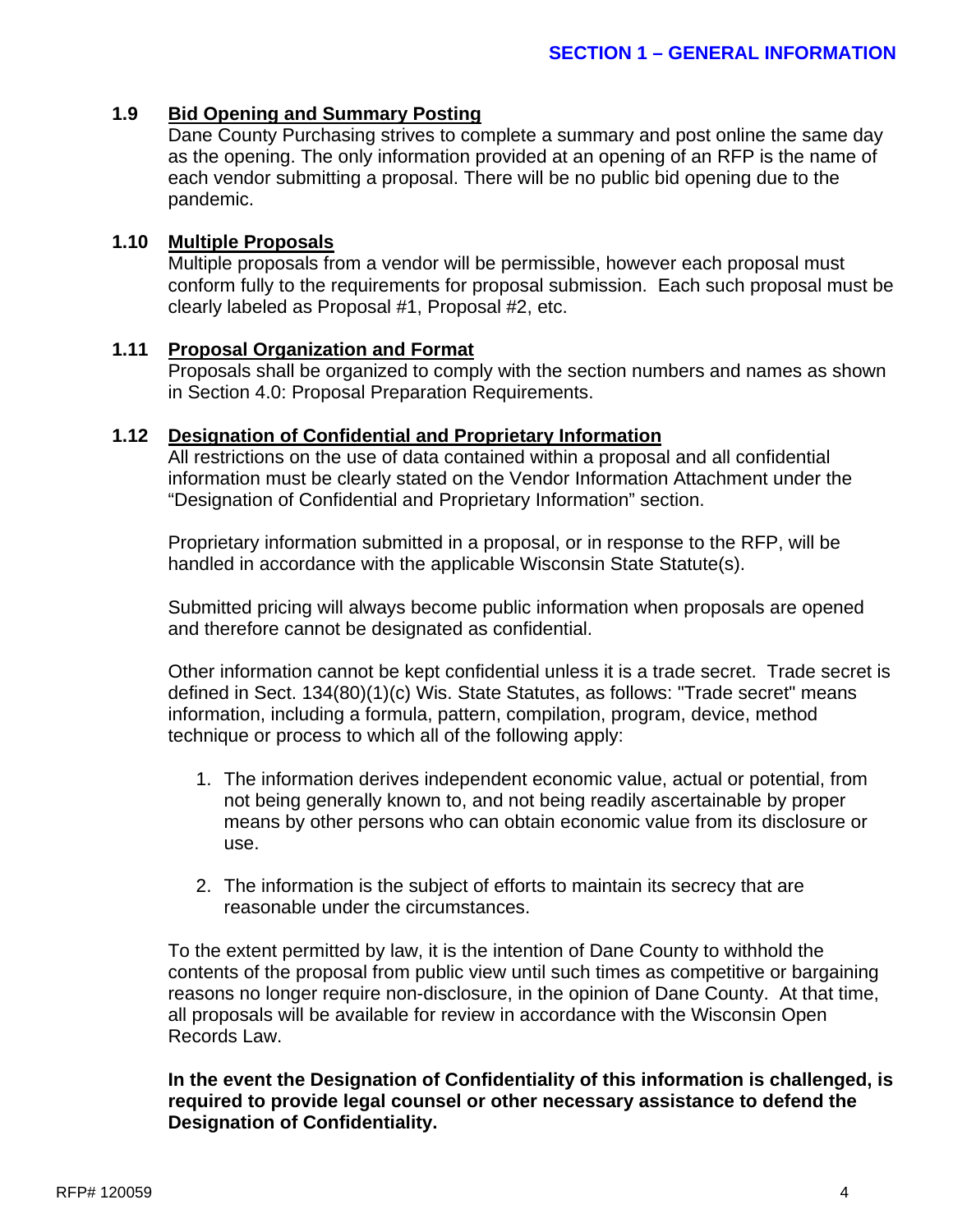#### **SECTION 1 – GENERAL INFORMATION**

Failure to designate confidential and proprietary information within the Designation of Confidential and Proprietary Information section of the Vendor Information Attachment may mean that all information provided as part of the proposal response will be open to examination or copying. The County considers other markings of confidential in the proposal document to be insufficient. The undersigned agrees to hold the County harmless for any damages arising out of the release of any material unless they are specifically identified within the Designation of Confidential and Proprietary Information section of the Vendor Information Attachment.

#### **1.13 Cooperative Purchasing**

Participating in cooperative purchasing gives a vendor the opportunity for additional sales without additional bidding. Municipalities use the service to expedite purchases. A "municipality" is defined as any county, city, village, town, school district, board of school directors, sewer district, drainage district, vocational, technical and adult education district, or any other public body having authority to award public contracts (s. 16.70(8), Wis. Stats.). Federally recognized Indian tribes and bands in this state may participate in cooperative purchasing with the state or any municipality under ss. 66.0301(1) and (20), Wis. Stats.

On the Vendor Information page, you will have the opportunity to participate in allowing other municipalities to piggyback this bid. Participation is not mandatory. A vendor's decision on participating in this service has no effect on awarding the bid.

Dane County is not a party to these purchases or any dispute arising from these purchases and is not liable for delivery or payment of any of these purchases.

#### **1.14 Vendor Registration Program:**

All proposers are strongly encouraged to be a registered vendor with Dane County. Registering allows a vendor the opportunity to receive notifications for solicitations issued by the County and provides the County with up-to-date company contact information.

Provide your Dane County Vendor # in the Vendor Information section of the proposal submission packet.

## For Non-Registered Vendors:

Complete vendor registration by visiting [www.danepurchasing.com.](http://www.danepurchasing.com/) On the top menu bar, click Vendor Registration and then click Create Vendor Account. You will receive an email confirmation once your account is created and again when your vendor registration is complete. Retain your user name/email address and password for ease of re-registration in future years. Within 2-4 days of completing the registration, a vendor number will be assigned and emailed to you.

#### For Registered Vendors:

Check to make sure your vendor information including commodity codes is up-to-date by signing into your account at [www.danepurchasing.com.](http://www.danepurchasing.com/) On the top menu bar, click Vendor Registration and then click Vendor Log In.

## **1.15 Local Purchasing Ordinance**

Under County ordinances, a Local Vendor is defined as a supplier or provider of equipment, materials, supplies or services that has an established place of business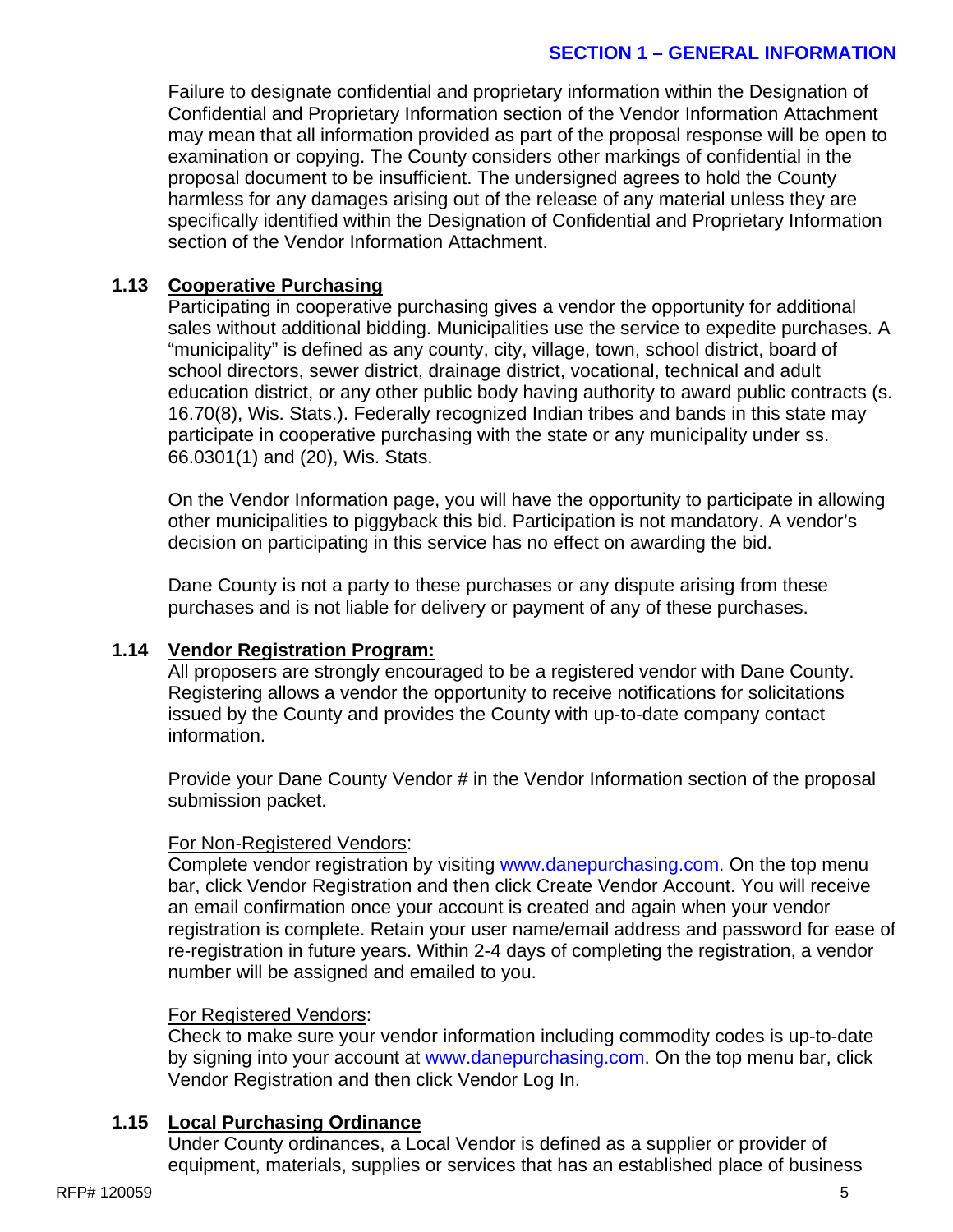## **SECTION 1 – GENERAL INFORMATION**

within the County of Dane. An established place of business means a physical office, plant or other facility. A post office box address does not qualify a vendor as a Local Vendor.

County ordinance provides that a local vendor automatically receive five points toward the evaluation score.

Vendors located within the counties adjacent to Dane County (Columbia, Dodge, Green, Iowa, Jefferson, Rock, Sauk) automatically receive two points toward the evaluation score.

#### **1.16 Dane County Sustainability Principles**

On October 18, 2012, the Dane County Board of Supervisors adopted Resolution 103, 2012-2013 establishing the following sustainability principles for the county:

- Reduce and eventually eliminate Dane County government's contribution to fossil fuel dependence and to wasteful use of scarce metals and minerals;
- Reduce and eventually eliminate Dane County government's contribution to dependence upon persistent chemicals and wasteful use of synthetic substances;
- Reduce and eventually eliminate Dane County government's contribution to encroachment upon nature and harm to life-sustaining ecosystems (e.g., land, water, wildlife, forest, soil, ecosystems);
- Reduce and eventually eliminate Dane County government's contribution to conditions that undermine people's ability to meet their basic human needs.

## **1.17 Fair Labor Practice Certification**

#### **Dane County Ord. 25.09 (1) is as follows:**

**(28)** BIDDER RESPONSIBILITY. **(a)** Any bid, application or proposal for any contract with the county, including public works contracts regulated under chapter 40, shall include a certification indicating whether the bidder has been found by the National Labor Relations Board (NLRB) or the Wisconsin Employment Relations Committee (WERC) to have violated any statute or regulation regarding labor standards or relations within the last seven years. The purchasing manager shall investigate any such finding and make a recommendation to the committee, which shall determine whether the conduct resulting in the finding affects the bidder's responsibility to perform the contract.

If you indicated that you have been found by the NLRB or WERC to have such a violation, you must include a copy of any relevant information regarding such violation with your proposal, bid or application.

Additional information can be found using the following links:[www.nlrb.gov](http://www.nlrb.gov/) and [http://werc.wi.gov.](http://werc.wi.gov/)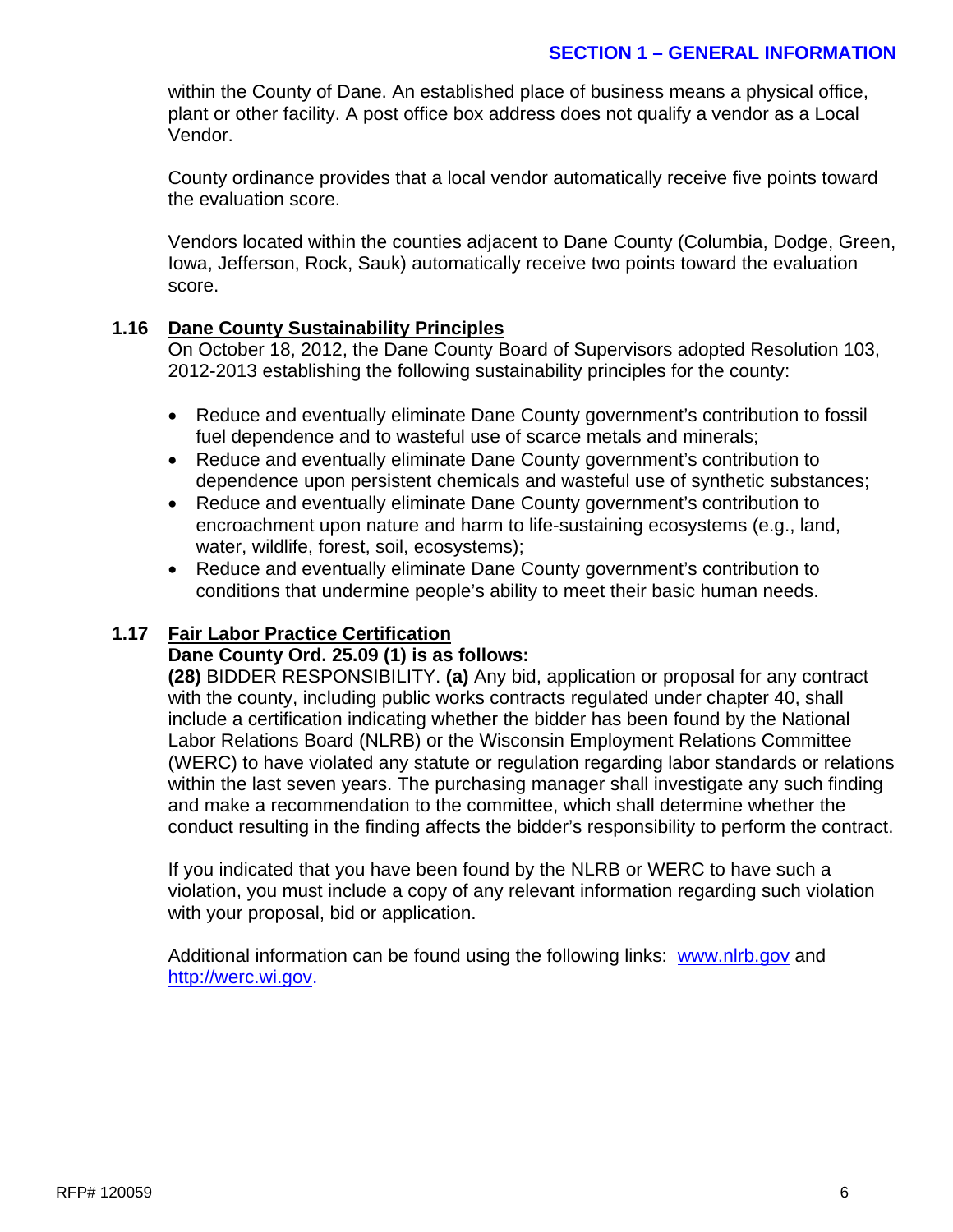## **2.0 PROPOSAL SELECTION AND AWARD PROCESS**

## **2.1 Preliminary Evaluation**

The proposals will first be reviewed to determine if requirements in Section 1 and Section 4 are met. Failure to meet mandatory requirements will result in the proposal being rejected. In the event that all vendors do not meet one or more of the mandatory requirements, the County reserves the right to continue the evaluation of the proposals and to select the proposal which most closely meets the requirements specified in this RFP.

## **2.2 Proposal Scoring**

Accepted proposals will be reviewed by an evaluation team and scored against the stated criteria in Section 2.4. This scoring will determine the ranking of vendors based upon their written proposals. If the team determines that it is in the best interest of the County to require oral presentations, the highest-ranking vendors will be invited to make such presentations. Those vendors that participate in the interview process will then be scored, and the final ranking will be made based upon those scores.

#### **2.3 Oral Presentations/Interview**

Top ranked selected proposers may be required to make oral interview presentations and/or site visits to supplement their proposals, if requested by the County. The County will make every reasonable attempt to schedule each presentation at a time and location that is agreeable to the proposer. Failure of a proposer to conduct a presentation to the County on the date scheduled may result in rejection of the vendor's proposal.

#### **2.4 Evaluation Criteria**

The proposals will be scored using the following criteria:

| <b>Proposal Requirements</b>         |       | Percent |
|--------------------------------------|-------|---------|
| <b>Organizational capabilities</b>   |       | 20%     |
| (Section 4.3)                        |       |         |
| <b>Experience and Qualifications</b> |       | 15%     |
| (Section 4.4)                        |       |         |
| <b>Program Approach</b>              |       | 20%     |
| (Section 4.5)                        |       |         |
| <b>Engagement and Support</b>        |       | 15%     |
| (Section 4.6)                        |       |         |
| <b>Quality Assurance</b>             |       |         |
| (Section 4.7)                        |       | 15%     |
| Cost                                 |       | Percent |
| Cost                                 |       |         |
| (Section 5)                          |       | 15%     |
|                                      | Total | 100%    |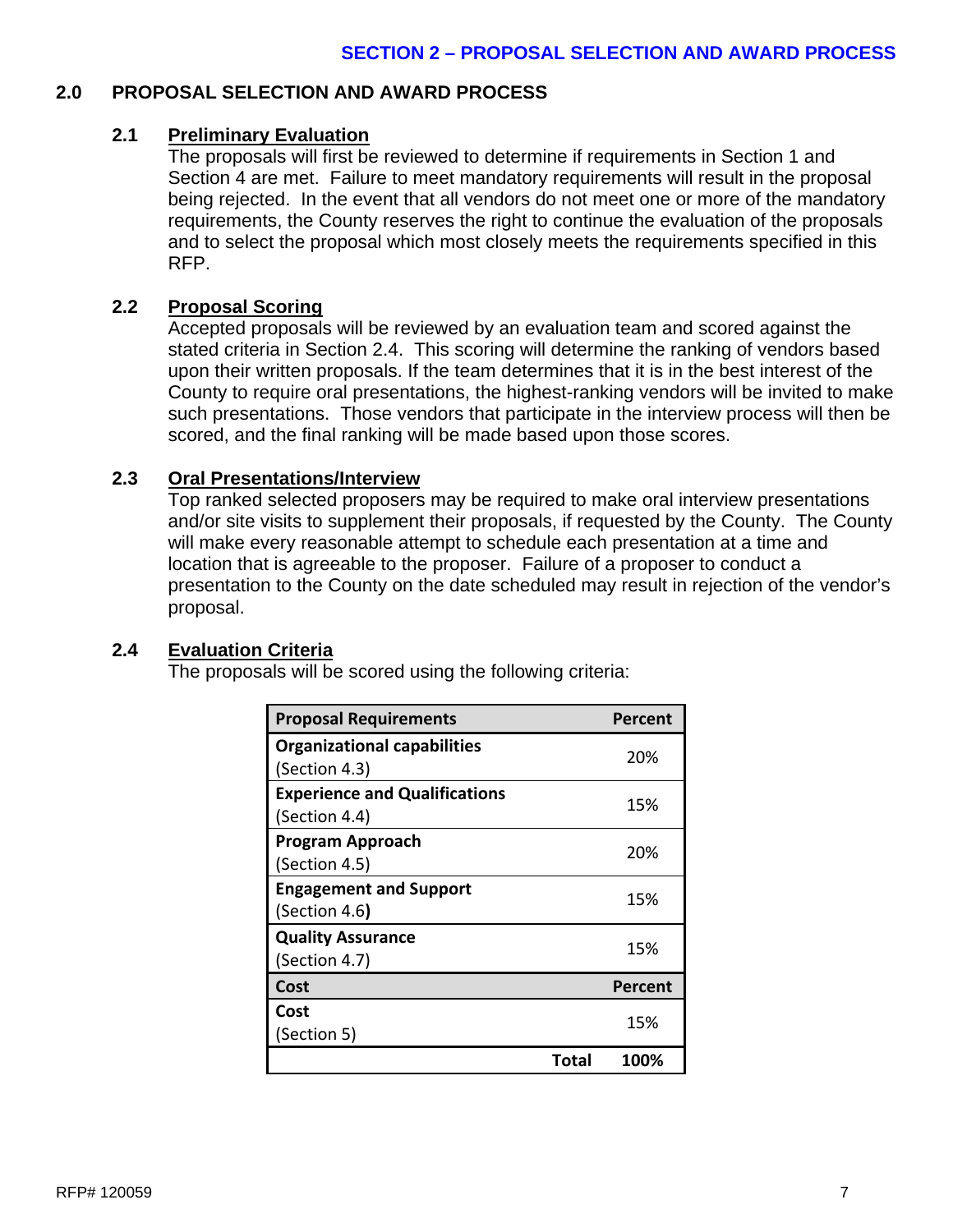#### **SECTION 2 – PROPOSAL SELECTION AND AWARD PROCESS**

#### **2.5 Right to Reject Proposals and Negotiate Contract Terms**

The County reserves the right to reject any and all proposals and to negotiate the terms of the contract, including the award amount, with the selected proposer prior to entering into a contract. If contract negotiations cannot be concluded successfully with the highest scoring proposer, the County may negotiate a contract with the next highest scoring proposer.

# **2.6 Award and Final Offers**

The award will be granted in one of two ways. The award may be granted to the highest scoring responsive and responsible proposer. Alternatively, the highest scoring proposer or proposers may be requested to submit final and best offers. If final and best offers are requested, they will be evaluated against the stated criteria, scored and ranked. The award will then be granted to the highest scoring proposer.

#### **2.7 Notification of Intent to Award**

As a courtesy, the County may send a notification of award memo to responding vendors at the time of the award.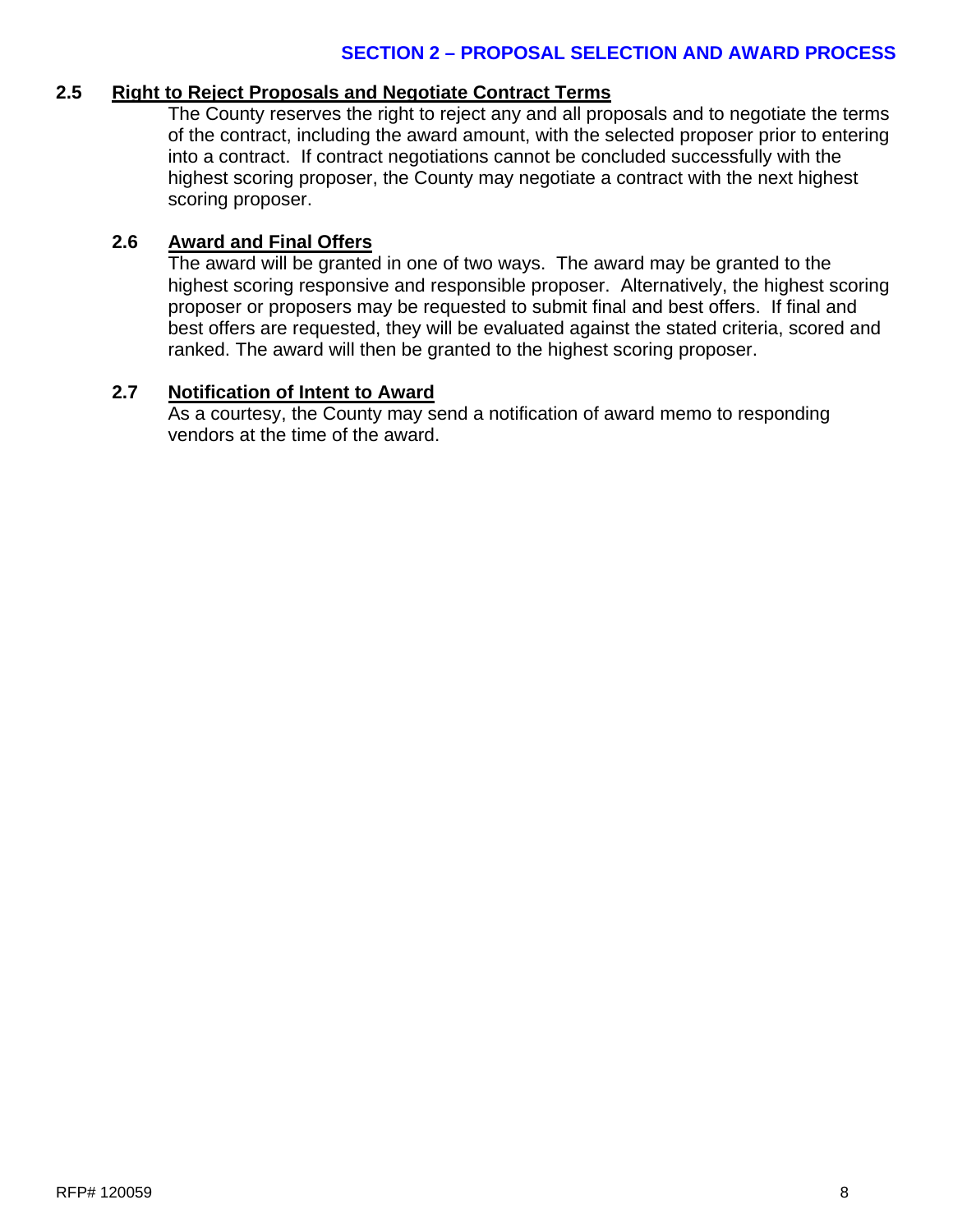# **3.0 PROJECT OVERVIEW AND SCOPE OF SERVICES**

# **3.1 Definitions and Links**

The following definitions and links are used throughout the RFP. **County:** Dane County **County Agency:** Department/Division utilizing the service or product. **Dane County Purchasing website:** [www.danepurchasing.com](http://www.danepurchasing.com/) **Fair Labor Practices websites:** [www.nlrb.gov](http://www.nlrb.gov/) and [http://werc.wi.gov](http://werc.wi.gov/) **Purchasing**

**Proposer/Vendor/Firm/Contractor:** a company submitting a proposal in response to this RFP.

# **3.2 Scope of Services/Specification Overview**

A Certified Peer Specialist is a professional who utilizes their personal lived experience to provide support to others and demonstrate that recovery is possible. This RFP focuses on Peer Specialist Services as part of a multidisciplinary partnership between the Madison Police Department, Public Health Madison Dane County, Dane County Department of Human Services, Madison Fire Department, and University of Wisconsin Population Health Institute to create the Pathways to Recovery Program (PTR). See Appendices 1 & 2.

PTR's Addiction Resource Team (ART) will engage in direct outreach to persons in the Dane County area who are impacted by substance abuse. ART team members include a law enforcement officer, a community paramedic, and peer support, who work collaboratively to implement community based intervention strategies. These strategies will bring information and support for connecting to services to persons in their communities to increase access to services to community members impacted by substance use and mental health disorders.

This program will contract for a minimum of 1.30 FTE of Peer Specialist services. These services can be provided by multiple persons within the same agency to provide staff coverage routinely and emergently when requests for service are received both during and outside of standard business hours**.** Peer Specialists will assist program participants with articulating their goals for recovery and learning and practicing new skills, provide mentorship, support engagement with treatment, model effective [coping](https://en.wikipedia.org/wiki/Coping_skills)  [techniques](https://en.wikipedia.org/wiki/Coping_skills) and [self-help](https://en.wikipedia.org/wiki/Self-help) strategies using the specialist's own recovery experience, and supporting the participant in [advocating](https://en.wikipedia.org/wiki/Self-advocacy) for themselves to obtain effective services.

The Peer Specialists will provide adults (ages 18+) with guidance, case management, support and referral to resources and community services using their lived experience in the context of their professional skill set, training and supervision. Peer Specialist services are a resource to divert individuals away from initial or further legal consequences into engagement with Substance Use Disorder Treatment and other prosocial community supports.

# **3.3 Project Description**

The increase in substance use disorders nationally has led to a dramatic increase in lives lost and subsequent devastation to families, communities and systems. Many persons struggling with addiction lack access to the appropriate information, resources and supports shown to be effective pieces of long term recovery. Across the nation programs have started to focus on developing programming that mobilizes collaborative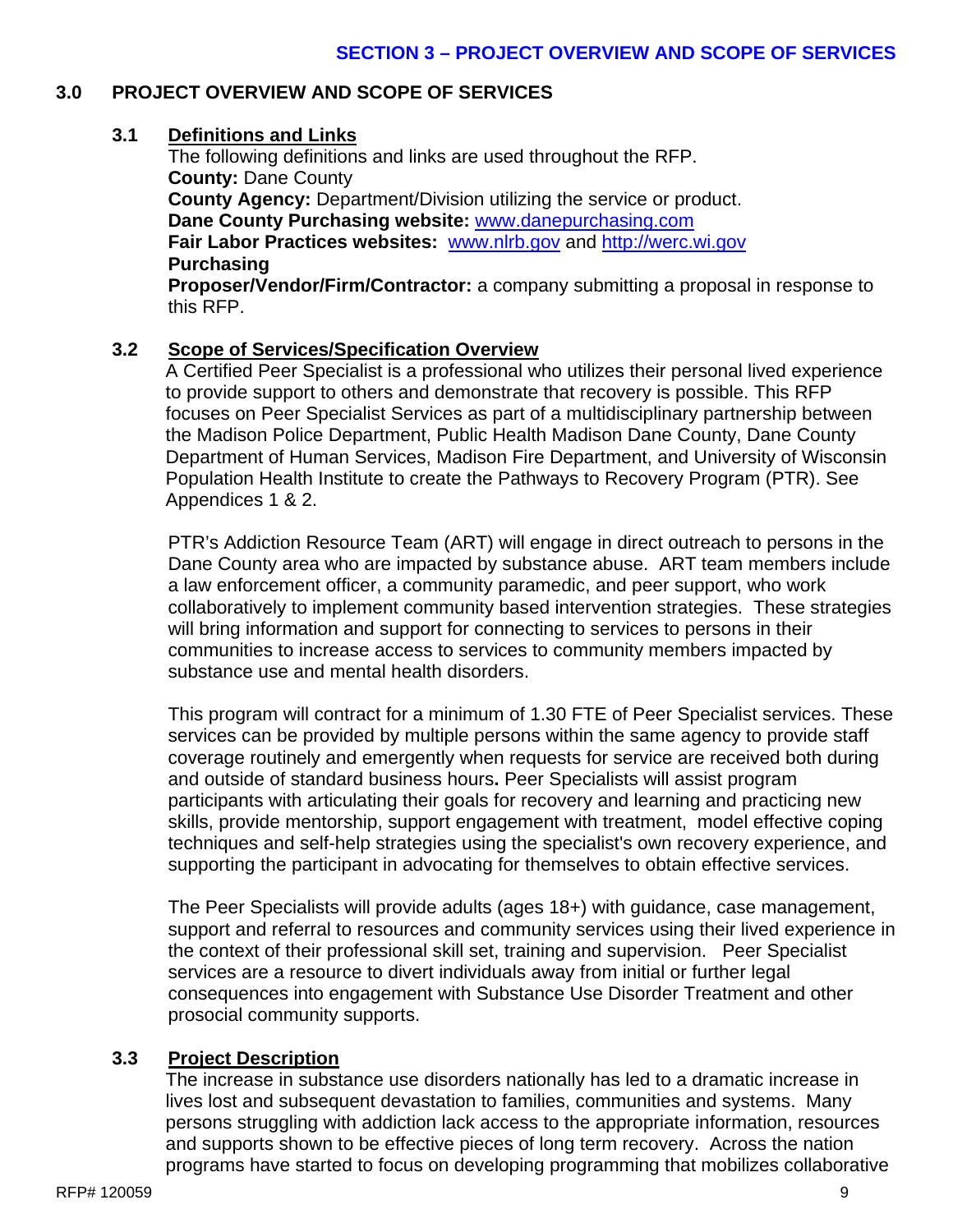#### **SECTION 3 – PROJECT OVERVIEW AND SCOPE OF SERVICES**

community based outreach to create a "no wrong front door" to people to life saving services. This no wrong door approach exemplifies an increased awareness that recovery is an individualized process requiring the involvement of community based support.

The Bureau of Justice Assistance (BJA) has awarded the Madison Police Department COSSAP grant funds to create Pathways to Recovery (PTR). See Attachments A and B. PTR will be comprised of a multidisciplinary Addiction Resource Team to include an Addiction Resource Officer from Madison Police Department, Project Coordinator from Public Health, Community Paramedic from Madison Fire Rescue and Peer Specialists.

This initiative will build upon and expand the Madison Area Recovery Initiative (MARI). MARI is a pre-arrest diversion program that offers individuals who have committed certain drug-related offenses the opportunity to engage in treatment as an alternative to being charged with a crime. For MARI Participants who successfully engage in the recommended treatment plan for 6 months, criminal charges will not be pursued. Pathways to Recovery (PTR) will continue to offer this pre-arrest diversion option to qualified individuals. In addition, PTR will develop a multi-disciplinary Addiction Resource Team to provide active outreach and connection to services to individuals who have experienced a drug overdose as well as individuals with substance use disorders who frequently intercept with and access police, fire and emergency room services in Madison and Dane County

The Addiction Resource team (ART) will provide targeted outreach to persons struggling with addiction, their loved ones, underserved populations and over represented communities. ART will facilitate the delivery of harm reduction messaging, distribution of naloxone, and a direct link to an assessment and treatment referral to individuals struggling with a substance use disorder through a combination of pre-arrest diversion, outreach and overdose response. The Addiction Resource Team will use expertise from their respective disciplines to coordinate community based interventions. Individuals with substance use disorders can connect with recovery services on a voluntary basis in response to ART outreach efforts or by presenting at a local Safe Station housed in predetermined Madison area fire stations.

Safe Stations are another PTR initiative that provides a pathway to those seeking recovery. In collaboration with Madison Fire Rescue select Madison fire stations will act as Safe Stations. Safe Stations offer a non-threatening path for those struggling with substance use disorders to obtain services and support. Individuals who present at a Safe Station can dispose of paraphernalia and illicit drugs without fear of being subject to legal action. Safe Stations are a safe no questions setting supportive of removing barriers to recovery. After ruling out any immediate medical needs, Fire Rescue staff will facilitate a warm hand off to ART.

The grant supports law enforcement agencies in using data driven, efficient interventions to increase public safety. The project will serve the residents of Madison (population 258,054) and Dane County (population 542,364). The ART team will be housed at the Midtown Madison Police Department and will also engage in outreach throughout Dane County area. Primary hours of operation for the ART are expected to be 12pm-8pm, though Peer Specialist support may be provided to individuals outside of these hours.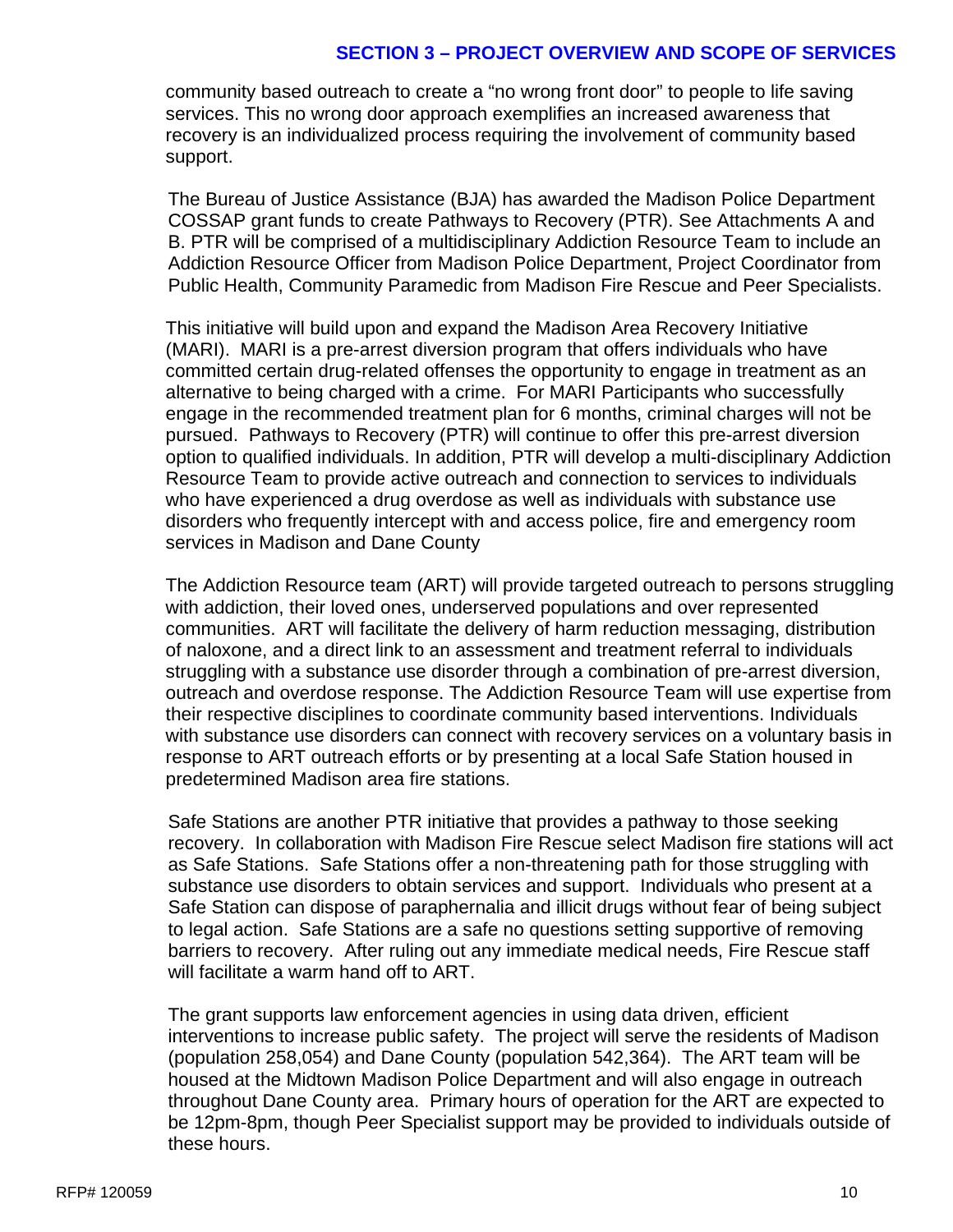# **3.4 Objectives**

- Provide outreach to individuals who have experienced a drug overdose as well as individuals with substance use disorders who frequently intercept with and access police, fire and emergency room services in Madison and Dane County.
- Support data-driven solutions to promote recovery, enhance public safety and support quality of life for individuals, families and communities throughout Dane County.
- **PTR will improve community health as indicated by the reduced rates of** overdose-related death in Madison and Dane County after PTR implementation.
- Reduce overdose-related death by 25%, compared to pre-PTR implementation.
- Reduce opioid involved EMS calls and hospital encounters by 25%, compared to pre-PTR implementation.

## **3.5 Needs/Expectations**

All persons served by this program must be adult residents of Dane County who have attained a minimum age 18 yrs old and who have or are impacted by Substance Use Disorders.

The vendor will work in collaboration with the Addiction Resource Team (ART), partner agencies, treatment providers and community supports. As a member of the ART, Peer Specialists will conduct outreach activities inlcuding delivery of harm reduction messaging, distribution of naloxone, and a direct link to an assessment and treatment referral to individuals struggling with a substance use disorder. The ART will operate out of the Midtown Police District, on a 12pm-8pm schedule. Periodic Peer Specialist response may be necessary during other hours, which may include nights and weekends.

Peer Specialists will utilize their personal lived experience to provide support to others and demonstrate that recovery is possible. For individuals interested in seeking services, Peer Specialists will assist with identifying and engaging participants in appropirate substance use services. Peer Specialists will maintain regular contact until the participant is estabished with appropriate supports. Peer Specialists will provide a warm handoff and confirm participant has been established in services.

Peer Specialists will complete Wisconsin Department of Health Services Certified Peer Specialist training and certification and 30 hours Recovery Coach Academy or equivalent education.

Peer Specialists will receive qualified and adequate supervision and support from the agency employing them.

The vendor agrees to work with the County to identify and incorporate culturally and appropriate practices into service delivery.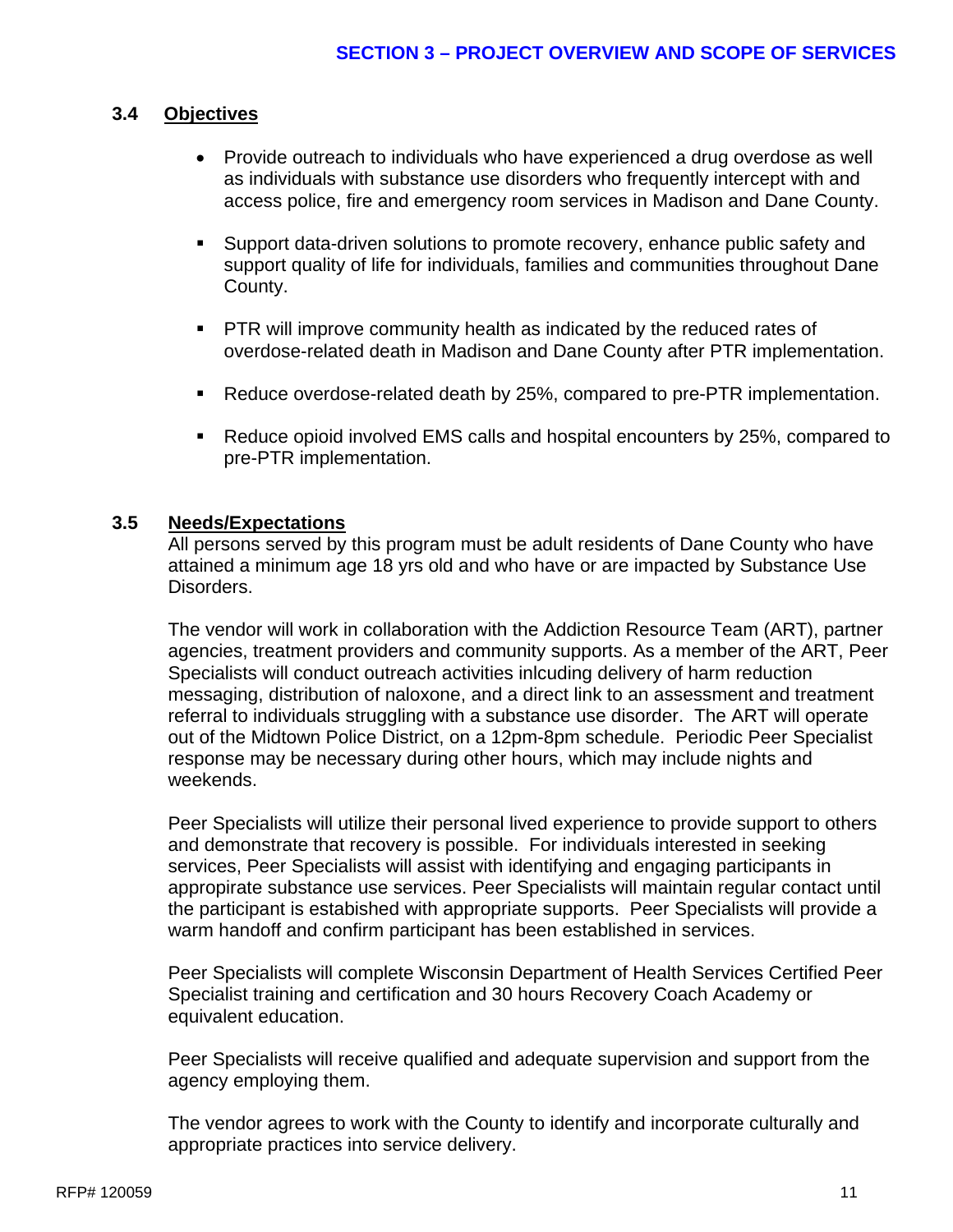#### **SECTION 3 – PROJECT OVERVIEW AND SCOPE OF SERVICES**

The vendor will be responsible for meeting all of the federal, state and county requirements for the provision of providing support and coordination for participant engagement with Behavioral Health Treatment and services and Recovery oriented community support. Services and reporting must comply with the terms of the BJA COSSAP Grant requirements and Dane County Human Services fiscal and operational reporting requirements.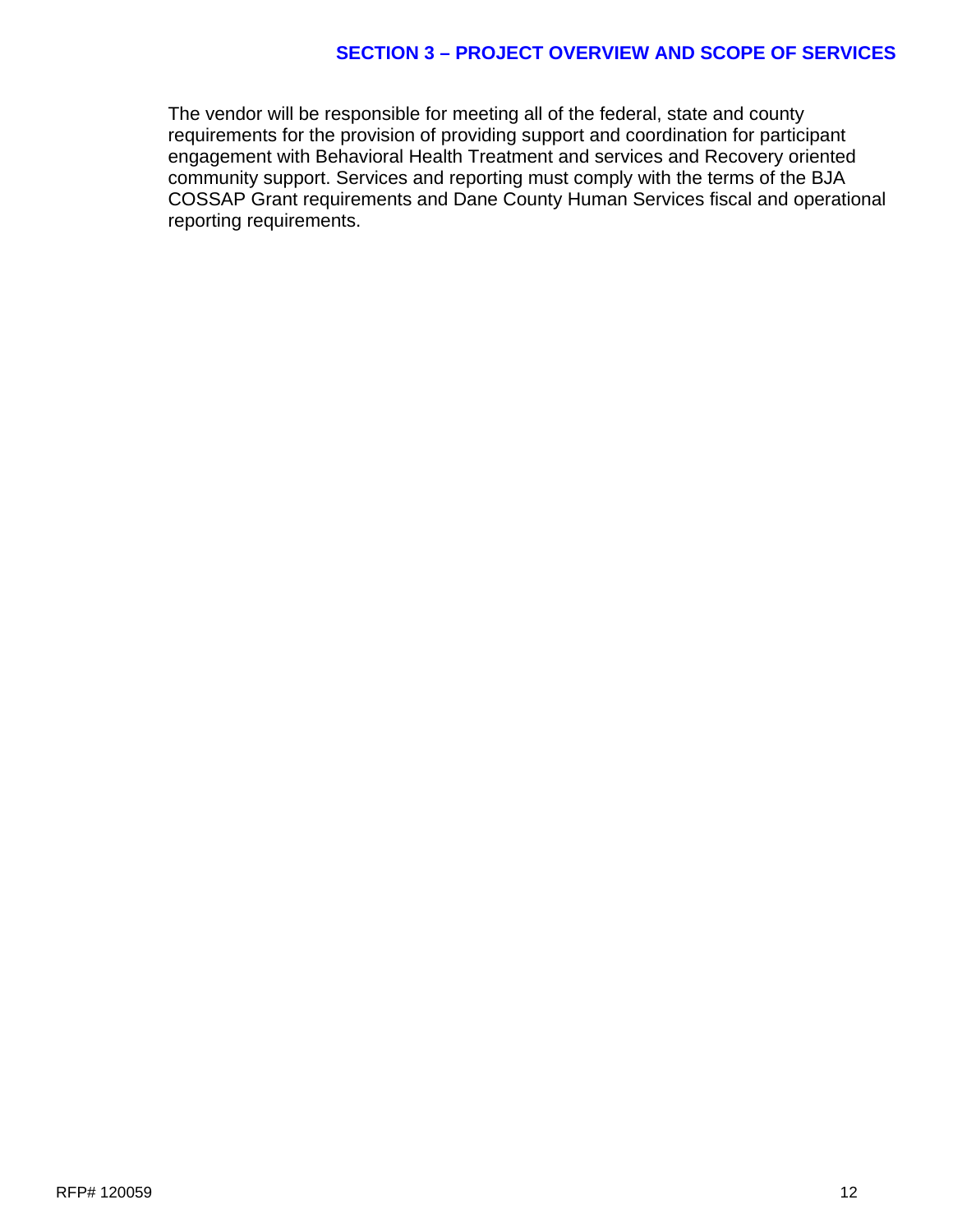# **4.0 RFP RESPONSE PREPARATION REQUIREMENTS**

Proposals shall be organized to comply with the section numbers and names as shown below. Each section heading should be clearly marked. Graphics may be included. The RFP sections which should be submitted/responded to are:

# **4.1 Attachment A – Vendor Information**

# **4.2 Table of Contents**

Provide a table of contents that, at a minimum, includes all of the sections as identified below. Listings of sub-sections and graphics/tables also may be included. Section dividers are encouraged.

# **4.3 Tab 1: Organizational Capabilities**

Describe your agency's primary mission and values as it relates to providing Peer Specialist services.

Describe the duration and specific experience your agency has providing Peer Specialist services for adults with substance use and mental health disorders. Identify project dates and your agency's specific role.

Describe any significant collaborations with other agencies or institutions that reflect your agencies experience. Include agencies that formally refer clients, provide complementary services or with which you have contractual agreements or share resources.

## **4.4 Tab 2: Experience and Qualifications of Program Staff**

Describe your approach to selecting Peer Specialist staff for this program, including any special skills or qualities sought. Provide documentation of completion of Wisconsin Department of Health Services Certified Peer Specialist training and certification and 30 hours Recovery Coach Academy or equivalent education for all Peer Specialist staff. If staff have not yet been identified, provide a plan for training and supervising qualified Peer Specialist staff.

Describe how Peer Specialists will receive supervision (1 hour of weekly supervision for 20 hours worked) by a Masters level licensed clinician with a combined minimum of 3 years of experience providing mental health and/or substance abuse services, preferably in a peer support role or working with an agency that provides peer support services. Provide proof of licensure, credentialing and resumes describing the educational, work and supervisory experiences within the areas of substance abuse and mental health for the proposed supervisors.

# **4.5 Tab 3: Program Approach**

Describe your proposed program and how it is going to meet the needs described in the RFP. Describe the specific strategies and activities to be used to achieve the stated objectives, expectations, and desired outcomes. Be specific about service types, areas of specialty, and capacity.

Discuss your approach to cross-agency collaboration and being a part of a multidisciplinary team. Describe how your agency will facilitate services in conjunction with this team at remote locations and outside of business hours.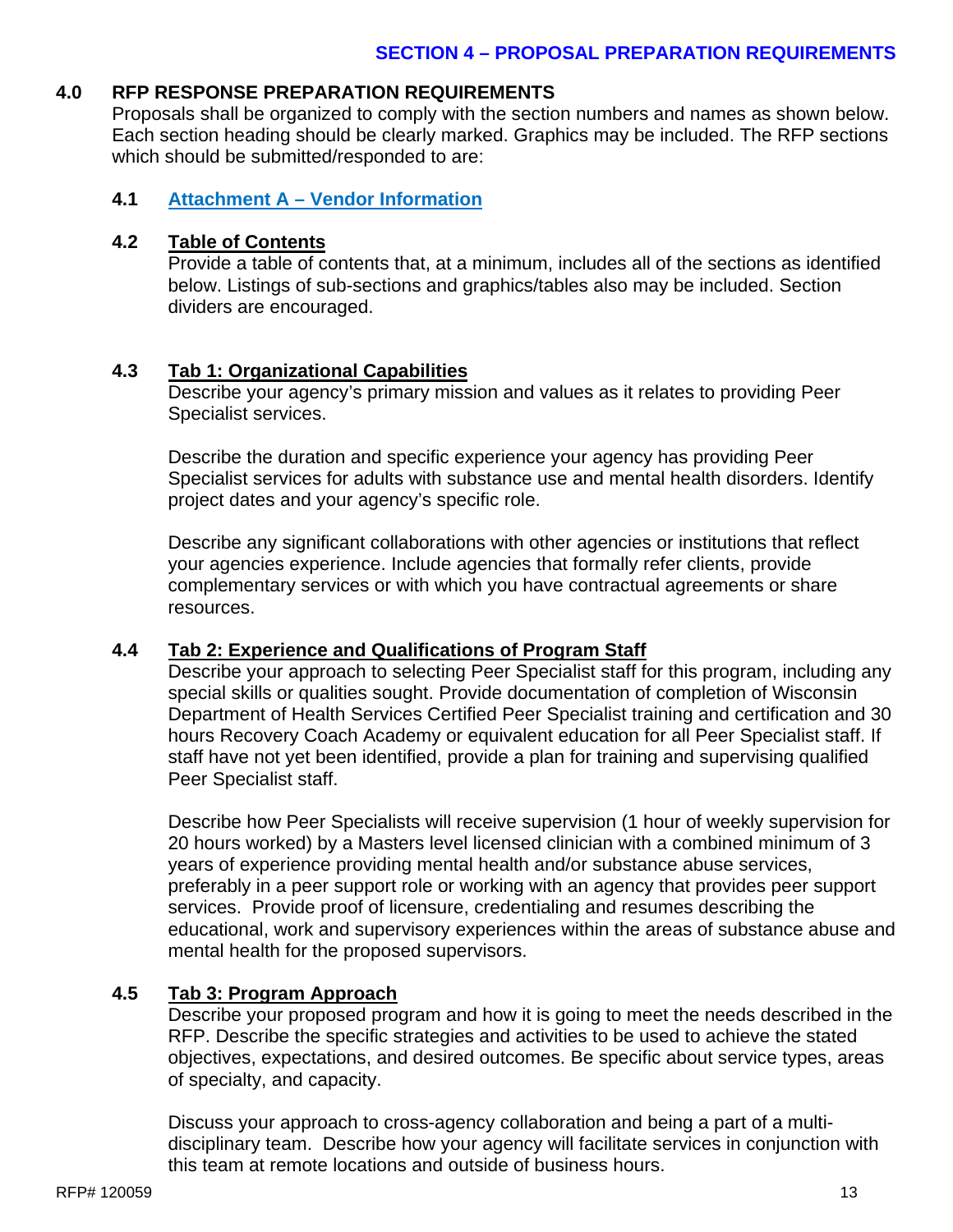Describe your agency's expectations, policies, and training as it relates to accurate and timely documentation.

Identify how your agency's practices reflect a client centered approach to providing Peer Specialist services.

Describe how your program interfaces with other providers within the Behavioral Health (substance use and mental health) service continuum.

Describe specific training and programming your agency has implemented to address disparities (socioeconomic, racial, ethnic, gender, sexual orientation) as they relate to access to Peer Specialist services.

Describe your agency's training and protocols for maintaining compliance with all state and federal standards for confidentiality and maintaining HIPAA.

Describe your agency's plan for managing crisis situations. Be specific about staff training and agency protocols.

#### **4.6 Tab 4: Engagement and Support**

Describe how your agency's programming supports follow-through with client engagement with Peer Specialist services.

Describe your strategies for maintaining engagement. Discuss specific practices your agency has found to effective for program engagement.

Describe practices your agency has used to increase access to Peer Specialist services in underserved and marginalized communities.

## **4.7 Tab 5: Quality Assurance**

Describe any programmatic and/or administrative improvements that have influenced your agency's ability to deliver services and support ongoing quality assurance procedures.

Share any technological, programming, or staffing enhancements that have contributed to your agency's ability to measure program outcomes.

Describe how program data will be used to drive quality improvement efforts, including the measurement of and performance on client outcomes.

#### **4.8 Tab 7: Proposer References**

Proposers must include in their RFPs a list of organizations, including points of contact (name, address, and telephone number), which can be used as references for work performed in the area of service required. Selected organizations may be contacted to determine the quality of work performed and personnel assigned to the project.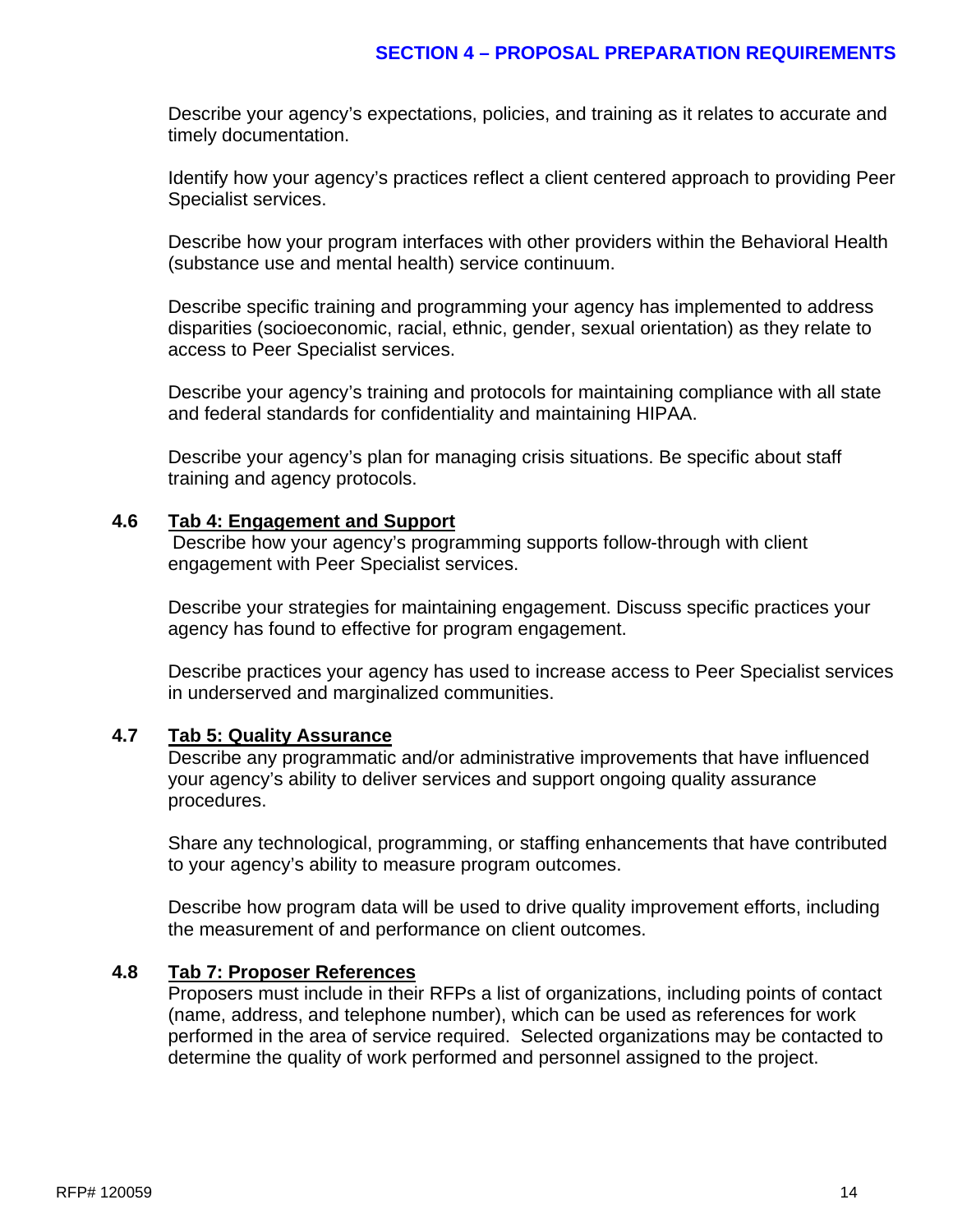#### **5.0 COST PROPOSAL**

#### **5.1 General Instructions on Submitting Cost Proposals**

The Cost Proposal section of this RFP is a separate document and can be found on the [www.danepurchasing.com](http://www.danepurchasing.com/) as part of the posting for this RFP. The Cost Proposal section shall be completed and submitted separately from the RFP Response document.

The proposal will be scored using a standard quantitative calculation where the most cost criteria points will be awarded to the proposal with the lowest cost.

#### **5.2 Format for Submitting Cost Proposals**

The Cost Proposal section that accompanies the RFP posting shall be used. Additional pages can be added to the Cost Proposal Section if necessary.

The Cost Proposal submission shall be in PDF format with the document name including the RFP #, Vendor Name, and Cost Proposal. (ie: 120012 – ABC Company – Cost Proposal)

#### **5.3 Fixed Price Period**

All prices, costs, and conditions outlined in the proposal shall remain fixed for 180 days.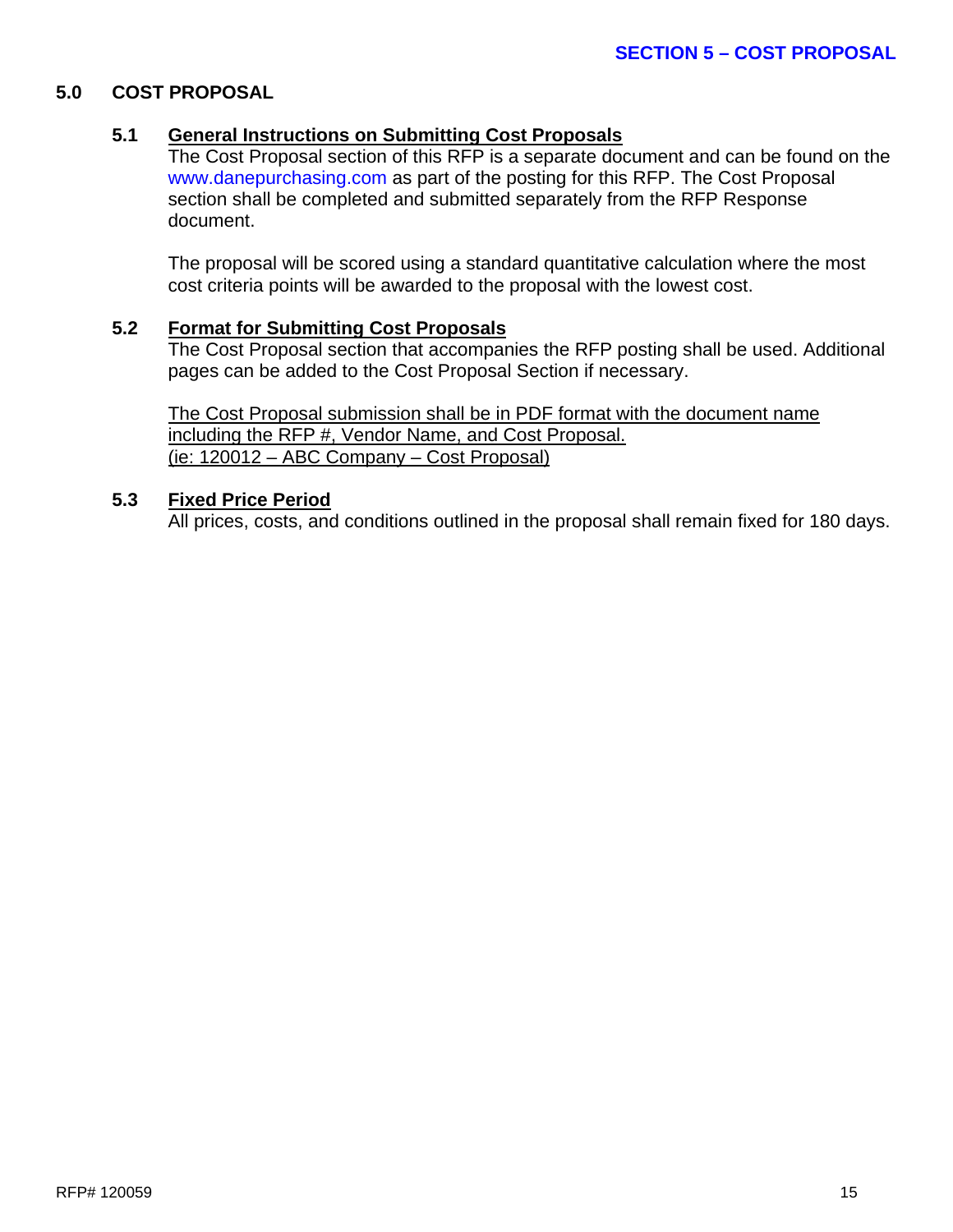|  | VENDOR INFORMATION |
|--|--------------------|
|--|--------------------|

| <b>VENDOR</b> |  |
|---------------|--|
| <b>NAME:</b>  |  |

**DANE COUNTY VENDOR #:**

| Vendor Information (address below will be used to confirm Local Vendor Preference) |  |                  |  |  |  |
|------------------------------------------------------------------------------------|--|------------------|--|--|--|
| <b>Address</b>                                                                     |  | City             |  |  |  |
| State & Zip                                                                        |  | County           |  |  |  |
| <b>Vendor Rep. Name</b>                                                            |  | <b>Title</b>     |  |  |  |
| <b>Email</b>                                                                       |  | <b>Telephone</b> |  |  |  |

|           | Designation of Confidential and Proprietary Information (Reference 1.12) |           |              |  |  |  |  |
|-----------|--------------------------------------------------------------------------|-----------|--------------|--|--|--|--|
|           | No information designated as confidential and proprietary.               |           |              |  |  |  |  |
| Section # |                                                                          | Page(s) # | <b>Topic</b> |  |  |  |  |
|           |                                                                          |           |              |  |  |  |  |
|           |                                                                          |           |              |  |  |  |  |
|           |                                                                          |           |              |  |  |  |  |
|           |                                                                          |           |              |  |  |  |  |
|           |                                                                          |           |              |  |  |  |  |
|           |                                                                          |           |              |  |  |  |  |

| Cooperative Purchasing (Reference 1.13) |                                                                                            |  |  |  |  |
|-----------------------------------------|--------------------------------------------------------------------------------------------|--|--|--|--|
|                                         | agree to furnish the commodities or services of this bid to other municipalities.          |  |  |  |  |
|                                         | I do not agree to furnish the commodities or services of this bid to other municipalities. |  |  |  |  |

|  |  | Local Vendor Purchasing Preference (Reference 1.15) |  |  |
|--|--|-----------------------------------------------------|--|--|
|  |  |                                                     |  |  |

| Are you claiming a local                     |           |               |                     | $\Box$ Columbia               | $\square$ Sauk | $\Box$ Rock |  |
|----------------------------------------------|-----------|---------------|---------------------|-------------------------------|----------------|-------------|--|
| purchasing preference<br>under DCO 25.08(7)? | $\Box$ No | $\square$ Yes | <sup>i</sup> □ Dane | ∣ □ Green<br>$\Box$ Jefferson | $\Box$ Dodge   | $\Box$ lowa |  |

| Fair Labor Practice Certification (check only 1) (Reference 1.17)        |  |  |
|--------------------------------------------------------------------------|--|--|
| Nonder has not been found by the National Labor Polations Reard ("NILDR" |  |  |

| Vendor has not been found by the National Labor Relations Board ("NLRB") or the Wisconsin Employment<br>Relations Commission ("WERC") to have violated any statute or regulation regarding labor standards or<br>relations in the seven years prior to the date this bid submission is signed. |
|------------------------------------------------------------------------------------------------------------------------------------------------------------------------------------------------------------------------------------------------------------------------------------------------|
| Vendor has been found by the National Labor Relations Board ("NLRB") or the Wisconsin Employment<br>Relations Commission ("WERC") to have violated any statute or regulation regarding labor standards or<br>relations in the seven years prior to the date this bid submission is signed.     |

| Addendums – this vendor herby acknowledges receipt/review of the following addendums, if any. |               |               |                    |        |  |  |
|-----------------------------------------------------------------------------------------------|---------------|---------------|--------------------|--------|--|--|
| Addendum #1 □ I                                                                               | - Addendum #2 | – Addendum #3 | Addendum #4 $\Box$ | None I |  |  |

#### **Signature Affidavit**

In signing this proposal, we certify that we have not, either directly or indirectly, entered into any agreement or participated in any collusion or otherwise taken any action in restraint of free competition; that no attempt has been made to induce any other person or firm to submit or not to submit a proposal; that this proposal has been independently arrived at without collusion with any other proposer, competitor or potential competitor; that this proposal has not been knowingly disclosed prior to the opening of proposal to any other proposer or competitor; that the above statement is accurate under penalty of perjury.

The undersigned agrees to hold the County harmless for any damages arising out of the release of any material unless they are specifically identified on Attachment B. The undersigned, submitting this proposal, hereby agrees with all the terms, conditions, and specifications required by the County in this Request for Proposals, and declares that the attached proposal and pricing are in conformity therewith.

| Signature      | <b>Date</b>  |  |
|----------------|--------------|--|
| Name (Printed) | <b>Title</b> |  |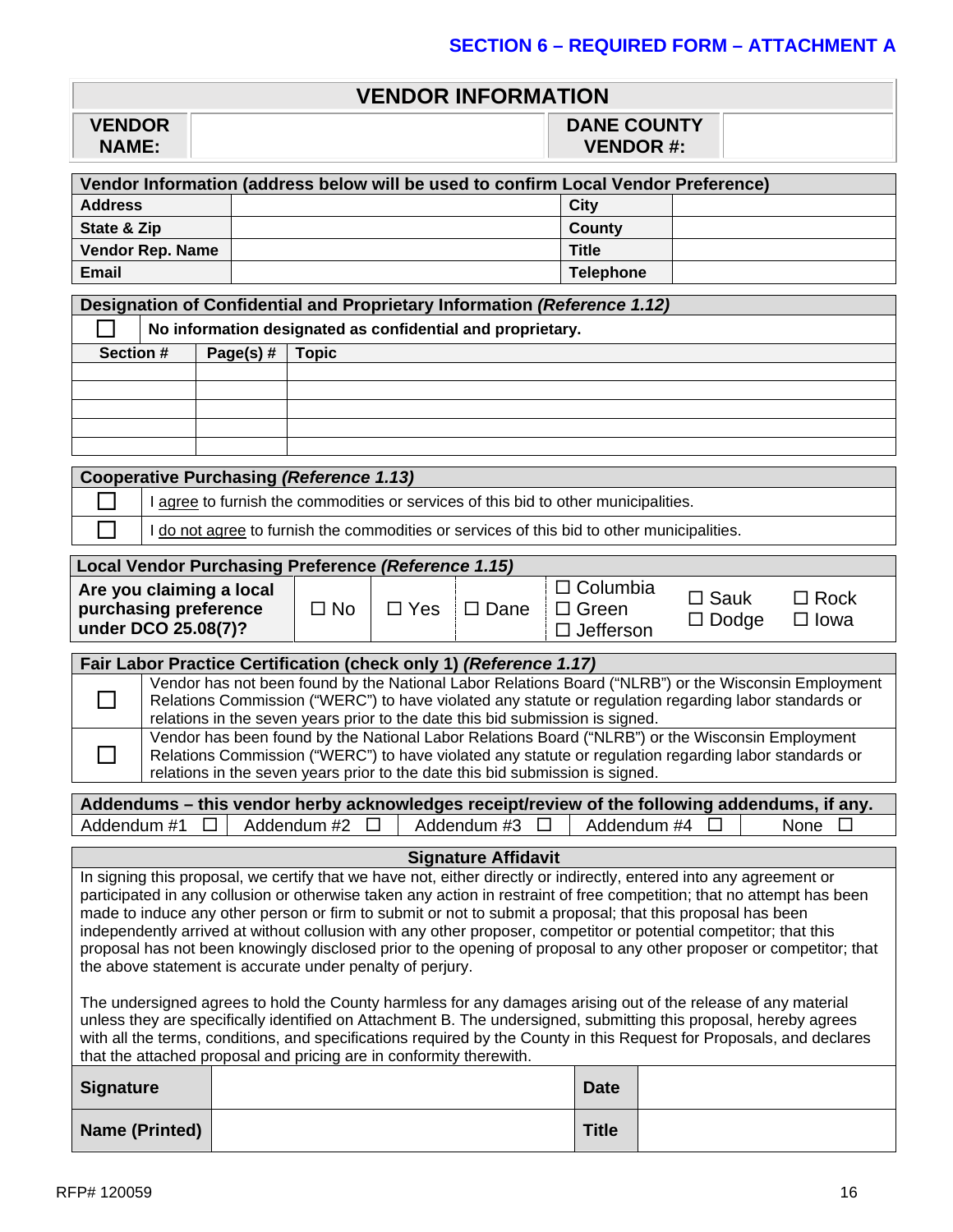#### **STANDARD TERMS AND CONDITIONS** Request for Bids/Proposals/Contracts Rev. 05/2020

1.0 APPLICABILITY: The terms and conditions set forth in this document apply to Requests for Proposals (RFP), Bids and all other transactions whereby the County of Dane acquires goods or services, or both.

1.1 ENTIRE AGREEMENT: These Standard Terms and Conditions shall apply to any contract, including any purchase order, awarded as a result of this request. Special requirements of a resulting contract may also apply. Said written contract with referenced parts and attachments shall constitute the entire agreement, and no other terms and conditions in any document, acceptance, or acknowledgment shall be effective or binding unless expressly agreed to in writing by the County. Unless otherwise stated in the agreement, these standard terms conditions supersede any other terms and/or conditions applicable to this agreement.

1.2 DEFINITIONS: As used herein, "vendor" includes a provider of goods or services, or both, who is responding to an RFP or a bid, and "bid" includes a response to either an RFP or a bid.

2.0 SPECIFICATIONS: The specifications herein are the minimum acceptable. When specific manufacturer and model numbers are used, they are to establish a design, type of construction, quality, functional capability or performance level, or any combination thereof, desired. When alternates are proposed, they must be identified by manufacturer, stock number, and such other information necessary to establish equivalency. Dane County shall be the sole judge of Dane County shall be the sole judge of equivalency. Vendors are cautioned to avoid proposing alternates to the specifications that may result in rejection of their bid.

3.0 DEVIATIONS AND EXCEPTIONS: Deviations and exceptions from terms, conditions, or specifications shall be described fully in writing, signed, and attached to the bid. In the absence of such statement, the bid shall be accepted as in strict compliance with all terms, conditions, and specifications and vendor shall be held liable for injury resulting from any deviation.

4.0 QUALITY: Unless otherwise indicated in the request, all material shall be first quality. No pre-owned, obsolete, discontinued or defective materials may be used.

5.0 QUANTITIES: The quantities shown herein are based on estimated needs. The County reserves the right to increase or decrease quantities to meet actual needs.

6.0 DELIVERY: Deliveries shall be FOB destination freight prepaid and included unless otherwise specified. County will reject shipments sent C.O.D. or freight collect.

7.0 PRICING: Unit prices shown on the bid shall be the price per unit of sale as stated on the request or contract. For any given item, the quantity multiplied by the unit price shall

establish the extended price, the unit price shall govern in the bid evaluation and contract administration.<br>7.1 Prices established in continuing a

Prices established in continuing agreements and term contracts may be lowered due to market conditions, but prices shall not be subject to increase for the term specified in the award. Vendor shall submit proposed increases to the Purchasing Division thirty (30) calendar days before the proposed effective date of the price increase. Proposed increases shall be limited to fully documented cost increases to the vendor that are demonstrated to be industry wide. Price increases may not be granted unless they are expressed in bid documents and contracts or agreements.

7.2 Submission of a bid constitutes bidder's certification that no financial or personal relationship exists between the bidder and any county official or employee except as specially set forth in writing attached to and made a part of the bid. The successful bidder shall disclose any such relationship which develops during the term of the contract.

8.0 ACCEPTANCE-REJECTION: Dane County reserves the right to accept or reject any or all bids, to waive any technicality in any bid submitted and to accept any part of a bid as deemed to be in the best interests of the County. Submission of a proposal or a bid constitutes the making of an offer to contract and gives the County an option valid for 60 days after the date of submission to the County.

8.1 Bids **MUST** be dated and time stamped by the Dane County Purchasing Division Office on or before the date and time that the bid is due. Bids deposited or time stamped in another office will be rejected. Actual receipt in the office of the purchasing division is necessary; timely deposit in the mail system is not sufficient. THERE WILL BE NO EXCEPTIONS TO THIS POLICY.

9.0 METHOD OF AWARD: Award shall be made to the lowest responsible responsive bidder conforming to specifications, terms, and conditions, or to the most advantageous bid submitted to the County on a quality versus price basis.

10.0 ORDERING/ACCEPTANCE: Written notice of award to a vendor in the form of a purchase order or other document, mailed or delivered to the address shown on the bid will be considered sufficient notice of acceptance of bid. A formal contract containing all provisions of the contract signed by both parties shall be used when required by the Dane County Purchasing Division.

11.0 PAYMENT TERMS AND INVOICING: Unless otherwise agreed, Dane County will pay properly submitted vendor invoices within thirty (30) days of receipt of goods and services. Payment will not be made until goods or services are delivered, installed (if required), and accepted as specified. Invoices presented for payment must be submitted in accordance with instructions contained on the purchase order.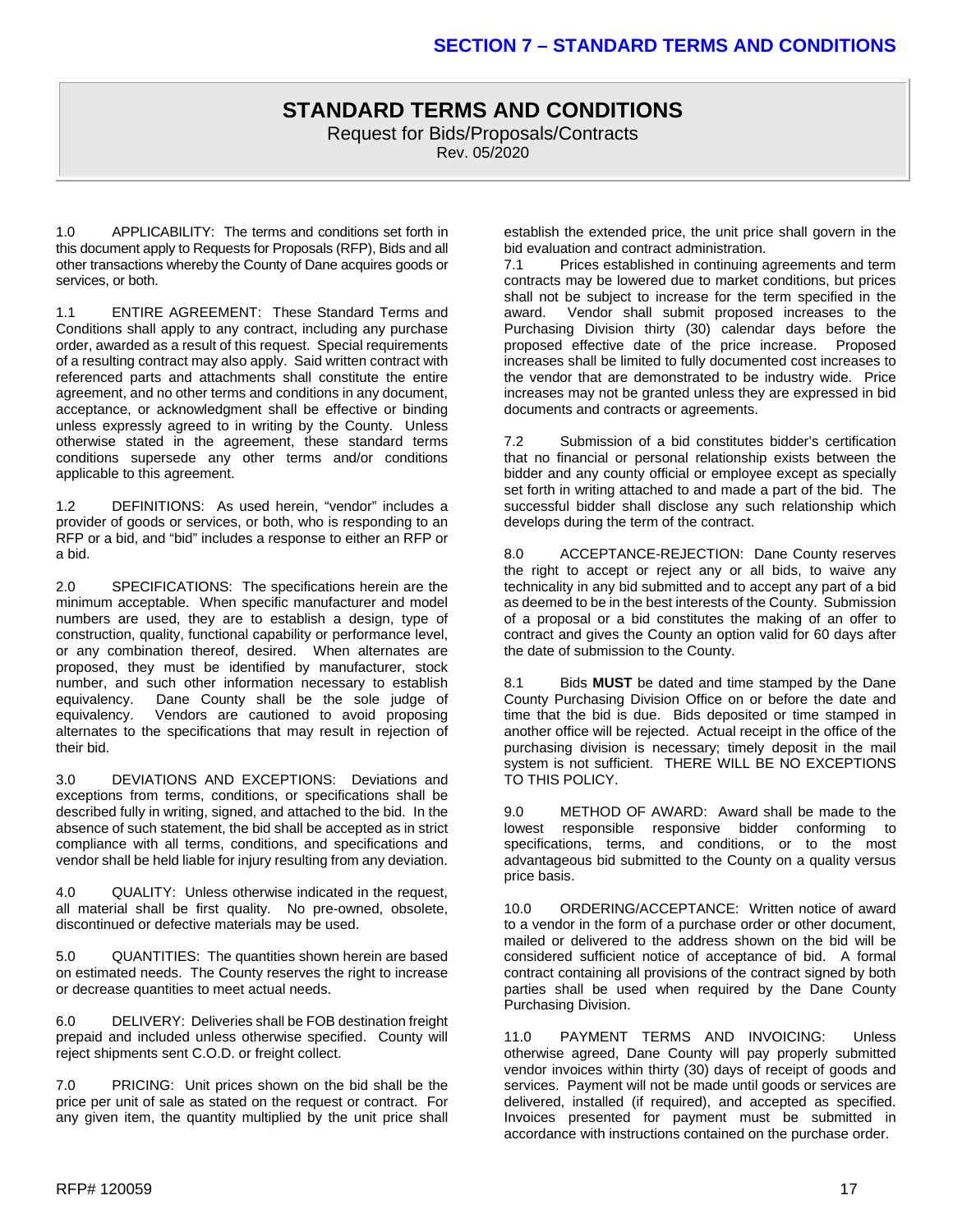# **SECTION 7 – STANDARD TERMS AND CONDITIONS**

11.1 NO WAIVER OF DEFAULT: In no event shall the making of any payment or acceptance of any service or product required by this Agreement constitute or be construed as a waiver by County of any breach of the covenants of the Agreement or a waiver of any default of the successful vendor, and the making of any such payment or acceptance of any such service or product by County while any such default or breach shall exist shall in no way impair or prejudice the right of County with respect to recovery of damages or other remedy as a result of such breach or default.

12.0 TAXES: The County and its departments are exempt from payment of all federal tax and Wisconsin state and local taxes on its purchases except Wisconsin excise taxes as described below. The State of Wisconsin Department of Revenue has issued tax exempt number ES41279 to Dane County.

12.1 The County is required to pay the Wisconsin excise or occupation tax on its purchase of beer, liquor, wine, cigarettes, tobacco products, motor vehicle fuel and general aviation fuel. The County is exempt from Wisconsin sales or use tax on these purchases. The County may be subject to other states' taxes on its purchases in that state depending on the laws of that state. Vendors performing construction activities are required to pay state use tax on the cost of materials.

13.0 GUARANTEED DELIVERY: Failure of the vendor to adhere to delivery schedules as specified or to promptly replace rejected materials shall render the vendor liable for all costs in excess of the contract price when alternate procurement is necessary. Excess costs shall include administrative costs.

14.0 APPLICABLE LAW AND VENUE: This contract shall be governed under the laws of the State of Wisconsin, and venue for any legal action between the parties shall be in Dane County Circuit Court. The vendor shall at all times comply with and observe all federal and state laws, local laws, ordinances, and regulations which are in effect during the period of this contract and which in any manner affect the work or its conduct.

15.0 ASSIGNMENT: No right or duty in whole or in part of the vendor under this contract may be assigned or delegated without the prior written consent of Dane County.

16.0 NONDISCRIMINATION/AFFIRMATIVE ACTION: During the term of this Agreement the vendor agrees, in accordance with sec. 111.321, Wis. Stats., and Chapter 19 of the Dane County Code of Ordinances, not to discriminate against any person, whether an applicant or recipient of services, an employee or applicant for employment, on the basis of age, race, ethnicity, religion, color, gender, disability, marital status, sexual orientation, national origin, cultural differences, ancestry, physical appearance, arrest record or conviction record, military participation or membership in the national guard, state defense force or any other reserve component of the military forces of the United States, or political beliefs. The vendor shall provide a harassment-free work environment. These provisions shall include, but not be limited to, the following: employment, upgrading, demotion, transfer, recruitment, advertising, layoff, termination, training, including apprenticeships, rates of pay or other forms of compensation.

16.1 Vendors who have twenty (20) or more employees and a contract of twenty thousand dollars (\$20,000) or more must submit a written affirmative action plan to the County's Contract Compliance Officer within fifteen (15) working days of the effective date of the contract. The County may elect to accept a copy of the current affirmative action plan filed with and approved by a federal, state or local government unit.

16.2 The vendor agrees to post in conspicuous places, available for employees and applicants for employment, notices setting forth the provisions of this Agreement as they relate to affirmative action and nondiscrimination.

16.3 Failure to comply with these Terms and Conditions may result in the vendor being debarred, termination of the contract and/or withholding of payment.

16.4 The vendor agrees to furnish all information and reports required by Dane County's Contract Compliance Officer as the same relate to affirmative action and nondiscrimination, which may include any books, records, or accounts deemed appropriate to determine compliance with Chapter 19, D.C. Ords. and the provisions of this Agreement.

16.5 AMERICANS WITH DISABILITIES ACT: The vendor agrees to the requirements of the ADA, providing for physical and programmatic access to service delivery and treatment in all programs and activities.

17.0 PATENT, COPYRIGHT AND TRADEMARK INFRINGEMENT: The vendor guarantees goods sold to the County were manufactured or produced in accordance with applicable federal labor laws, and that the sale or use of the articles described herein do not infringe any patent, copyright or trademark. The vendor covenants that it will, at its own expense, defend every suit which shall be brought against the County (provided that such vendor is promptly notified of such suit, and all papers therein are delivered to it) for any alleged infringement of any patent, copyright or trademark by reason of the sale or use of such articles, and agrees that it will pay all costs, damages, and profits recoverable in any such suit.

18.0 SAFETY REQUIREMENTS: All materials, equipment, and supplies provided to the County must fully comply with all safety requirements as set forth by the Wisconsin Department of Commerce and all applicable OSHA Standards.

18.1 MATERIAL SAFETY DATA SHEET: If any item(s) on an order(s) resulting from this award(s) is a hazardous chemical, as defined under 29 CFR 1910.1200, provide one (1) copy of the Material Safety Data Sheet for each item with the shipped container(s) and one (1) copy with the invoice(s).

19.0 WARRANTY: Unless specifically expressed otherwise in writing, goods and equipment purchased as a result of this request shall be warranted against defects by the vendor for one (1) year from date of receipt. An equipment manufacturer's standard warranty shall apply as a minimum and must be honored by the vendor.

20.0 INDEMNIFICATION & INSURANCE.

20.1. Vendor shall indemnify, hold harmless and defend County, its boards, commissions, agencies, officers, employees and representatives against any and all liability, loss (including, but not limited to, property damage, bodily injury and loss of life), damages, costs or expenses which County, its officers, employees, agencies, boards, commissions and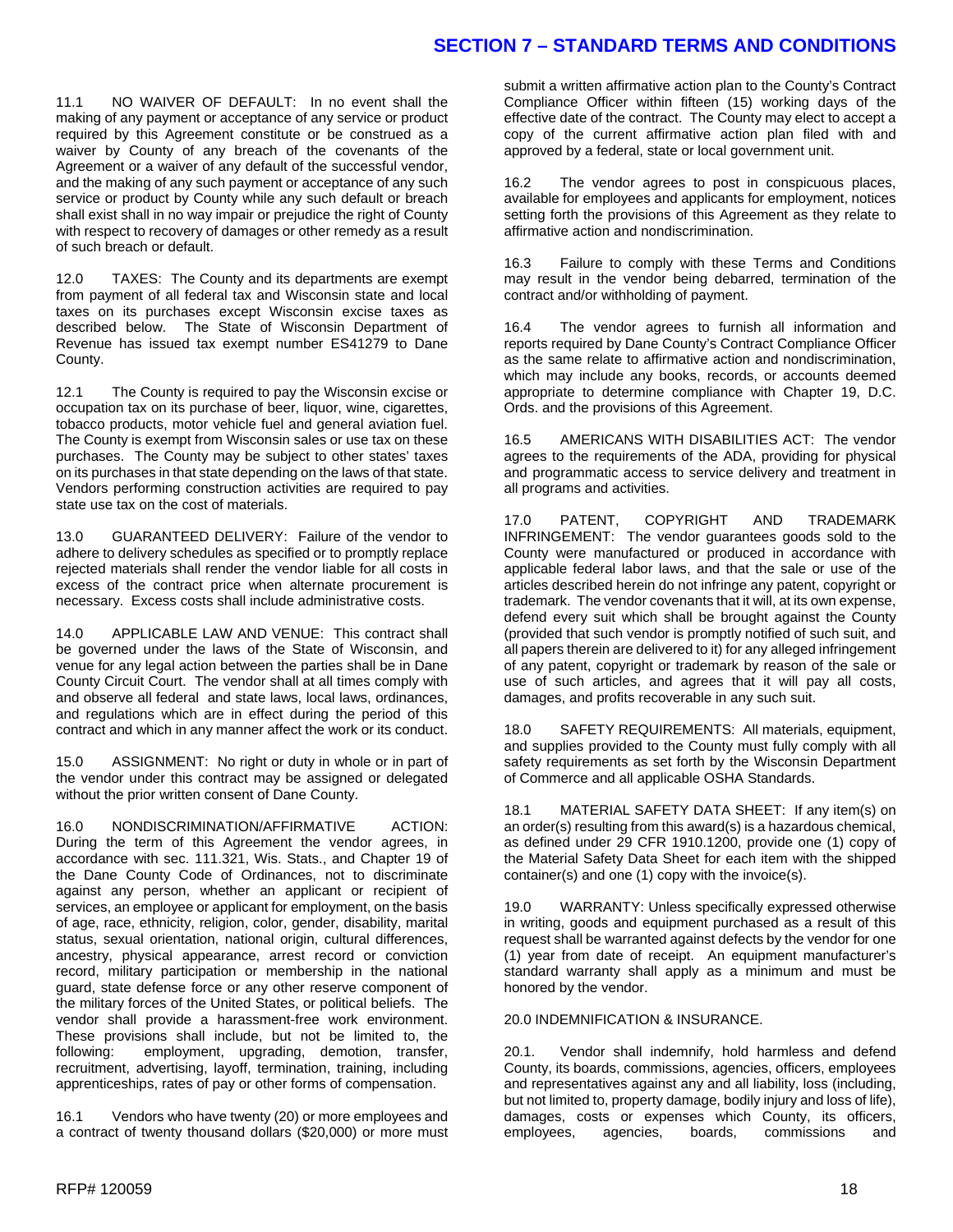## **SECTION 7 – STANDARD TERMS AND CONDITIONS**

representatives may sustain, incur or be required to pay by reason of vendor furnishing the services or goods required to be provided under this Agreement, provided, however, that the provisions of this paragraph shall not apply to liabilities, losses, charges, costs, or expenses caused by or resulting from the acts or omissions of County, its agencies, boards, commissions, officers, employees or representatives. The obligations of vendor under this paragraph shall survive the expiration or termination of this Agreement.

20.2. In order to protect itself and County its officers, boards, commissions, agencies, agents, volunteers, employees and representatives under the indemnity provisions of the subparagraph above, vendor shall, at vendor's own expense, obtain and at all times during the term of this Agreement keep in full force and effect the insurance coverages, limits, and endorsements listed below. When obtaining required insurance under this Agreement and otherwise, vendor agrees to preserve County's subrogation rights in all such matters that may arise that are covered by vendor's insurance. Neither these requirements nor the County's review or acceptance of vendor's certificates of insurance is intended to limit or qualify the liabilities or obligations assumed by the vendor under this Agreement. The County expressly reserves the right to require higher or lower insurance limits where County deems necessary.

#### 20.2.1. Commercial General Liability.

Vendor agrees to maintain Commercial General Liability insurance at a limit of not less than \$1,000,000 per occurrence. Coverage shall include, but not be limited to, Bodily Injury and Property Damage to Third Parties, Contractual Liability, Personal Injury and Advertising Injury Liability, Premises-Operations, Independent vendors and Subcontractors, and Fire Legal Liability. The policy shall not exclude Explosion, Collapse, and Underground Property Damage Liability Coverage. The policy shall list DANE COUNTY as an Additional Insured.

#### 20.2.2. Commercial/Business Automobile Liability.

Vendor agrees to maintain Commercial/Business Automobile Liability insurance at a limit of not less than \$1,000,000 Each Occurrence. Vendor further agrees coverage shall include liability for Owned, Non-Owned & Hired automobiles. In the event vendor does not own automobiles, vendor agrees to maintain coverage for Hired & Non-Owned Auto Liability, which may be satisfied by way of endorsement to the Commercial General Liability policy or separate Business Auto Liability policy.

#### 20.2.3. Environmental Impairment (Pollution) Liability

Vendor agrees to maintain Environmental Impairment (Pollution) Liability insurance at a limit of not less than \$1,000,000 per occurrence for bodily injury, property damage, and environmental cleanup costs caused by pollution conditions, both sudden and non-sudden. This requirement can be satisfied by either a separate environmental liability policy or through a modification to the Commercial General Liability policy. Evidence of either must be provided.

#### 20.2.4. Workers' Compensation.

Vendor agrees to maintain Workers Compensation insurance at Wisconsin statutory limits.

#### 20.2.5. Umbrella or Excess Liability.

Vendor may satisfy the minimum liability limits required above for Commercial General Liability and Business Auto Liability under an Umbrella or Excess Liability policy. There is no minimum Per Occurrence limit of liability under the Umbrella or Excess Liability; however, the Annual Aggregate limit shall not be less than the highest "Each Occurrence" limit for the Commercial General Liability and Business Auto Liability. vendor agrees to list DANE COUNTY as an "Additional Insured" on its Umbrella or Excess Liability policy.

20.3. Upon execution of this Agreement, vendor shall furnish County with a Certificate of Insurance listing County as an additional insured and, upon request, certified copies of the required insurance policies. If vendor's insurance is underwritten on a claims-made basis, the retroactive date shall be prior to or coincide with the date of this Agreement, the Certificate of Insurance shall state that professional malpractice or errors and omissions coverage, if the services being provided are professional services coverage is claims-made and indicate the retroactive date, vendor shall maintain coverage for the duration of this Agreement and for six (6) years following the completion of this Agreement. Vendor shall furnish County, annually on the policy renewal date, a Certificate of Insurance as evidence of coverage. It is further agreed that vendor shall furnish the County with a 30-day notice of aggregate erosion, in advance of the Retroactive Date, cancellation, or renewal. It is also agreed that on claims-made policies, either vendor or County may invoke the tail option on behalf of the other party and that the extended reporting period premium shall be paid by vendor. In the event any action, suit or other proceeding is brought against County upon any matter herein indemnified against, County shall give reasonable notice thereof to vendor and shall cooperate with vendor's attorneys in the defense of the action, suit or other proceeding. Vendor shall furnish evidence of adequate Worker's Compensation Insurance. In case of any sublet of work under this Agreement, vendor shall furnish evidence that each and every subcontractor has in force and effect insurance policies providing coverage identical to that required of vendor. In case of any sublet of work under this Agreement, vendor shall furnish evidence that each and every subcontractor has in force and effect insurance policies providing coverage identical to that required of vendor.

20.4. The parties do hereby expressly agree that County, acting at its sole option and through its Risk Manager, may waive any and all requirements contained in this Agreement, such waiver to be in writing only. Such waiver may include or be limited to a reduction in the amount of coverage required above. The extent of waiver shall be determined solely by County's Risk Manager taking into account the nature of the work and other factors relevant to County's exposure, if any, under this Agreement.

21.0 CANCELLATION: County reserves the right to terminate any Agreement due to non-appropriation of funds or failure of performance by the vendor. This paragraph shall not relieve County of its responsibility to pay for services or goods provided or furnished to County prior to the effective date of termination.

22.0 FINANCIAL INTEREST PROHIBITED. Under s. 946.13, Wis. Stats. COUNTY employees and officials are prohibited from holding a private pecuniary interest, direct or indirect, in any public contract. By executing this Agreement, each party represents that it has no knowledge of a COUNTY employee or official involved in the making or performance of the Agreement that has a private pecuniary interest therein. It is expressly understood and agreed that any subsequent finding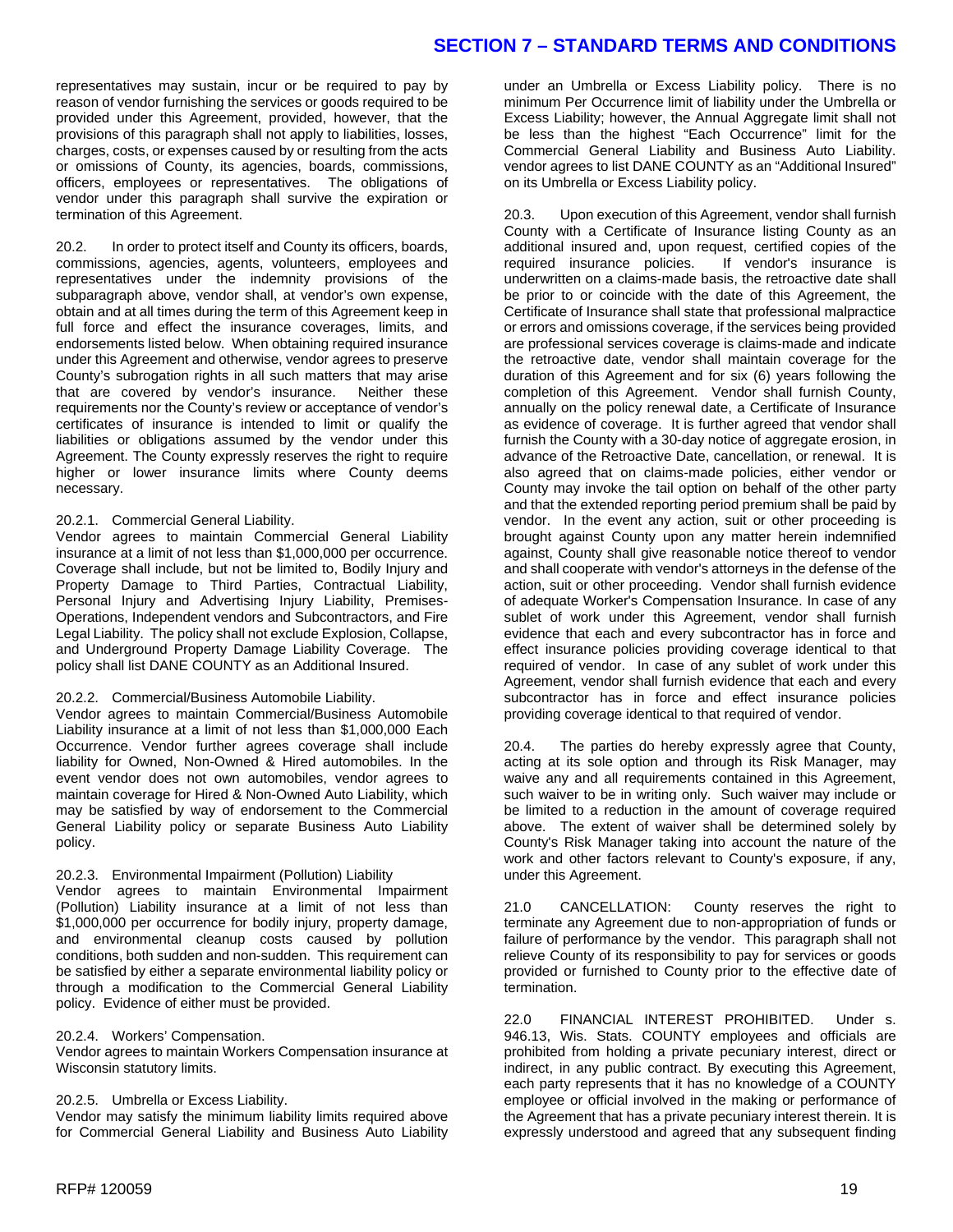#### **SECTION 7 – STANDARD TERMS AND CONDITIONS**

of a violation of s. 946.13, Wis. Stat. may result in this Agreement being voided at the discretion of the COUNTY.

22.1 PUBLIC RECORDS ACCESS: It is the intention of the County to maintain an open and public process in the solicitation, submission, review, and approval of procurement activities. Bid openings are public unless otherwise specified. Records are not available for public inspection prior to issuance of the notice of intent to award or the award of the contract. Bid results may be obtained by visiting the Dane County Purchasing Office Monday – Friday, between 8:00 a.m. and 4:00 p.m. Prior appointment is advisable.

22.1 PROPRIETARY INFORMATION: If the vendor asserts any of its books and records of its business practices and other matters collectively constitute a trade secret as that term is defined in s. 134.90(1)(c), Wis. Stats., County will not release such records to the public without first notifying the vendor of the request for the records and affording the vendor an opportunity to challenge in a court of competent jurisdiction the requester's right to access such records. The entire burden of maintaining and defending the trade secret designation shall be upon the vendor. The vendor acknowledges and agrees that if the vendor shall fail, in a timely manner, to initiate legal action to defend the trade secret designation or be unsuccessful in its defense of that designation, County shall be obligated to and will release the records.

22.2 Any material submitted by the vendor in response to this request that the vendor considers confidential and proprietary information and which vendor believes qualifies as a trade secret, as provided in section 19.36(5), Wis. Stats., must be identified on a designation of Confidential and Proprietary Information form. Pricing will not be held confidential after award of contract.

22.3 Data contained in a bid, all documentation provided therein, and innovations developed as a result of the contracted commodities or services cannot be copyrighted or patented. All data, documentation, and innovations shall be the property of the County.

23.0 RECYCLED MATERIALS: Dane County is required to purchase products incorporating recycled materials whenever technically and economically feasible. Vendors are encouraged to bid products with recycled content which meet specifications.

24.0 PROMOTIONAL ADVERTISING: Reference to or use of Dane County, any of its departments or sub-units, or any county official or employee for commercial promotion is prohibited.

25.0 ANTITRUST ASSIGNMENT: The vendor and the County of Dane recognize that in actual economic practice, overcharges resulting from antitrust violation are in fact usually borne by the Purchaser. Therefore, the successful vendor hereby assigns to the County of Dane any and all claims for such overcharges as to goods, materials or services purchased in connection with this contract.

26.0 RECORDKEEPING AND RECORD RETENTION-COST REIMBURSEMENT CONTRACTS: Where payment to the vendor is based on the vendor's costs, vendor shall establish and maintain adequate records of all expenditures incurred under the contract. All records must be kept in accordance with generally accepted accounting procedures. The County contracting agency shall have the right to audit, review, examine, copy, and transcribe any pertinent records or documents relating to any contract resulting from this bid/proposal held by the vendor. The vendor will retain all documents applicable to the contract for a period of not less than three (3) years after final payment is made.

27.0 COMPLIANCE WITH FAIR LABOR STANDARDS. During the term of this Agreement, vendor shall report to the Controller, within ten (10) days, any allegations to, or findings by the National Labor Relations Board (NLRB) or Wisconsin Employment Relations commission (WERC) that vendor has violated a statute or regulation regarding labor standards or relations within the seven years prior to entering this Agreement. If an investigation by the Controller results in a final determination that the matter adversely affects vendor's responsibilities under this Agreement, and which recommends termination, suspension or cancellation of this agreement, the County may take such action.

27.01 VENDOR may appeal any adverse finding by the Controller as set forth in sec. 25.08(20)(c) through (e).

27.02 VENDOR shall post the following statement in a prominent place visible to employees: "As a condition of receiving and maintaining a contract with Dane County, this employer shall comply with federal, state and all other applicable laws prohibiting retaliation for union organizing."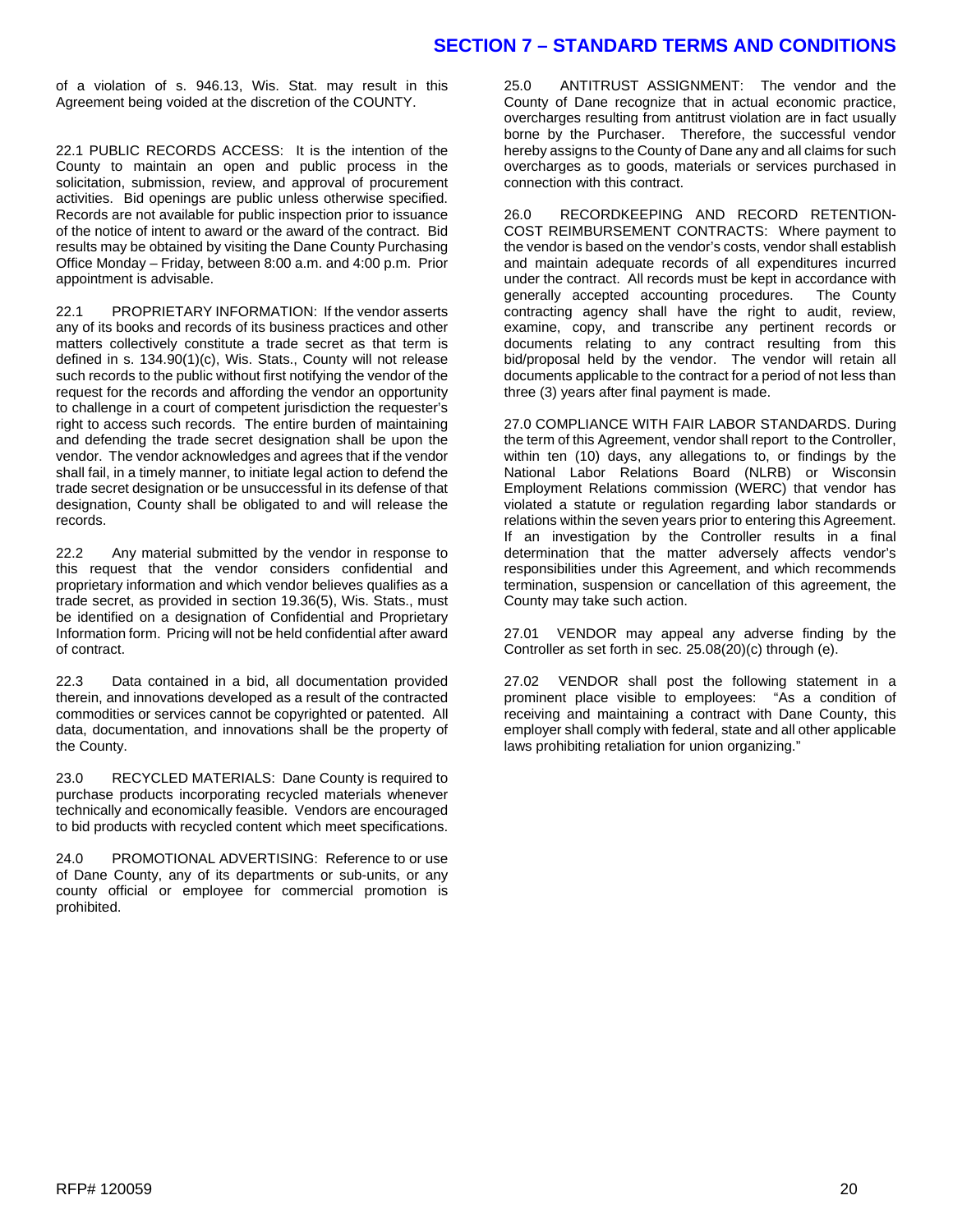Appendix 1

# **Pathways to Recovery Pre-Arrest Deflection Programs**

**Madison & Dane County**



**Safe Stations**—Select Madison Fire Departments will be designated as 'Safe Stations' where individuals struggling with substance use can present themselves without fear of criminal justice involvement and get connected to a recovery coach.

**Addiction Resource Team**—Conducts quick response and outreach efforts to individuals who experienced an overdose and to individuals who frequently intercept with and access police and fire department services. Team consists of Addiction Resource Officer, Community Paramedic, and Certified Peer Specialist.

**MAARI**—Madison Area Addiction Recovery Initiative is an expansion of the Madison Police Department's MARI program to all Dane County law enforcement agencies. Offers individuals committing low-level, addiction-driven offenses the opportunity to engage with treatment services in abeyance of charges being filed.

Project Partners—Madison Police Department, Madison Fire Department, Dane County Department of Human Services, Public Health Madison & Dane County, and University of Wisconsin-Population Health Institute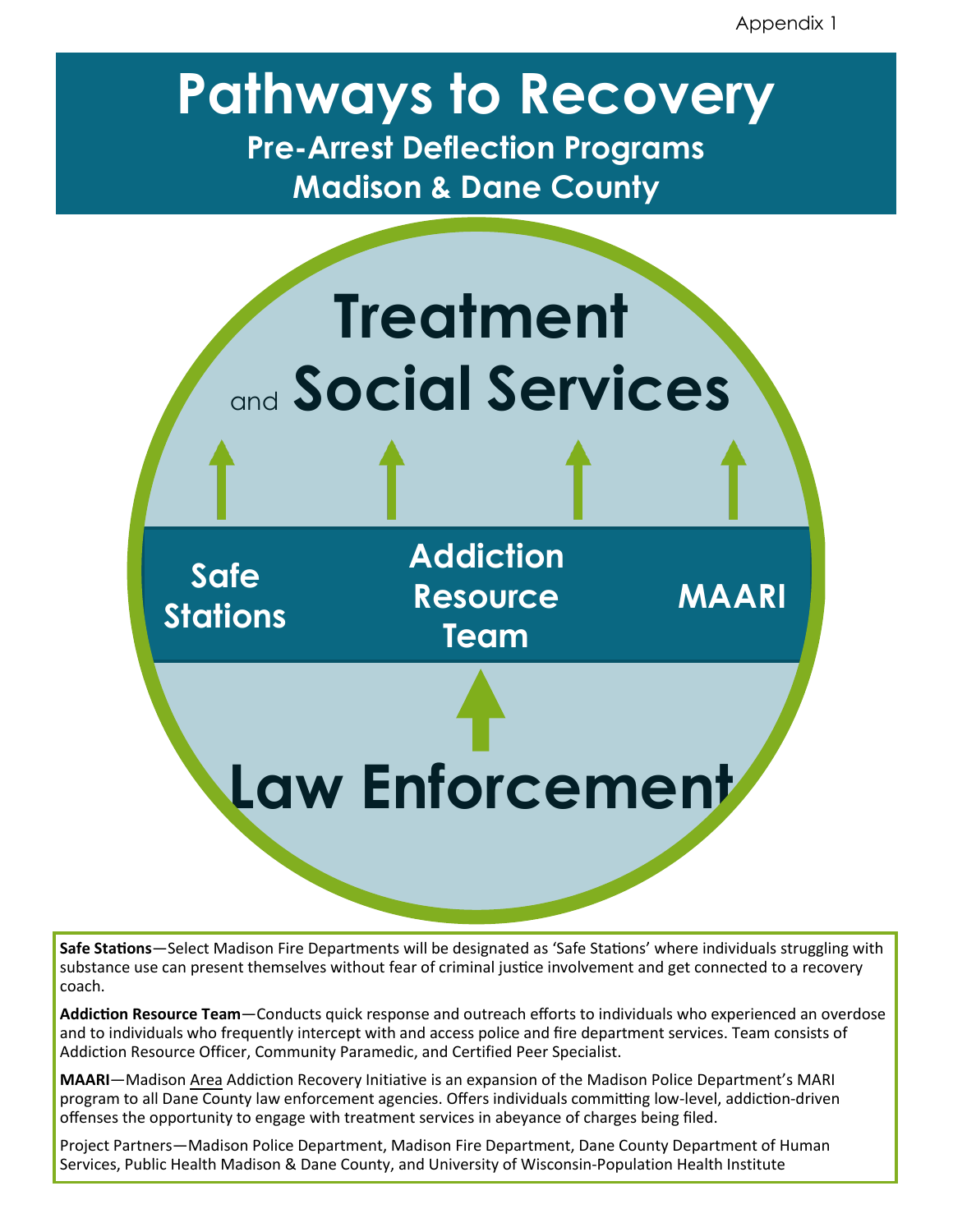Appendix 2

#### **PATHWAYS TO RECOVERY MADISON & DANE COUNTY**

The Madison Police Department (MPD), along with its partners, plans to implement and evaluate an innovative and pilot-tested smart policing program entitled "Pathways to Recovery Madison Dane County" (PTR).

**1. Statement of the Problem**: Madison has a population of 258,054 and Dane County's is 542,364. This application is for Subcategory 1a since the proposal targets the overall county.

Dane County has been disproportionality impacted by the abuse of illicit opioids and prescription drugs as evidenced by data from Dane County Emergency Medical Services (EMS), hospital discharges, and medical examiner reports. In 2018, Dane County EMS completed 501 runs for suspected opioid overdose cases. The rate of EMS runs for suspected opioid overdoses in Dane County was 96 per 100,000 population while the rate for Wisconsin was 85 per 100,000 population.

According to the Wisconsin Department of Health Services-Division of Public Health (DHS-DPH), Dane County's 2017 age-adjusted rate of opioid related hospital discharges per 100,000 population was 321.1 while the state of Wisconsin was 199.9 – a difference of 47%. In addition, Wisconsin DHS-DPH, reports a disproportionate rate of deaths from opioids in

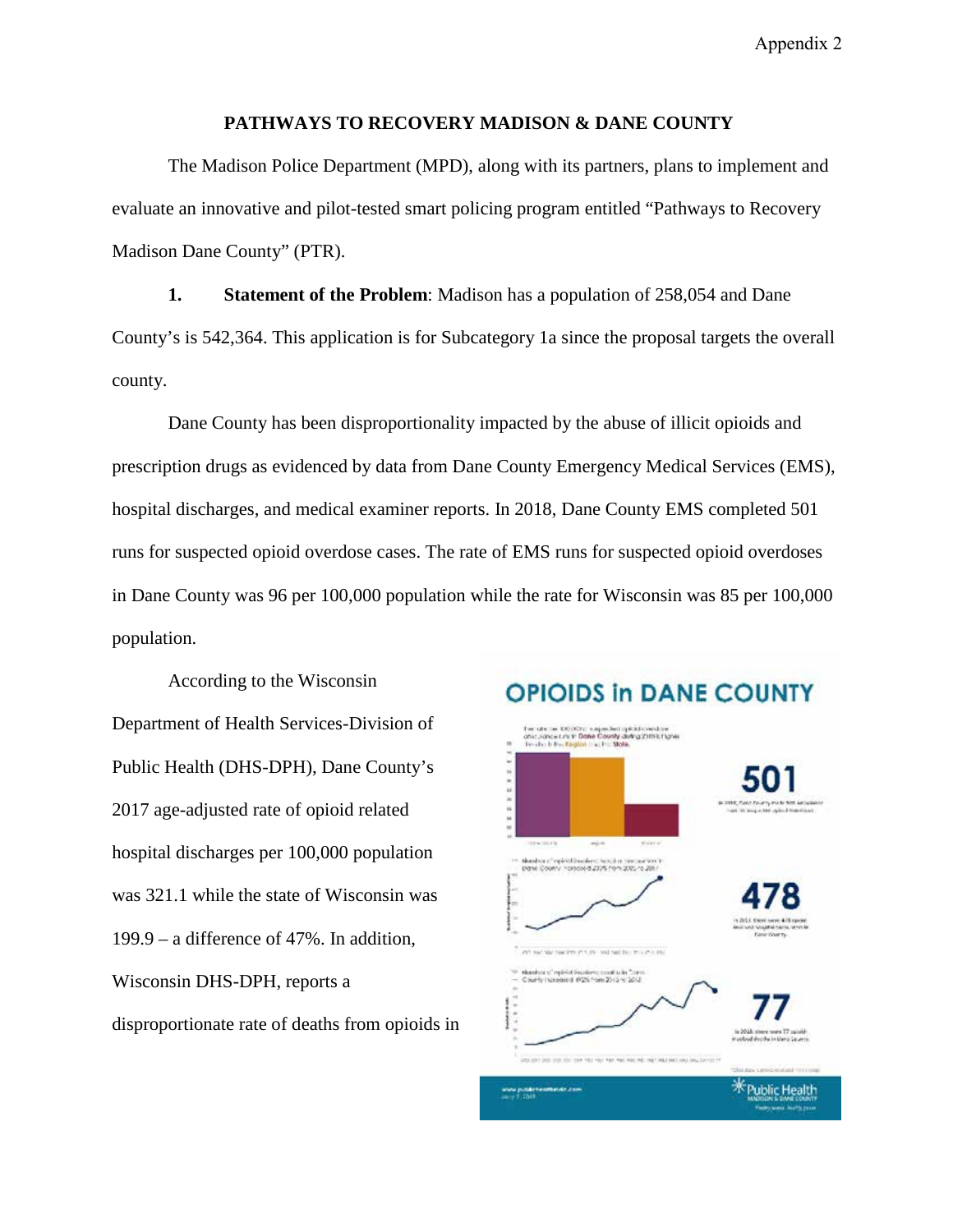Dane County of 16.9 fatalities per 100,000 population, compared to Wisconsin's fatality rate of 15.9 per 100,000 population.

The impact of the opioid epidemic in Dane County can be seen through increases in hospitalizations, neonatal abstinence cases, Hepatitis C cases, and youth survey data. Opioid related hospital discharges in Dane County reported by the Wisconsin DHS increased 73% between 2005 and 2017. Neonatal abstinence syndrome (NAS) is a group of problems that occur in a newborn who was exposed to addictive opiate drugs while in the mother's womb. During 2008-2017 the rate of NAS in Wisconsin increased from 20.9 to 97.1, an increase of 365%. During 2008-2017, the age-adjusted rate of opioid-involved deaths more than doubled in Dane County, from 6.7 to 16.2 per 100,000.

Hepatitis C virus infection in people aged 15-29 is attributed to a rise in the opioid epidemic. The rate per 100,000 population of Hepatitis C cases in Dane County 597%. The Dane County Youth Assessment (DCYA) found that in 2018, 5% of high school students reported misusing a prescription drug, and that both Black (2.6%) and Multiracial (1.9%) students report a higher past 30 day use of heroin than white students  $(0.7\%)$ .

From 2014-2016, the opioid overdose death rate among Black Dane County residents (27.4 per 100,000) was twice as high as the opioid overdose rates among white Dane County residents (13.4 per 100,000). This pronounced disparity is unique to Dane County as demonstrated by a comparison of opioid overdose death rates to the next largest and comparable county and to Wisconsin statewide.

From 2014-2016, the opioid overdose death rate among Black Milwaukee County residents (19.7 per 100,000) was lower than the opioid overdose death rates among white individuals in Milwaukee County (32.2 per 100,000). During the same period, Wisconsin Black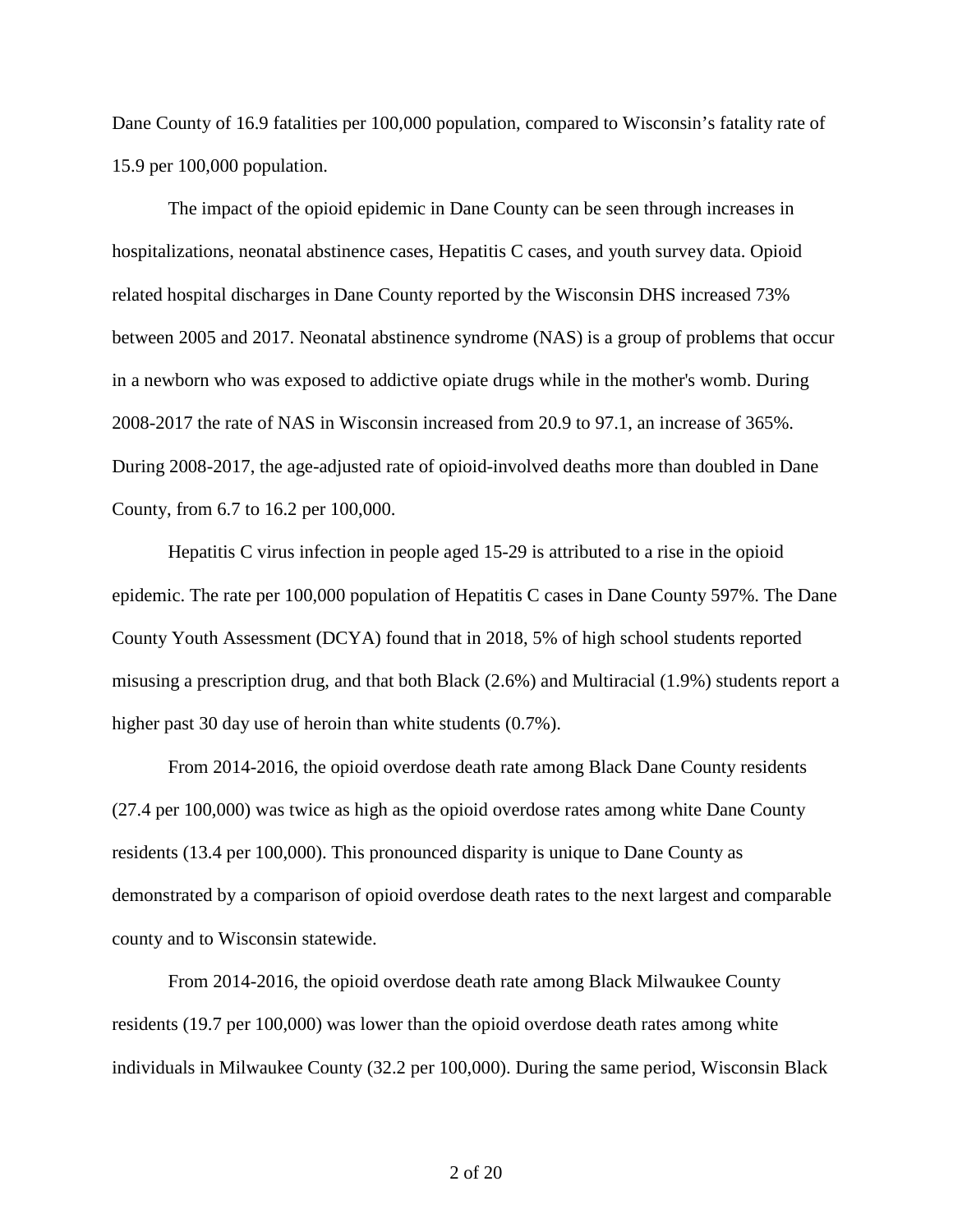residents experienced opioid overdose rates of 18.3 per 100,000 and Wisconsin white resident opioid overdose rates where 12.0 per 100,000 (WI DHS-DPH).

In a 2017 report submitted to the Wisconsin Governor's Task Force on Opioid Abuse, the Pew Charitable Trust identified, very clearly, treatment access issues. "Wisconsin does not have a treatment delivery system with the capacity to treat the number of people with opioid use disorder in the state.

A 2016 Wisconsin Needs Assessment found only 23% of individuals that needed treatment in the state received it. Additionally, Wisconsin is also experiencing a significant shortage of substance use disorder counselors.

According to the 2017 Wisconsin Needs Assessment, Wisconsin has 1.7 substance use disorder counselors per 10,000 persons in comparison to the national average of 2.5 per 10,000 persons. An additional 275 SUD counselors are needed just to match the national average, let alone meet Wisconsin-specific demand for these professionals. (Pew Charitable Trust, 2017).

Focus groups with people in and utilizing the behavioral health system locally highlight the local lack of accessible treatment providers. Multiple participants commented on extremely long (up to six months) wait lists: "They had a waiting list, after 2 months I got in to see someone" and "Client came in because of being suicidal and now we are releasing them and telling them to be safe for 3 months – until they can see a psychiatrist for medication".

*Sequential Intercept Model Analysis:* Diverse stakeholders from throughout Dane County gathered in January 2018 to work with Policy Research, Inc. and engage in the Sequential Intercept Model.

**Intercept 0 (Hospital, Crisis, Respite, Peer, and Community Services) and Intercept 1 (Law Enforcement and Emergency Services)**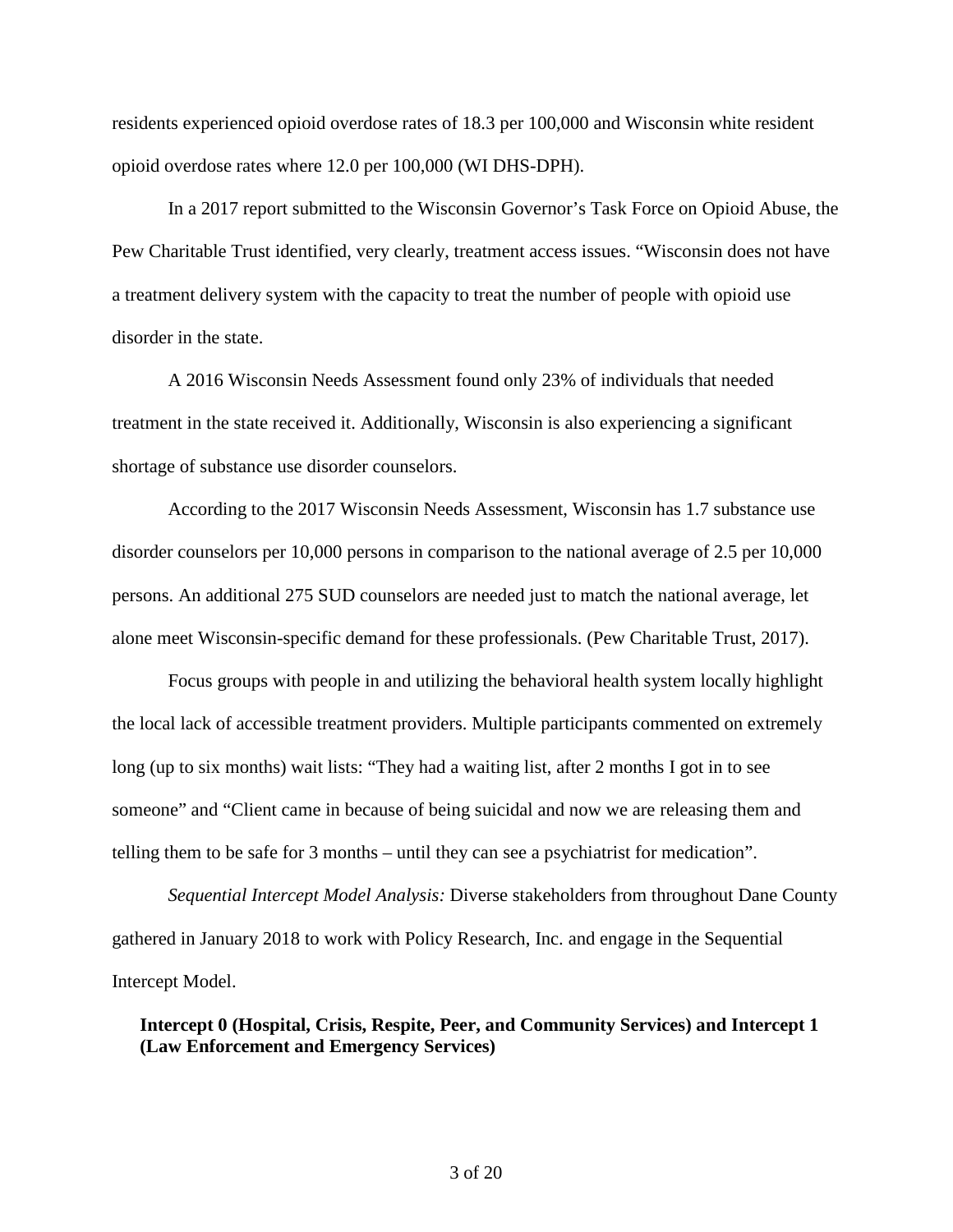| <b>Existing Services</b>                 | Gaps                                       |
|------------------------------------------|--------------------------------------------|
| Crisis Lines                             | Complicated system, challenging to         |
|                                          | navigate                                   |
| Mobil Mental Health Crisis Response Team | Lack of prevention $\&$ early intervention |
| <b>Mental Health Officers</b>            | Wait lists up to 6 months                  |
| <b>Housing Services</b>                  | Payer source, not need determines services |
| <b>Community Paramedics</b>              | Diversion mostly for mental health         |
|                                          | struggles                                  |
| Hospital Inpatient Mental Health Crisis  | Lack of detox services & residential       |
| <b>Services</b>                          | treatment                                  |
| Peer Support in Emergency Department     | No 24/7 crisis respite services for law    |
| following Overdose                       | enforcement drop-off                       |

*Diversion Programs:* Madison Addiction Recovery Initiative (MARI): Launched by the Madison Police Department in September 2017, this officer intervention pre-arrest diversion program is offered to individuals committing low level, addiction driven offenses. Individuals are eligible if they are not on probation or parole and do not have a history of violent crime in the past three years. As an alternative to arrest, MARI participants agree to complete a drug and alcohol assessment and are compliant over 6 months with their treatment plan. Upon successful completion of these 6 months, the Madison Police Department does not file the initial charges.

Dane County Community Restorative Court: Provides young adults who are 17-25 years old who have committed misdemeanor law violations an opportunity to appear before a group made up of community members (prior to being charged) to ensure accountability, determine alternative sanctions and to help repair the harm done to the victim of the crime.

**Intercept 2 (Initial Detention and Initial Court Hearings) and Intercept 3 (Jails and Courts)**

| <b>Existing Services</b>                 | Gaps                                             |
|------------------------------------------|--------------------------------------------------|
| Bio-psycho-social medial & mental health | Racial/ethnic disparities in cash bail $\&$ hold |
| assessments                              | times                                            |
| Bail fund assistance                     | Data collection $&$ sharing                      |
| Competency evaluations                   | Long wait times for competency evaluations       |
| <b>Bail Monitoring Program</b>           | Unknown release dates challenge service          |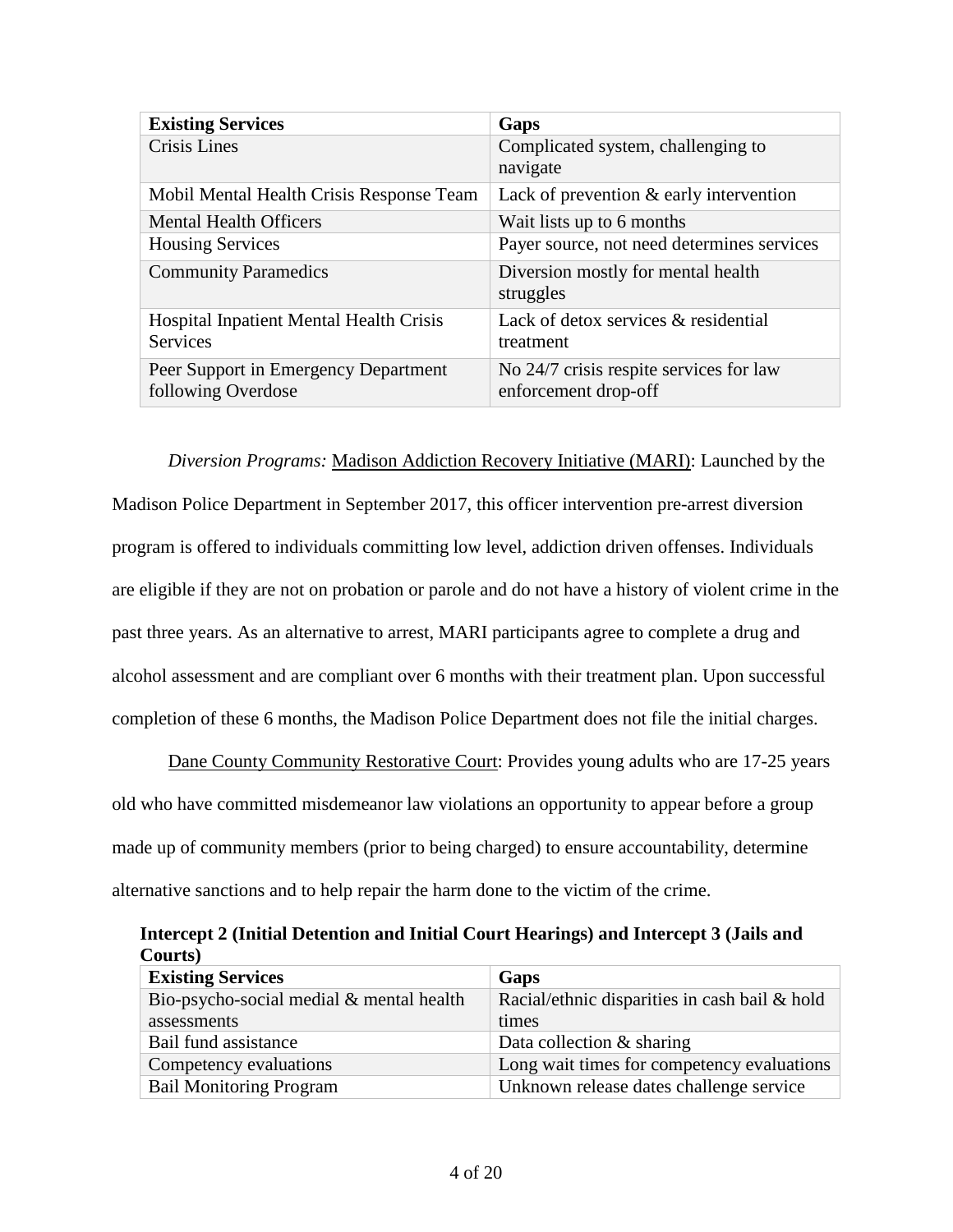Jail Programing: Thinking 4 Change, NA/AA, yoga, chaplain, mental health therapy groups, Vivitrol

# *Diversion Programs:* Dane County Deferred Prosecution Unit (DPU)/First Offenders

Program & Opiate Diversion Program Eligible defendants can avoid a criminal conviction and sentencing by satisfying the requirements of a personalized deferred prosecution agreement contract with the District Attorney's Office. All participants must comply with any existing bail conditions at all times throughout the duration of their contract without exception. In return for successful completion of the deferred prosecution contract, the DA's Office agrees to dismiss or amend the charges.

Dane County Adult Drug Court: Eligibility includes a plea of guilty/no contest, assessment with alcohol and other substance abuse programming for a minimum of 9 months, a commitment to remain alcohol and drug free while in the program, compliance with all program recommendations and requirements, submission to drug testing, sanctions for program violations, compliance with bail conditions, and full payment of program fee. Graduates can have charges reduced or dismissed and periods of incarceration reduced or eliminated.

Dane County Veterans Treatment Court: Eligible veterans include those who served in the US Armed Forces, are eligible for Veterans Service Benefits, and demonstrate a substance abuse or mental health treatment need. The Court utilizes volunteer veteran mentors to encourage, guide, and support the veteran through the process. Upon successful completion of the treatment plan (typically 12-18 months), the original charges against the defendant are dismissed or reduced.

#### **Intercept 4 (Reentry) and Intercept 5 (Community Corrections/Community Support)**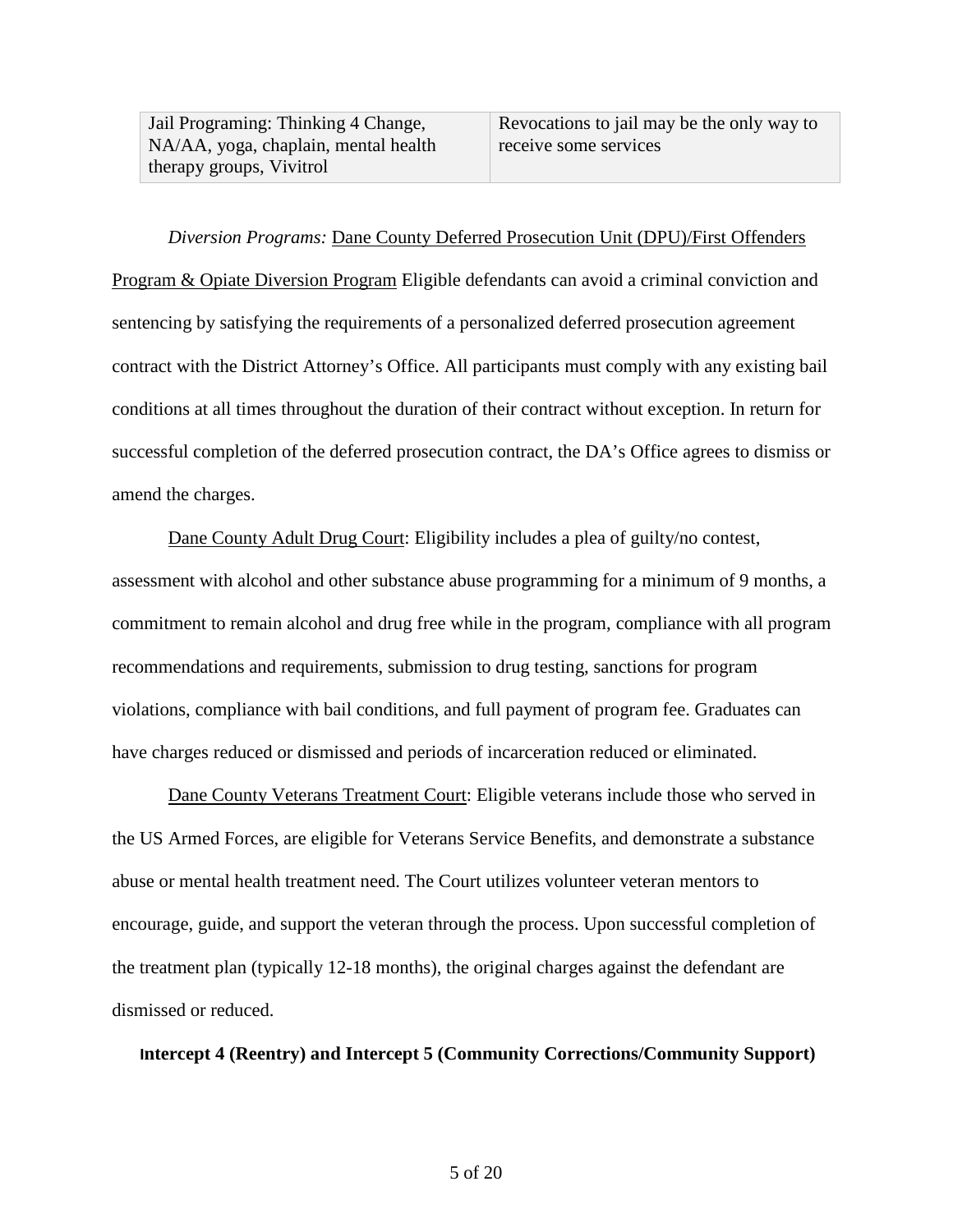| <b>Existing Services</b>              | Gaps                                                 |
|---------------------------------------|------------------------------------------------------|
| Dept. of Corrections-Release planning | Accessible, affordable housing                       |
| Wisconsin Women's Resource Center     | Unknown release dates challenge care<br>coordination |
|                                       |                                                      |
| Medication provided at release        | Lack of centralized coordination                     |
| Jail Reentry programming              | No 'on-demand' treatment                             |
| Recovery coaches                      | Long wait times                                      |
| Madison Area Urban Ministry's Journey | Availability of reentry resources differ for         |
| Home program                          | sentenced/un-sentenced                               |
| <b>Welcome Home Program</b>           |                                                      |
| <b>Employment Services</b>            |                                                      |

*Diversion Programs:* Dane County Adult Drug Court (description above): the

Department of Corrections can refer to drug court instead of pursing revocation.

Priority consideration: Madison's ten Qualified Opportunity Zones census tracts had 28.5% of MPD opioid-related cases in 2017 and 26.8% in 2018 (out of 64 tracts), most in the top 20, and one had the second highest number (see attachment).

Local resources leveraged to support this proposal include: MPD overall project leadership (Capt. Tim Patton), PHMDC Pathways To Recovery coordinator supervision, addiction resource specialist time and supervisory time, DCDHS management of certified peer specialist and assessment clinician. Federal assistance is needed to supplement these local resources because Madison and Dane County have a limited ability to fund new initiatives due to a State-imposed very restrictive property tax levy limit on municipalities (Wis. Stat. sec. 66.0602). Annual cost-of-doing business increases generally use whatever wiggle room exists. We believe that federal funding for our proposal will lead to a real impact in our local community and will build the case for continuation funding locally in 2022.

**2. Project Design and Implementation:** Our proposal aims to improve public safety and health in Madison and Dane County by diverting drug-addicted individuals from the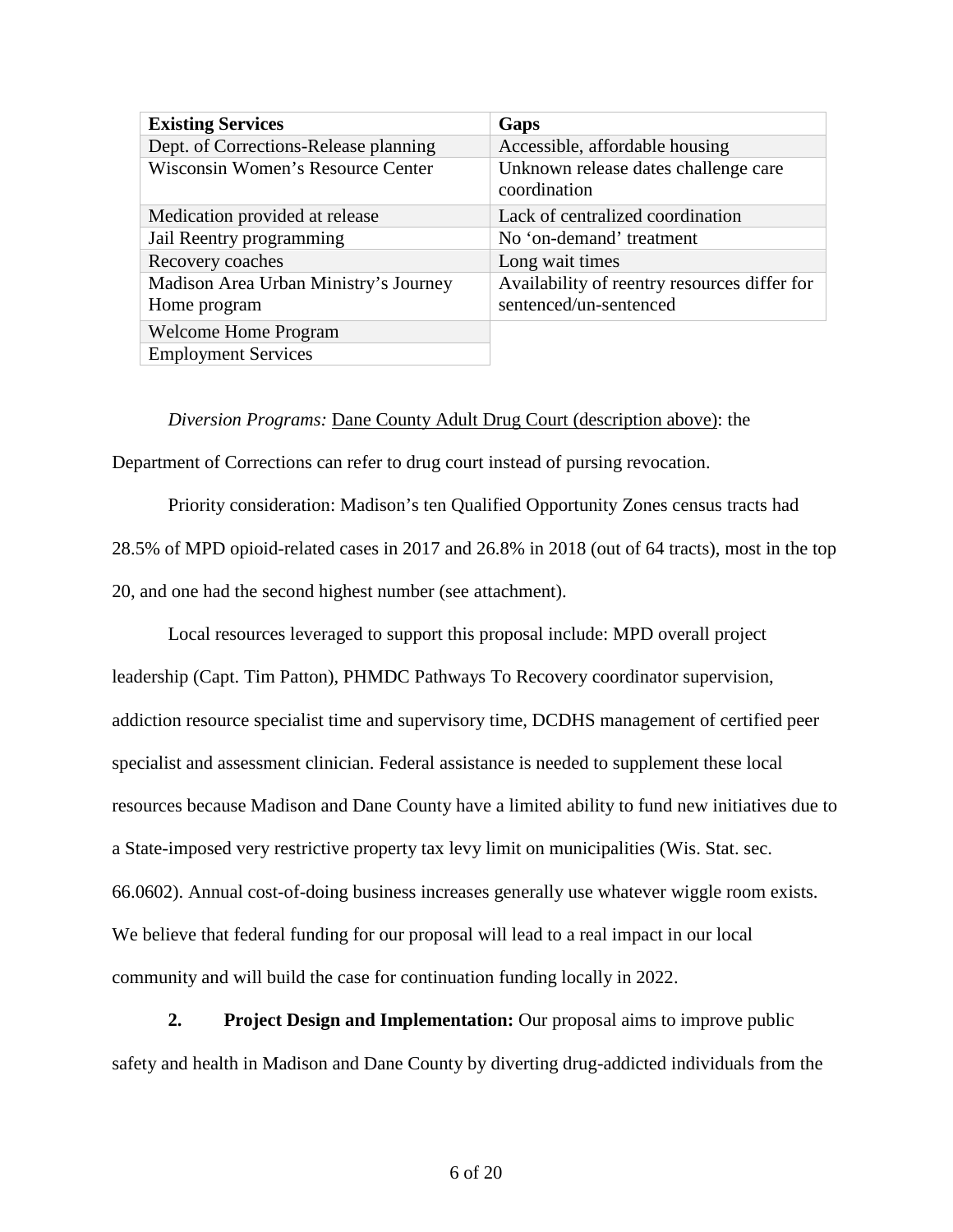criminal justice system through a framework of treatment referral and engagement, as well as active outreach.

This initiative will build and expand on our existing smaller-scale Madison Addiction Recovery Initiative (MARI) by offering additional pathways to recovery to an increased target population. MARI currently utilizes a pre-arrest diversion officer intervention pathway for individuals apprehended by MPD for drug-related minor crimes who were not on probation or parole. The Pathways To Recovery (PTR) initiative will target individuals who have experienced a drug overdose as well as any drug-addicted individuals who frequently intercept with and access police, fire and emergency room services in Madison and Dane County.

**Goal 1**: Support data-driven solutions to promote recovery, enhance public safety and support quality of life for individuals, families and communities throughout Dane County

**Objective 1**: Develop and implement protocols for program participants

**Objective 2:** Track program participant engagement

**Objective 3**: Track program impact

**Goal 2**: PTR will improve community health as indicated by the reduced rates of overdose-related death in Madison and Dane County after PTR implementation

**Objective 1**: Reduce overdose-related death by 25%, compared to pre-PTR implementation

**Objective 2**: Reduce opioid involved EMS calls and hospital encounters by 25%, compared to pre-PTR implementation

Our proposal is a hybrid of allowable funding uses: pre-arrest law enforcement diversion; identifying individuals in need of substance abuse treatment services and connecting these individuals to treatment services; embedding substance abuse clinicians into patrol units or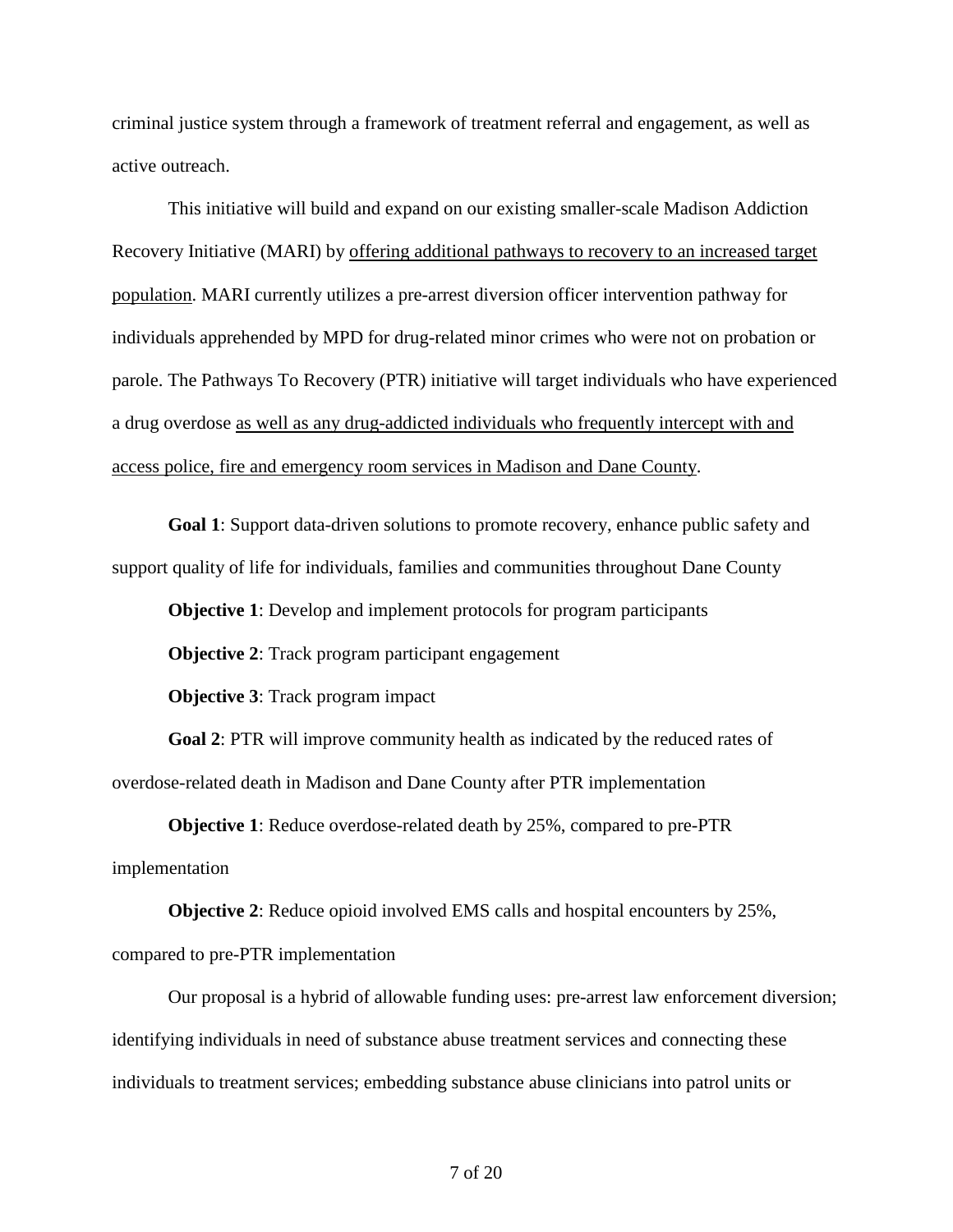increasing a law enforcement agency's analytic capability by hiring data analysts or epidemiologists; and connecting individuals at risk for overdose and/or survivors of a non-fatal overdose and their families with substance abuse and behavioral health treatment providers or peer recovery support providers trained in addiction support and recovery.

Pathways To Recovery will implement deflection strategies at both the prevention and intervention stages and will incorporate aspects of all five pathways to treatment identified in the Police Treatment and Community Collaborative model, which are Self-Referral, Active Outreach, Naloxone Plus, Officer Prevention and Officer Intervention. Our initiative will consist of an Addiction Resource Team, an Assessment Center Clinician, a Project Coordinator, and a Project Evaluator.

The Addiction Resource Team will facilitate the delivery of harm reduction messaging, distribution of naloxone, and a direct link to an assessment and treatment referral to individuals struggling with a substance use disorder through a combination of pre-arrest diversion, outreach and overdose response.

The Addiction Resource Team will be comprised by a full-time MPD Addiction Resource Officer, a Certified Peer Specialist contracted through the Dane County Human Services, and a Community Paramedic employed by the Madison Fire Department. Other law enforcement agencies in the county will support Addiction Resource Team services being delivered within their communities. Smaller agencies do not have the resources to provide this intervention and are eager for this expanded project implementation. They will be able to request active outreach/prevention visits by the Addiction Resource Team to people within their community they know are struggling with a substance use disorder.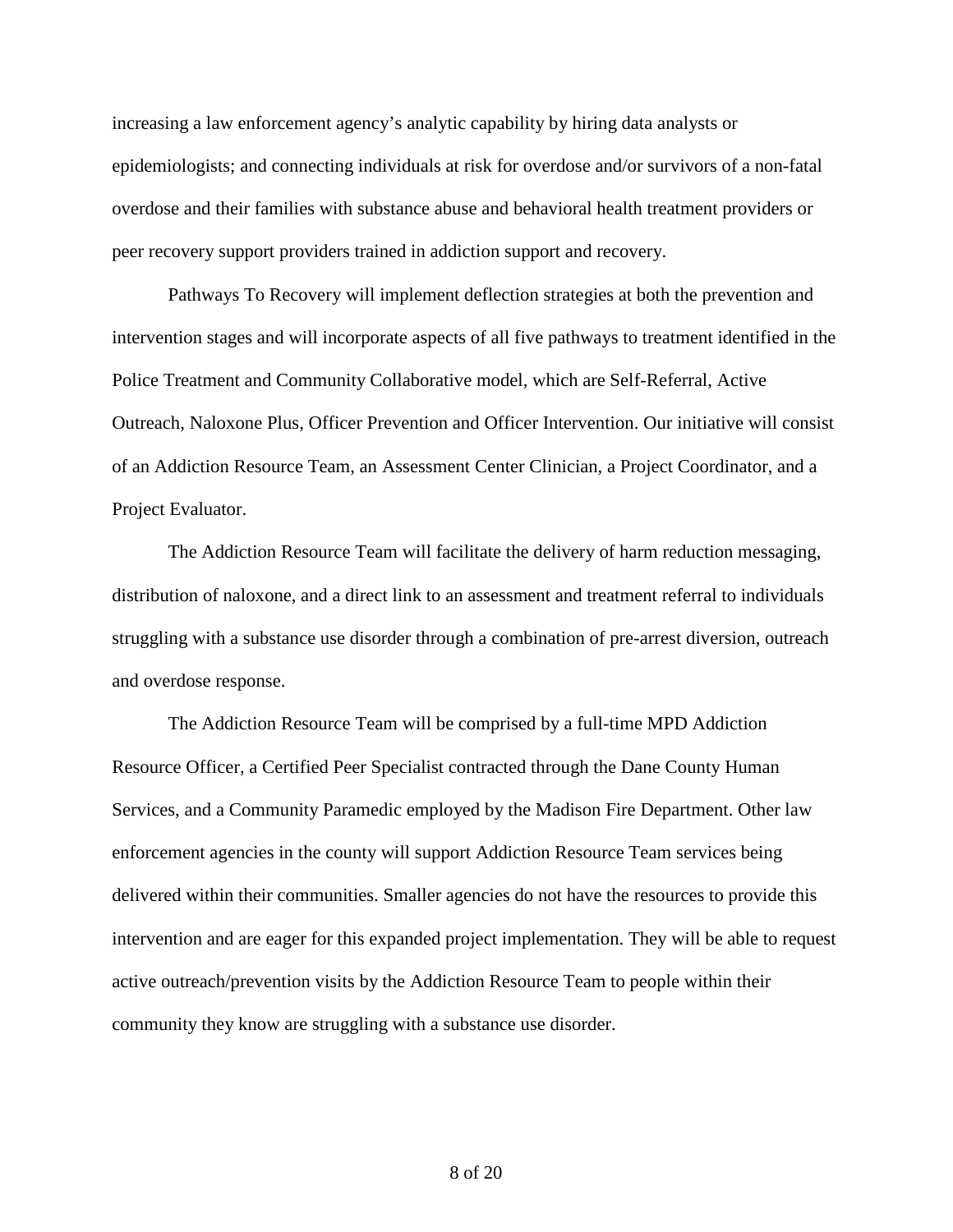Partnering law enforcement agencies will join Madison Police in offering a pre-arrest diversion officer intervention pathway for individuals apprehended in their jurisdiction for drugrelated minor crimes who are not on probation or parole.

Through outreach and overdose response, the Addiction Resource Team will improve outcomes related to opioid misuse by implementing the following team deliverables:

- Expand to other jurisdictions a pre-arrest diversion program for individuals who commit low level, non-violent, drug-related offenses. Addiction Resource Team will identify candidates for referral, facilitate their connection to assessment and monitor progress for six months. For individuals who successfully complete a six-month process, charges will be dropped and never referred.
- Identify and conduct outreach to individuals in need of opioid abuse treatment services.
- Serve as a Quick Response Team in response to drug overdoses with the goal of contacting the individuals within 72 hours of an overdose.
- Perform in-field addiction pre-screening
- Implement harm reduction strategies in partnership with other community groups. Provide overdose prevention education and distribute naloxone to people with an opioid use disorder and their support networks.
- Connect people with a substance use disorder to community treatment and recovery services with an emphasis to ongoing addiction support and recovery.

The Peer Specialist will be dually trained as a Peer Specialist and Recovery Coach through a State of Wisconsin approved curriculum consisting of over 40 hours of instruction including 4 domains of core competency: values, knowledge of recovery, roles and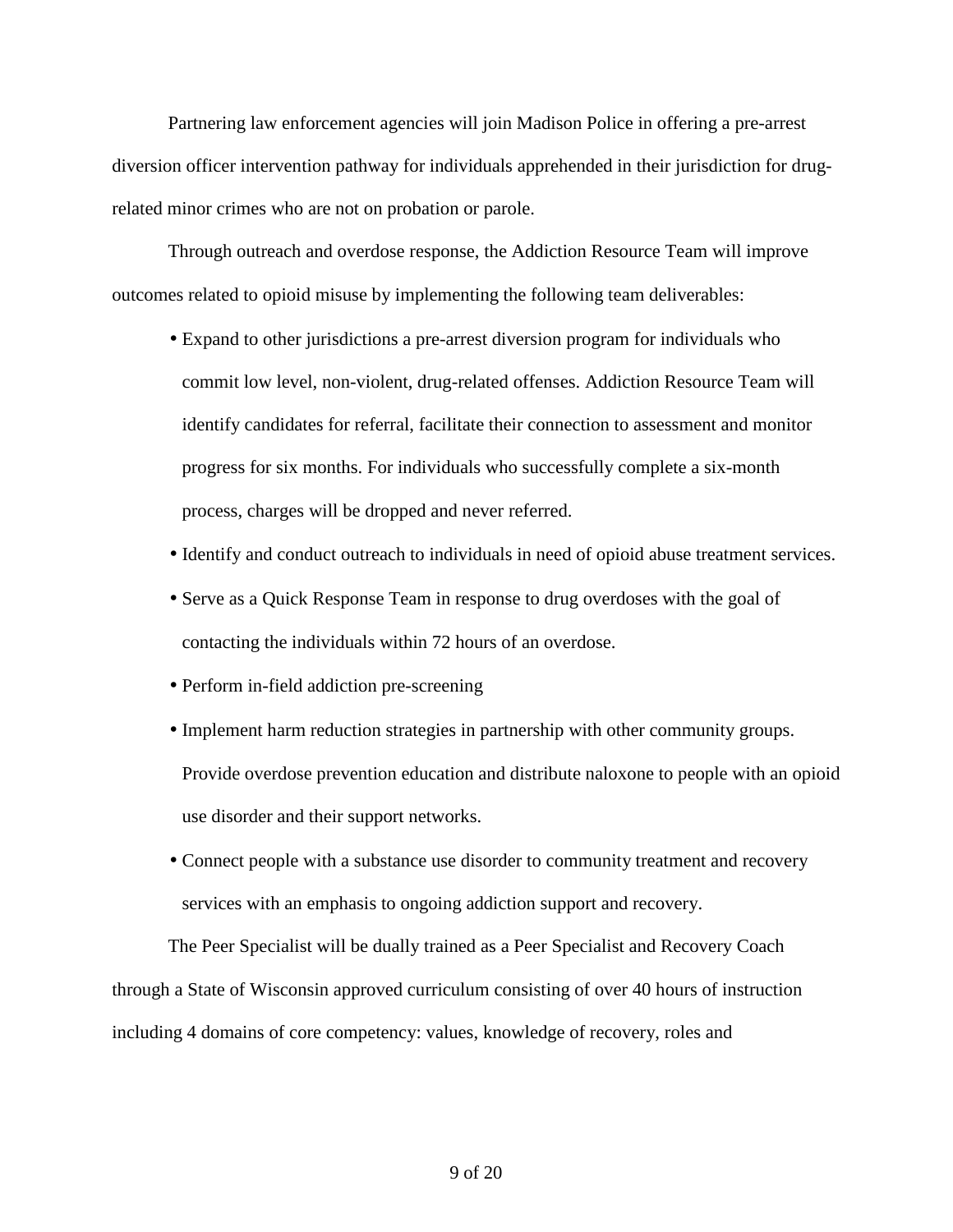responsibilities of certified peer specialist, and skills. Upon completion of the training, individuals are eligible to take the Peer Specialist Certification Exam, administered by the State.

The Recovery Coach training is a five day intensive training academy focusing on providing individuals with the skills need to guide, mentor and support anyone who would like to enter into or sustain long-term recovery from an addiction to alcohol or other drugs. This curriculum is delivered by a Center for Addiction Recovery Training approved trainer, and following completion individuals are eligible to obtain certification as a Recovery Coach.

In addition to these formal training programs, the Peer Specialist will have training in the field with seasoned peer support providers. The Peer Specialist position will be employed by an agency with experience providing Peer Specialist services, wherein there will be a cohort of other Peer Specialists available for consultation, collaboration, and support. Formal supervision will occur in both 1:1 and group settings not less than weekly, and an experienced Peer Specialist supervisor will be available as needed. Peer support services will be evaluated based on successful engagement in treatment by individuals who receive outreach. 80% of those who agree to receive support from the Peer Specialist will engage in some form of substance use treatment.

In addition to the Addiction Resource Team, Pathways To Recovery will be made up of an Assessment Center Clinician, Project Coordinator, and Program Evaluator. These roles will support the work of the Addiction Resource Team by providing the following deliverables:

- Assist individuals with comprehensive community services (CCS) and insurance applications
- Conduct assessments
- Provide case management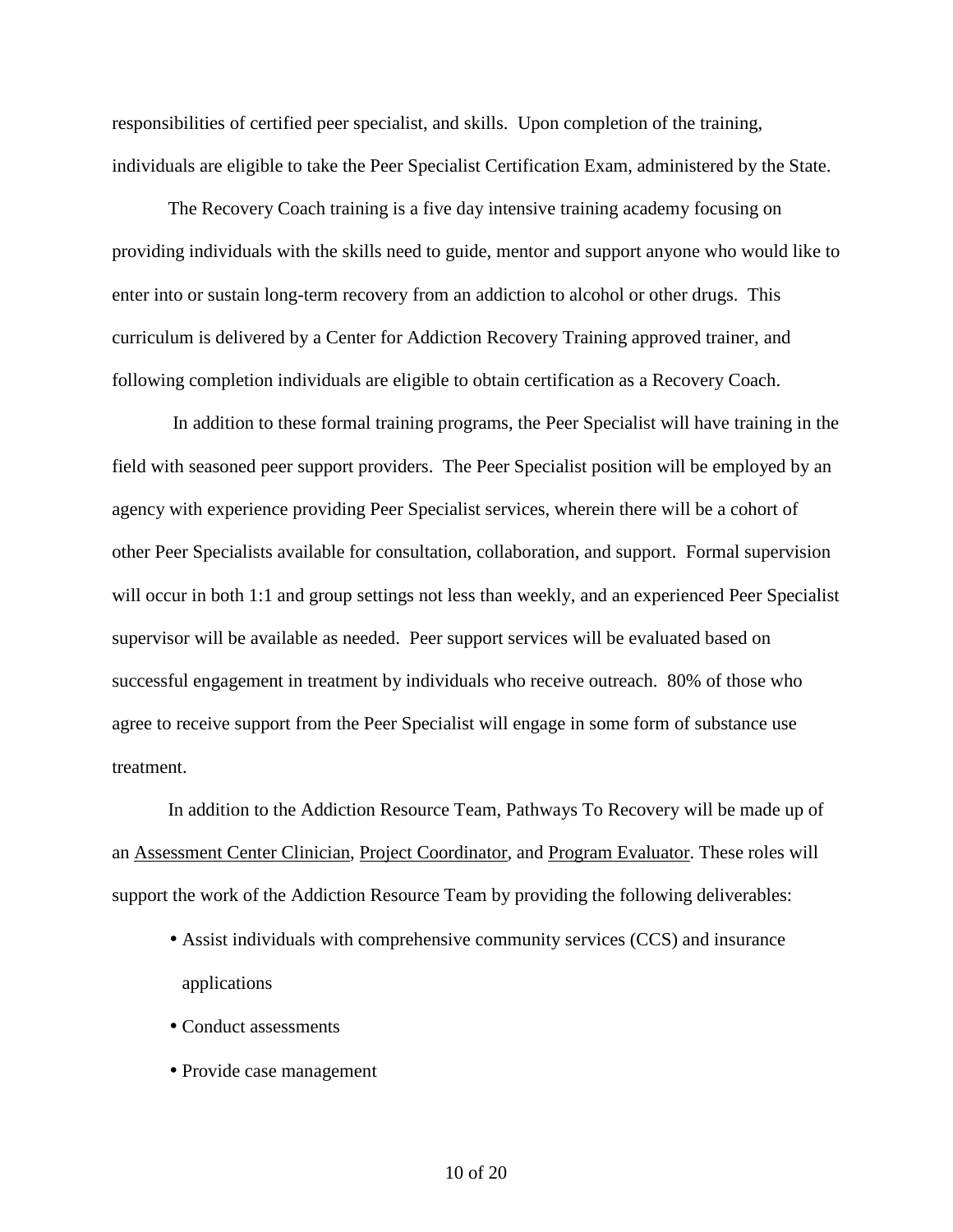- Enhance collaboration between community organizations providing addiction services
- Data analysis to guide Pathways To Recovery in making systems improvements

The partners are working with the Wisconsin Department of Health Services (DHS) to implement Overdose Detection Mapping Application Program (ODMAP) across Wisconsin. DHS is developing a system/software link between the Wisconsin Ambulance Run Data System (WARDS) and ODMAP to provide a single data entry point to populate ODMAP. Currently local EMS providers complete run reports which are uploaded to WARDS. The software link will create an immediate post for fatal and nonfatal overdose cases to ODMAP. This system reduces data entry burdens for first responders, address technology access issues (not all first responders have internet accessible devices), and ensures implementation across Wisconsin. While WI-DHS works to develop this linkage, PHMDC is developing an Overdose Spike Alert Response System with communication tools to use during an identified spike for the media (traditional and social), general public (elected officials, first responders, medical providers, service providers, and concerned citizens), and people who use drugs. The Project Coordinator will be responsible to integrating Madison Police Department data into the ODMAP law enforcement platform (priority consideration) and developing a system to sustain this work past the grant funding.

Outreach and overdose response provided by the Addiction Resource Team will incorporate distribution and training in the use of Naloxone for individuals at acute risk of opioid overdose. The Community Paramedic will oversee this program component.

In addition to law enforcement initiated contacts, Pathways to Recovery will include selfreferral pathways to community treatment and recovery services through both the Madison Police and Madison Fire Departments. MPD Officers will accept self-referrals on the street from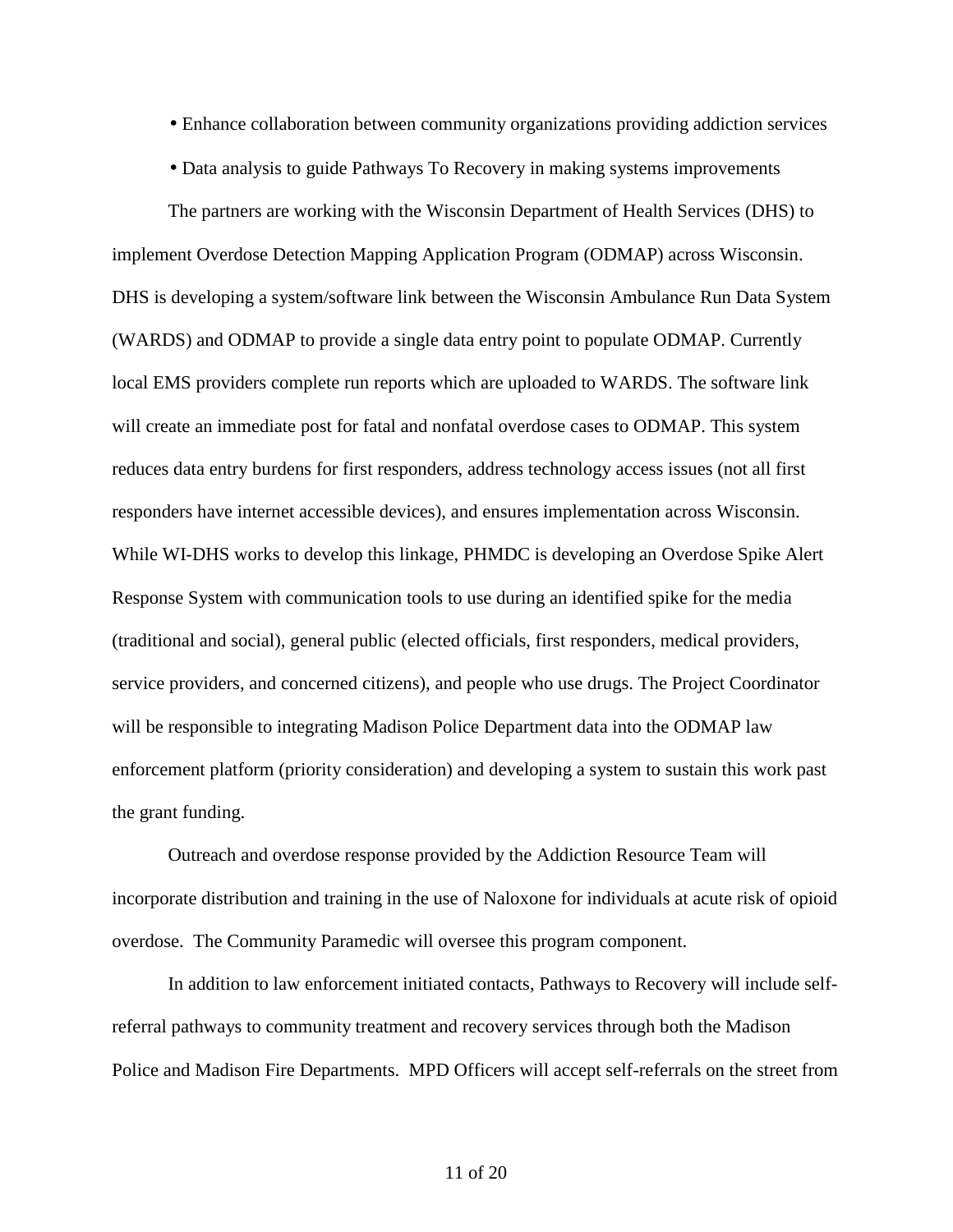individuals seeking assistance looking for treatment to start their path to recovery. Recognizing the potential for fear of arrest, this initiative will also incorporate a walk-in self-referral option at select Madison Fire Departments modeled after Manchester, New Hampshire's Safe Station model.

*Mandatory project componen*t*s:* We agree to work closely with BJA's designated training and technical assistance (TTA) provider(s) that may assist with planning, implementation, and assessment of the sites. We agree to work closely with a researcher selected by BJA who may conduct a site-specific or cross-site evaluation in future years. We have identified that PHMDC will hire the 0.75 FTE project coordinator to manage the day-to-day operations of the initiative.

**3. Capabilities and Competencies:** *Project partners*: Madison Police Department (MPD), Madison Fire Department (MFD), Public Health Madison & Dane County (PHMDC), Dane County Department of Human Services (DCDHS), Dane County Sheriff's Office (DCSO) and UW Population Health Institute (UWPHI).

*Structure and responsibilities*:

# **PATHWAYS TO RECOVERY MADISON & DANE COUNTY**

*MPD applicant, fiscal agent, awardee, grant reporting*

#### **Program Coordinator** (PHMDC subaward)

*Oversee and manage program, data analysis*

| <b>Addiction Resource Team</b><br><b>Madison Area</b> |                         | <b>Naloxone Plus</b>      | <b>Safe Stations</b> |
|-------------------------------------------------------|-------------------------|---------------------------|----------------------|
|                                                       | <b>Recovery</b>         | $(MPD \& MFD)$            | (MFD)                |
| <b>Addiction Resource Officer</b>                     | <b>Initiative</b>       | subaward)                 | subaward)            |
| (MPD)                                                 | (MAARI*) Pre-           |                           |                      |
| Opioid calls for service                              | <b>Arrest Diversion</b> | Distribution through      | Fire stations to     |
| response, community                                   | (MPD)                   | <b>Addiction Resource</b> | provide              |
| outreach                                              |                         | <b>Team Madison Fire</b>  | assistance to        |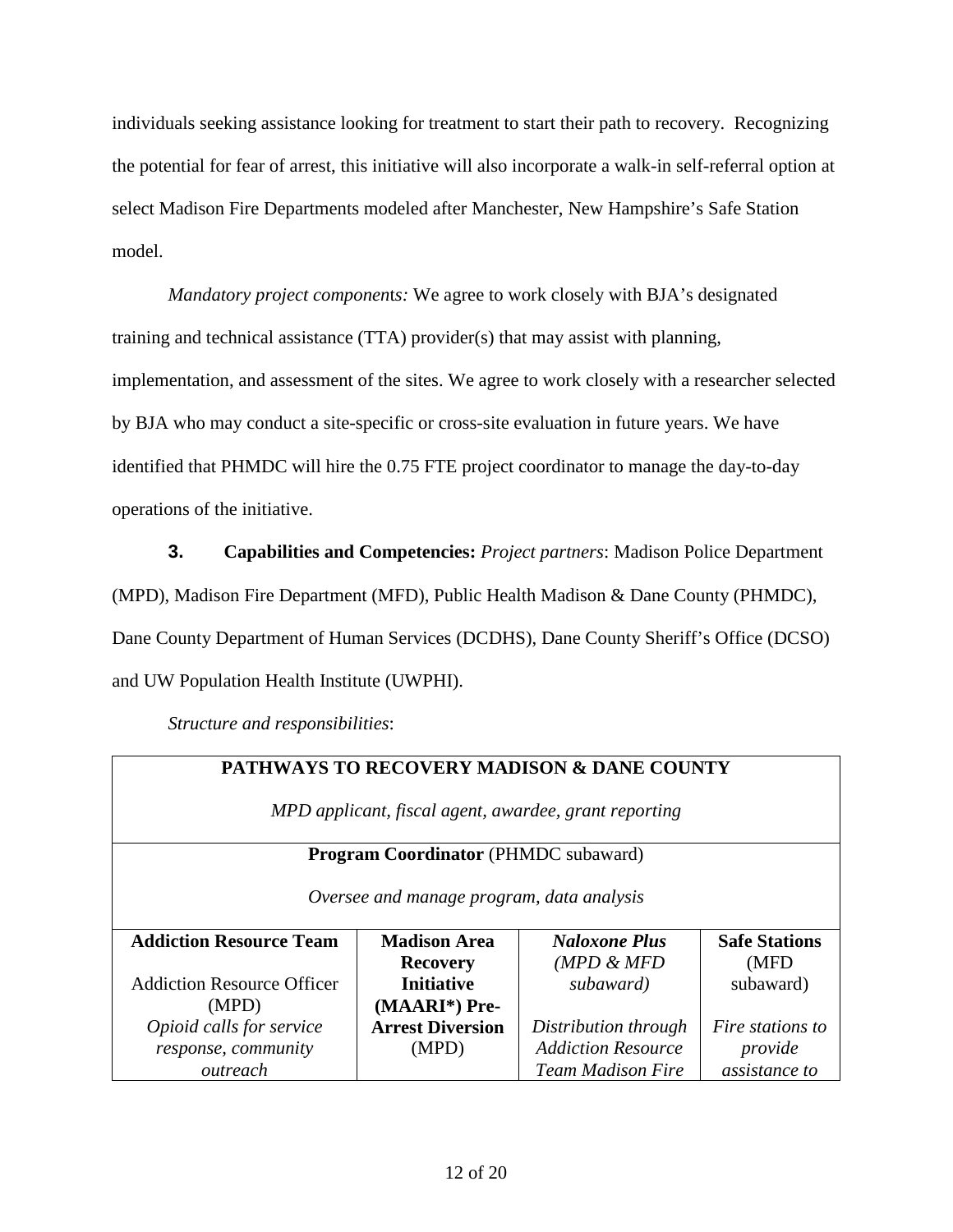|                                                                                       | Addiction                                  | Department      | individuals  |  |
|---------------------------------------------------------------------------------------|--------------------------------------------|-----------------|--------------|--|
| <b>Community Paramedic</b>                                                            | Resource Officer                           | Community       | seeking help |  |
| (MFD subaward)                                                                        | Paramedicine<br>will diverts eligible      |                 | regarding    |  |
| Medical assessment in the                                                             | contacts into the                          | program at Safe | opioid abuse |  |
| field, community outreach                                                             | pre-arrest                                 | <b>Stations</b> |              |  |
|                                                                                       | diversion program,                         |                 |              |  |
| Certified Peer Specialist                                                             | holding charges in                         |                 |              |  |
| (DCDHS subaward)                                                                      | abeyance if the                            |                 |              |  |
| Support clients through own                                                           | client successfully                        |                 |              |  |
| recovery experiences in                                                               | completes the                              |                 |              |  |
| combination with solid skills                                                         | treatment program                          |                 |              |  |
| training                                                                              |                                            |                 |              |  |
|                                                                                       |                                            |                 |              |  |
| <b>Assessment Clinician (DCDHS subaward)</b>                                          |                                            |                 |              |  |
|                                                                                       |                                            |                 |              |  |
| Assessment and case management for referred clients                                   |                                            |                 |              |  |
|                                                                                       |                                            |                 |              |  |
| <b>Program Evaluator</b> (UWPHI subaward)                                             |                                            |                 |              |  |
|                                                                                       |                                            |                 |              |  |
| Evaluation, action research periodic feedback on initiative, grant reporting          |                                            |                 |              |  |
|                                                                                       |                                            |                 |              |  |
| * We are keeping the program name used during the current pilot phase because of name |                                            |                 |              |  |
|                                                                                       | recognition and the work need to build it. |                 |              |  |
| All of the above will be members of the operations working group.                     |                                            |                 |              |  |

PHMDC will recruit, hire and supervise the 0.75 FTE project coordinator for overall project coordination, project management, data management, and data analysis (see attached position description for complete duties). PHMDC is a tier-three local health department serving over 500,000 people in more than 60 cities, villages, and towns across Dane County.

The project coordinator will be housed in the Policy, Planning, and Evaluation (PPE) Division which focuses on creating policy, systems, and environmental change with expertise in community engagement, policy development, evaluation, public health planning, data analytics, and program coordination. PPE offers the project coordinator an array of colleagues from Policy Analysts, Public Health Planners, Program Coordinators, Health Education Specialists, Evaluators, Data Analysts, and Epidemiologist to consult and offer additional skills and expertise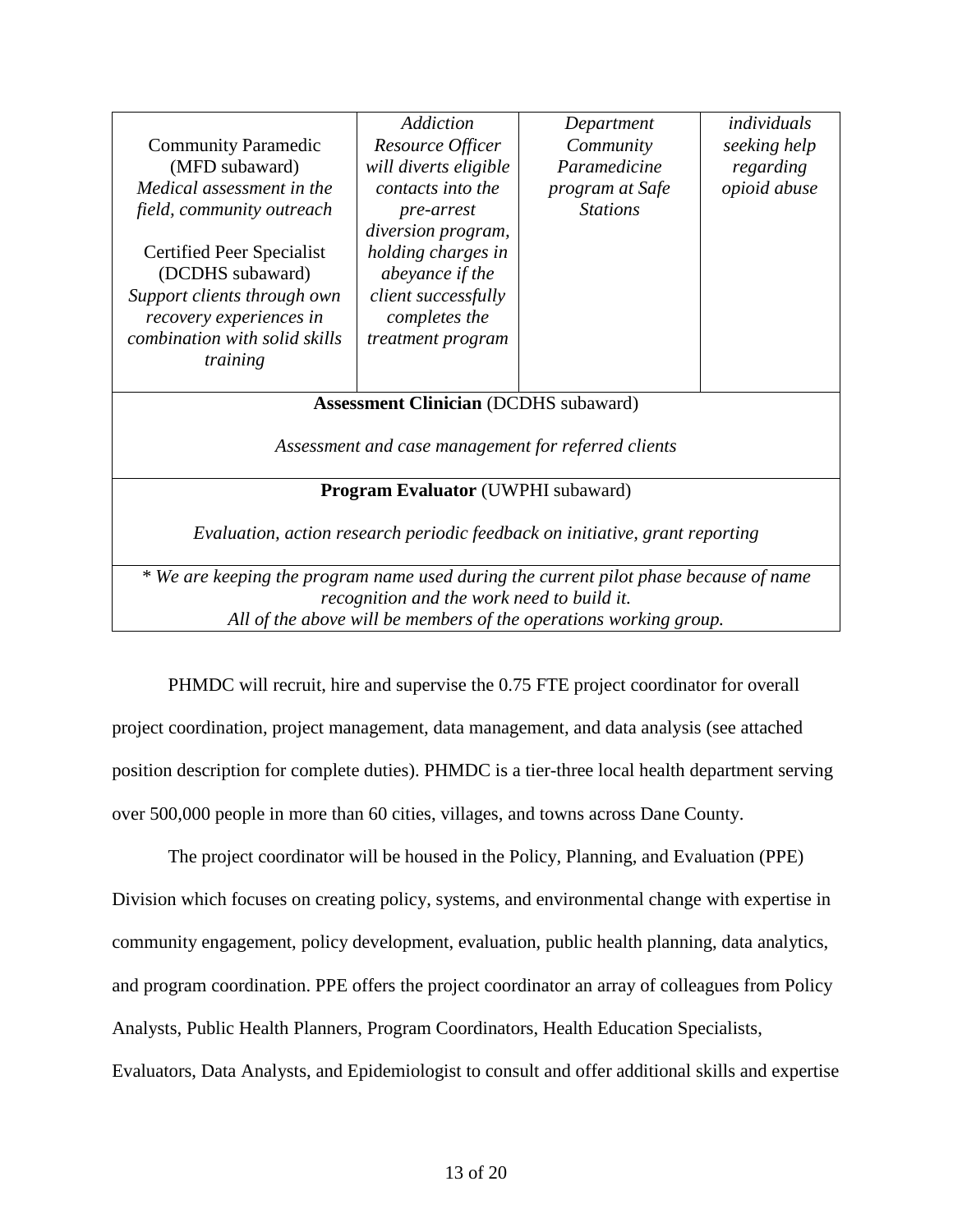to support the work of the coordinator. In addition, the coordinator will work alongside staff who have expertise in substance abuse prevention, violence prevention, and criminal justice.

PHMDC is a joint City-County agency and is uniquely situated to act as a bridge to create the sustainable systemic changes illustrated in the project goals, and closely works with both the Mayor and County Executive. To ensure we receive high quality candidates who will stay throughout the grant period, PHMDC will use additional resources to fund 0.25 FTE (in the area of substance abuse prevention and harm reduction providing community-based overdose prevention trainings, assist in overdose spike response messaging and planning, and participate in the overdose fatality review) to make the coordinator position fulltime.

MPD will create a new Addiction Resource Officer sworn position detailed to the Community Outreach Section under the direct supervision of a sergeant. MPD has a sworn force of 479 officers and a Mental Health Unit (5 officers and sergeant) and well as a Community Outreach Research Education (CORE) Team involved in trust-building and community policing improvement. All officers receive 40 hours of Crisis Intervention Training in the pre-service academy.

MFD will hire and supervise a Community Paramedic to be part of the Addiction Resource Team, but who also will be able to draw upon the resources of MFD's overall Mobile Integrated Health program, commonly referred to as Community Paramedicine. This program is a revolutionary approach to emergency medicine which aspires to support, educate, and empower at-risk individuals to improve their overall health and satisfaction with the healthcare system. Community Paramedicine hopes to reduce the number of emergent 911 calls and hospital visits by providing proactive care, one of the objectives of this initiative.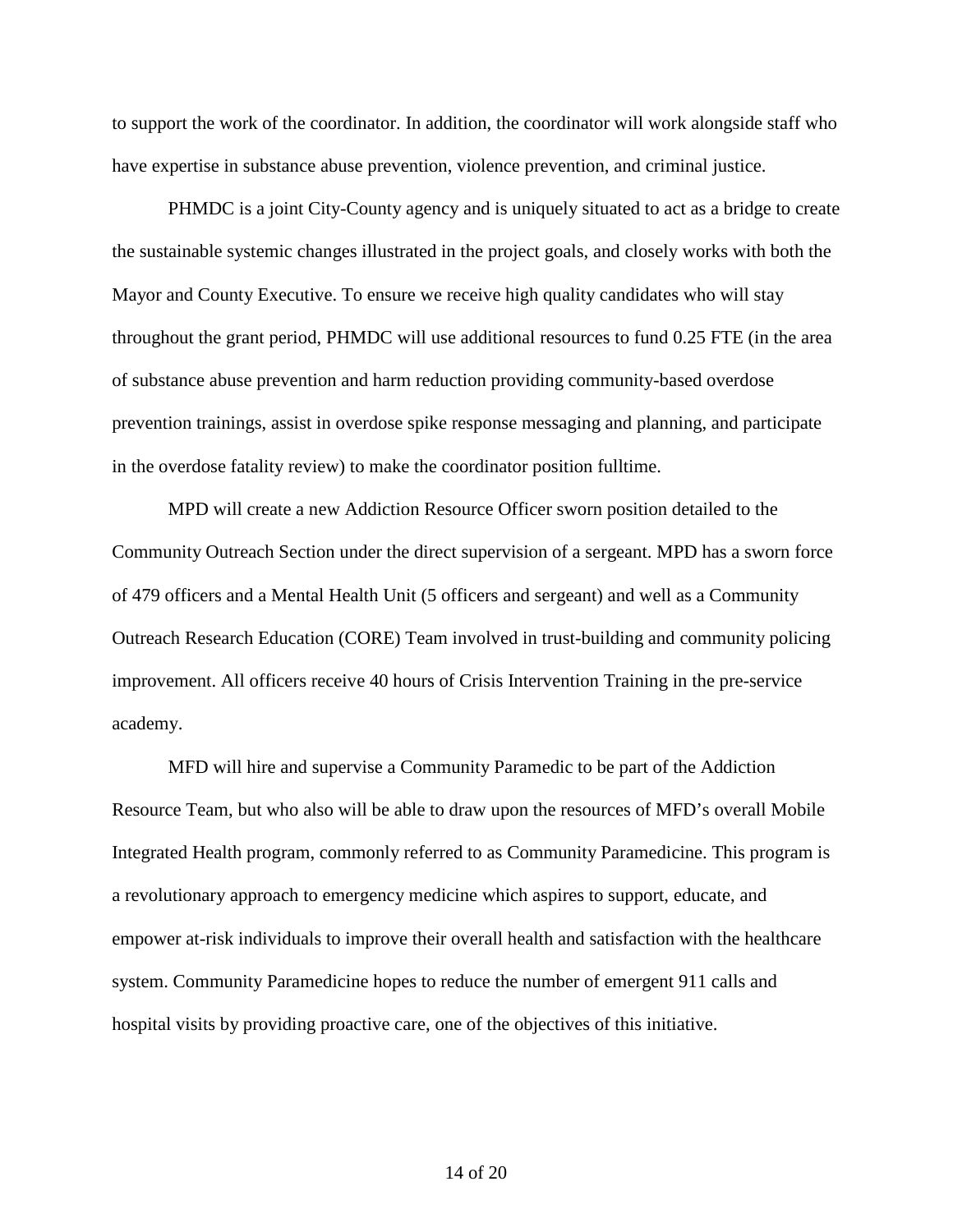The certified peer specialist and assessment clinician will be contracted through DCDHS who provides over a dozen separate human service systems which meet the needs of over 31,000 residents annually, and provides services to some of the county's highest need citizens who rely on its services because of disability, poverty, substance abuse, maltreatment, mental illness, and frailties due to aging. The Department employs 646 full-time staff, but approximately half of the Department's budget is used to support contracted services in the community provided by more than 250 private, non-profit organizations.

Researchers from the University of Wisconsin Population Health Institute (UWPHI) have committed to supporting the project as the research partner (priority consideration). UWPHI is a member of the e-Consortium for University Centers and Research for Partnerships with Justice Practitioners. Researchers at UWPHI have collaborated with the Madison Police Department and other local stakeholders in identifying the problem, and will be involved with program design and implementation support. UWPHI researchers will conduct a comprehensive evaluation of the implementation of the Safe Stations and of the active outreach efforts. UWPHI researchers will monitor Pathways To Recovery implementation and will work with other local evaluation partners involved in evaluating implementation.

Project evaluation will be led by Janae Goodrich, who has more than ten years of experience collaborating with state, city, and county agencies to lead program evaluations on federally-funded projects at all points on the sequential intercept model that focus on criminal justice and mental health populations, treatment court programs, and court diversion programs. Example projects include serving as a statewide evaluator for the Wisconsin Treatment Alternatives and Diversion (TAD) program from 2008-2014, and currently assisting the Saint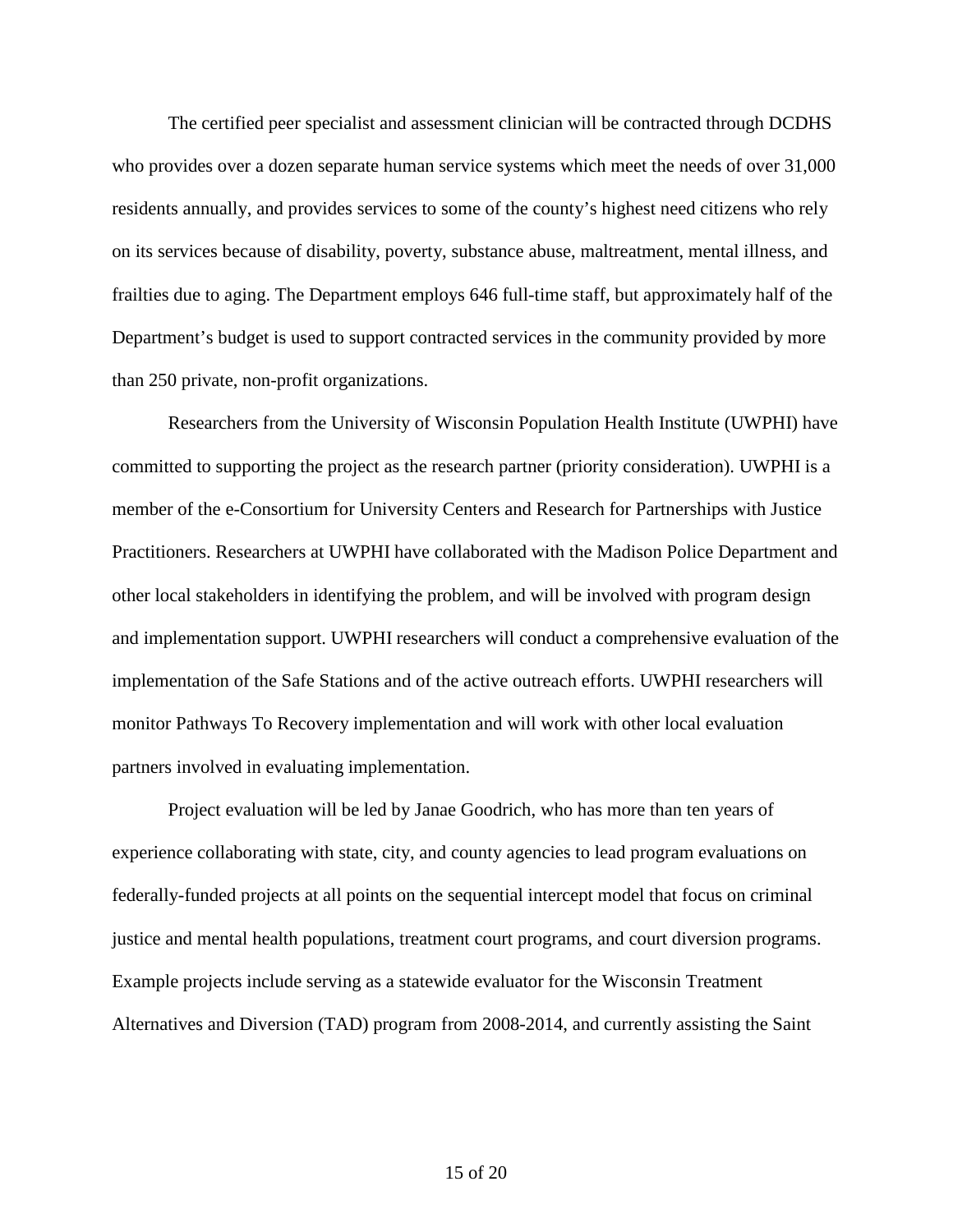Paul Police Department with evaluation of a Mental Health Response Team through BJA's "Justice and Mental Health Collaboration Program."

As previously described, UWPHI will be responsible for conducting a comprehensive evaluation of the implementation of the Safe Stations and the active outreach activities. UWPHI will also document and monitor the implementation of the Pathways To Recovery and will work closely with local evaluation partners in evaluating the implementation. UWPHI will share evaluation results with local partners and stakeholders on an ongoing basis for the purposes of continuous quality improvement. UWPHI will also collaborate with local partners to disseminate evaluation results to state and local stakeholders. UWPHI will be responsible for completing the final evaluation report deliverable to BJA within the grant period as required.

*Potential barriers:* There is no single and simple pathway to substance use treatment in Dane County. In 2017, 94.9% of Dane County residents age 0-64 had health insurance coverage (Healthydane.org). This high rate of insurance means that most people in our community should have access to needed substance use treatment through their insurance benefits. However, the landscape of insurers in Dane County is incredibly diverse, and navigating benefits to obtain services is often challenging. Even within our Medicaid managed care system, there are 10 different HMO options, each of which has its own network of providers and pathways to treatment. Difficulty navigating health care systems along with wait times to obtain treatment services present barriers to those who are motivated to seek treatment and result in missed opportunities to engage people in a path to recovery. Community-based recovery coaches can provide support services while an individual is on wait list and is a feature of this initiative.

#### **4. Plan for Collecting the Data Required for this Solicitation's Performance**

**Measures:** *Responsibility:* The Project Coordinator will lead quarterly data collection, gathering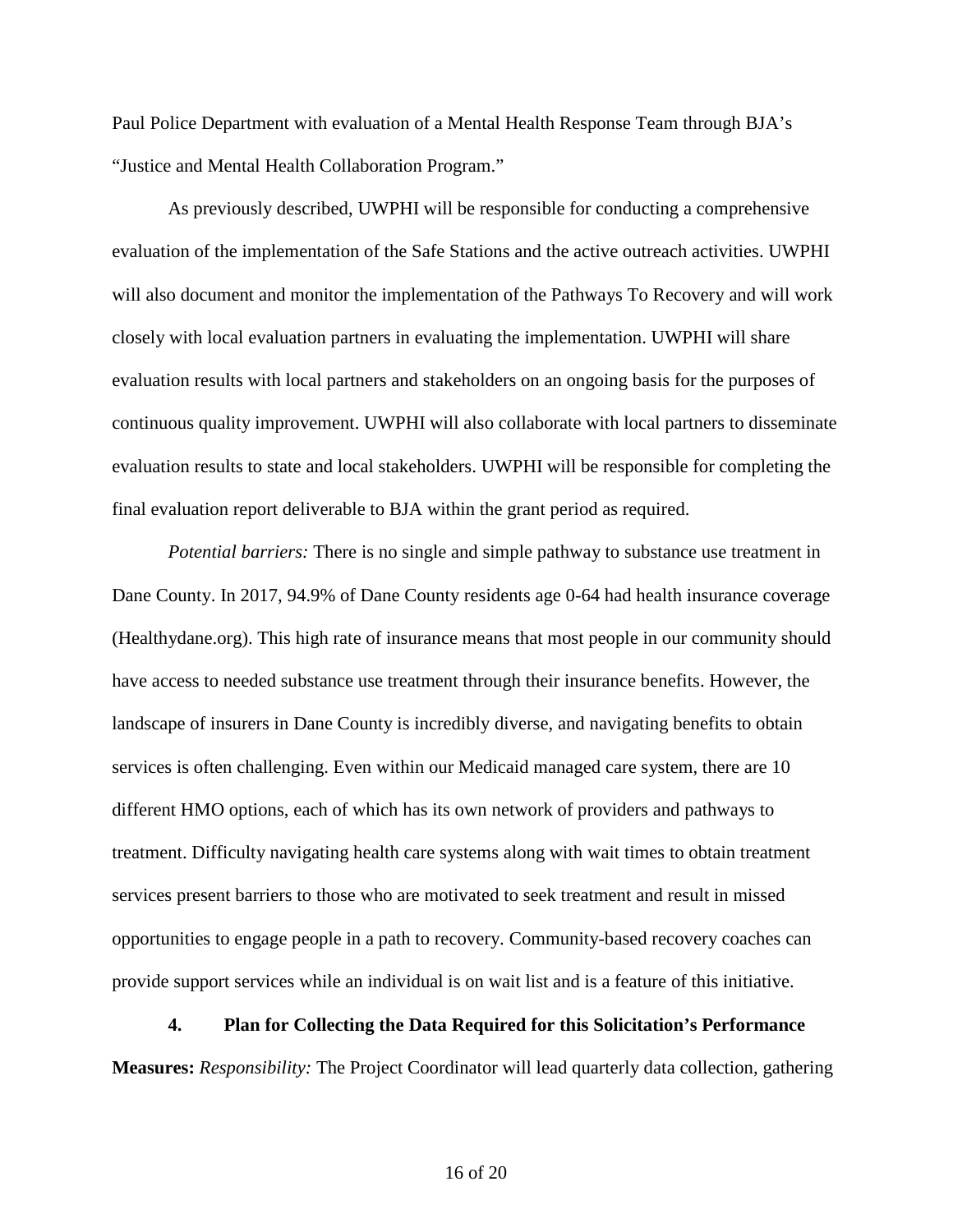it from the Pathways To Recovery working group. The Project Coordinator will be responsible for the documentation of the program implementation in a manual that includes policies and procedures, forms, and other relevant project materials. The project manual will be provided to BJA for inclusion on the COAP Resource Center no later than 24 months from the time of the award, as well as an annual brief on the status of the program to each of the law enforcement agencies in the county, summarizing the key performance indicators. An evaluation report will be submitted prior to the close of the grant period.

*Data source*s*:* Madison Police Department calls for service and records management system; Madison Fire Department calls for service, records management system and Safe Stations contacts; Dane County Emergency Medical Services (EMS), hospital discharges, medical examiner reports and various court diversion program data; Wisconsin Department of Health Services-Division of Public Health Overdose Detection Mapping Application Program (ODMAP). Barriers to data access are eliminated since all the relevant data is gathered by project partners/subawardees (and in the case of PHMDC, it has access to state data).

#### **5. IMPACT/OUTCOMES, EVALUATION AND SUSTAINMENT:** *Expected*

*impact/outcomes:* We expect the primary impact to be enhanced public safety and quality of life for individuals, families and communities throughout Dane County due to the implementation of our multiple pathways to recovery initiative.

| <b>GOALS/IMPACTS</b> | <b>OBJECTIVES</b> | <b>OUTCOME MEASURES</b>                          |
|----------------------|-------------------|--------------------------------------------------|
| 1. Support data-     | Develop and       | - Convene regular operational working group      |
| driven solutions     | implement         | meetings                                         |
| to promote           | protocols to      | - Begin research partnership with guidance from  |
| recovery,            | improve public    | TTA provider                                     |
| enhance public       | safety system     | - Create program implementation manual with BJA  |
| safety and           | emergency         | approval                                         |
| support quality of   | service delivery  | - Submit quarterly performance metrics via BJA's |
| life for             | and prevention    | online Performance Measurement Tool              |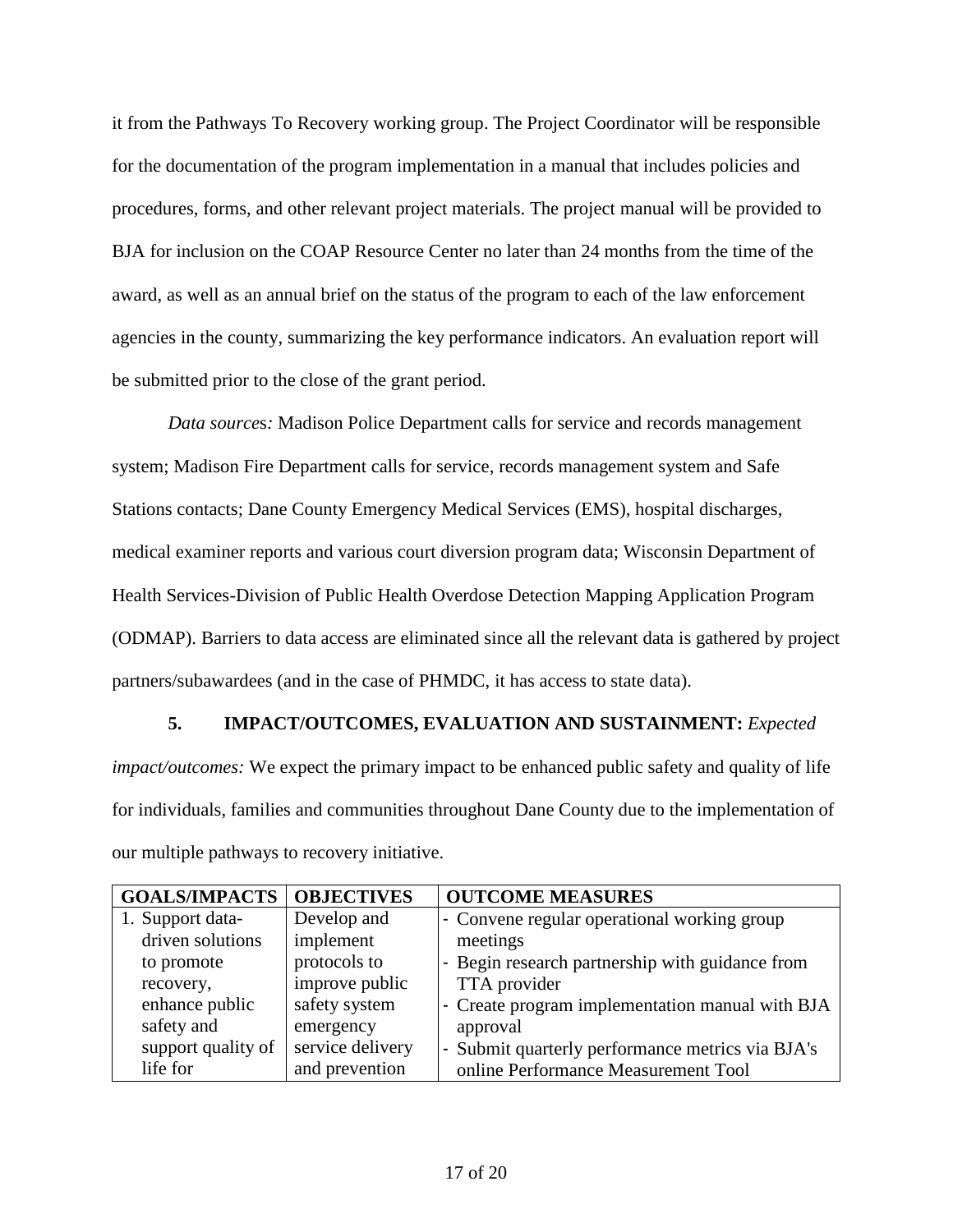| individuals,       | activities through | - Local performance assessment performed          |
|--------------------|--------------------|---------------------------------------------------|
| families and       | the PTRMDC         | semiannually with evaluator                       |
| communities        | program            | - Attend BJA & national meetings for shared       |
| throughout Dane    |                    | learning & dissemination                          |
| County             | Track program      | - Calls for service taken by PTR program elements |
|                    | participant        | - Referrals who participate                       |
|                    | engagement         | - Participants who complete the professional      |
|                    |                    | assessment                                        |
|                    |                    | - Participants who enter the recommended          |
|                    |                    | treatment                                         |
|                    |                    | - For pre-arrest diversion program: Participants  |
|                    |                    | who successfully meet treatment requirement       |
|                    |                    | - For pre-arrest diversion program: Participants  |
|                    |                    | who successfully meet requirements during a 6-    |
|                    |                    | month follow-up period                            |
|                    | Track program      | - Provide outreach services to 750 individuals    |
|                    | impact             | - Reduce opioid involved EMS calls                |
|                    |                    | - Reduce patrol services workload by referring    |
|                    |                    | more calls for services to Addiction Resource     |
|                    |                    | Office / Addiction Resource Team                  |
|                    |                    | - Provide evaluation report to BJA before project |
|                    |                    | end date                                          |
| 2. Reduce opioid   | Reduce overdose-   | - Track Wisconsin Department of Health Services   |
| fatalities in Dane | related death by   | data                                              |
| County             | 25%, compared      |                                                   |
|                    | to pre-PTRMDC      |                                                   |
|                    | implementation     |                                                   |
|                    |                    |                                                   |
|                    | Reduce opioid      | - Track Madison Fire Department and Dane          |
|                    | involved EMS       | County EMS calls and dispositions compared to     |
|                    | calls and hospital | previous years                                    |
|                    | encounters by      |                                                   |
|                    | 25%, compared      |                                                   |
|                    | to pre-PTRMDC      |                                                   |
|                    | implementation     |                                                   |

*Performance documentation, monitoring, and evaluation:* UWPHI will monitor and

document the implementation of the active outreach efforts. Evaluation activities will include the

documentation of active outreach activities, development of a data collection plan, training and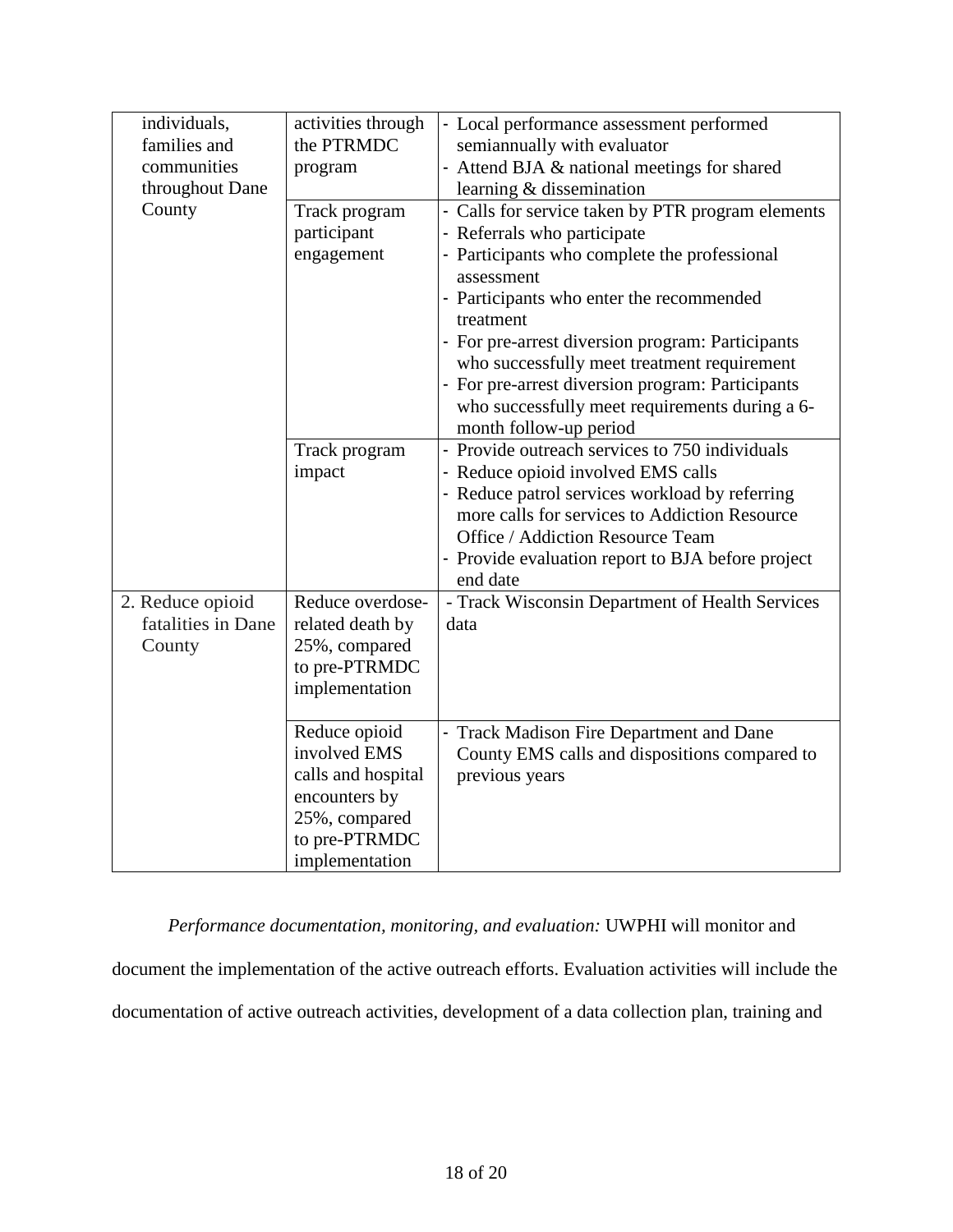technical assistance with data collection, and ongoing summary of results for program improvement.

Data sources are described in Section 4, which also lists which agencies have the data. All the data sources are owned or accessible by project partners, and data sharing and/or confidentiality agreement will be made where appropriate.

Relevant results will be shared on grant reports and will be shared with local partners on an ongoing basis to ensure continuous quality improvement. UWPHI will conduct ongoing monitoring of the implementation of the Pathways To Recovery and will work closely with other local evaluation partners involved in evaluating the implementation of the Pathways To Recovery efforts to define roles and ensure limited duplication of efforts. Results of all evaluation efforts will be shared with local and state stakeholders, and a final evaluation report deliverable will be provided to local partners and to BJA within the grant period as required.

UWPHI will monitor and document the implementation of the Safe Stations, and will build on an evaluation of the Safe Stations conducted by the Fire Department of Manchester, New Hampshire. Evaluation of the implementation of the Safe Stations will include ongoing monitoring, development of a data collection plan, training and technical assistance with data collection, semi-structured interviews and/or surveys with Safe Station stakeholders and participants, and ongoing summaries of results for the purposes of program improvement. UWPHI will work closely with Safe Stations stakeholders to review existing data collection efforts and to address any gaps and additional data needed. Relevant information about the implementation of the Safe Stations will be included on grant reports and will be shared with local partners on an ongoing basis to ensure continuous quality improvement.